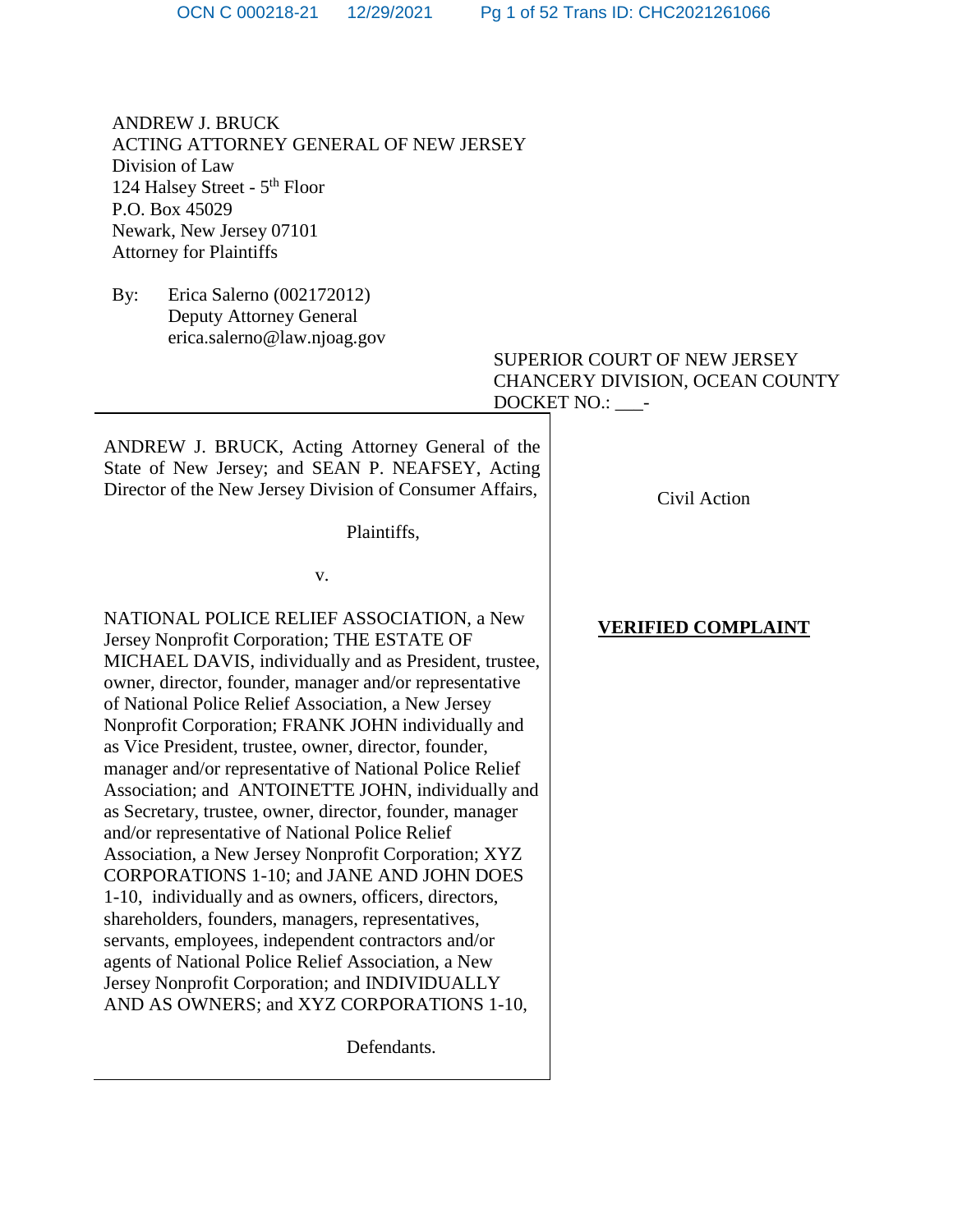Plaintiffs Andrew J. Bruck, Acting Attorney General of the State of New Jersey ("Attorney General"), with offices located at 124 Halsey Street, Fifth Floor, Newark, New Jersey, and Sean P. Neafsey, Acting Director of the New Jersey Division of Consumer Affairs ("Director"), with offices located at 124 Halsey Street, Seventh Floor, Newark, New Jersey, by way of Complaint state:

## **PRELIMINARY STATEMENT**

1. For nearly a decade, National Police Relief Association ("NPRA"), a New Jersey nonprofit organization, solicited charitable donations for the primary purpose of providing financial assistance and support to law enforcement officers in need, including assistance to law enforcement officers killed or injured in the line of duty and their families. NPRA amassed hundreds of thousands of dollars in charitable contributions. But only a tiny fraction of these monies were used to benefit the law enforcement community, or, for that matter any, charitable purpose.

2. NPRA's founders and members of its Board of Directors("Board"), Michael Davis, now deceased ("Davis"), Frank John, ("F. John"), and Antoinette John, ("A. John"), (collectively, with NPRA, "Defendants"), unscrupulously mismanaged NPRA and misused charitable funds to enrich themselves. Plaintiffs bring this action pursuant to the Charitable Registration and Investigations Act, N.J.S.A. 45:17A-18 to -40 ("CRIA") and the regulations promulgated thereunder, N.J.A.C. 13:48-1.1 to -15.1 ("Charities Regulations"), to hold Defendants accountable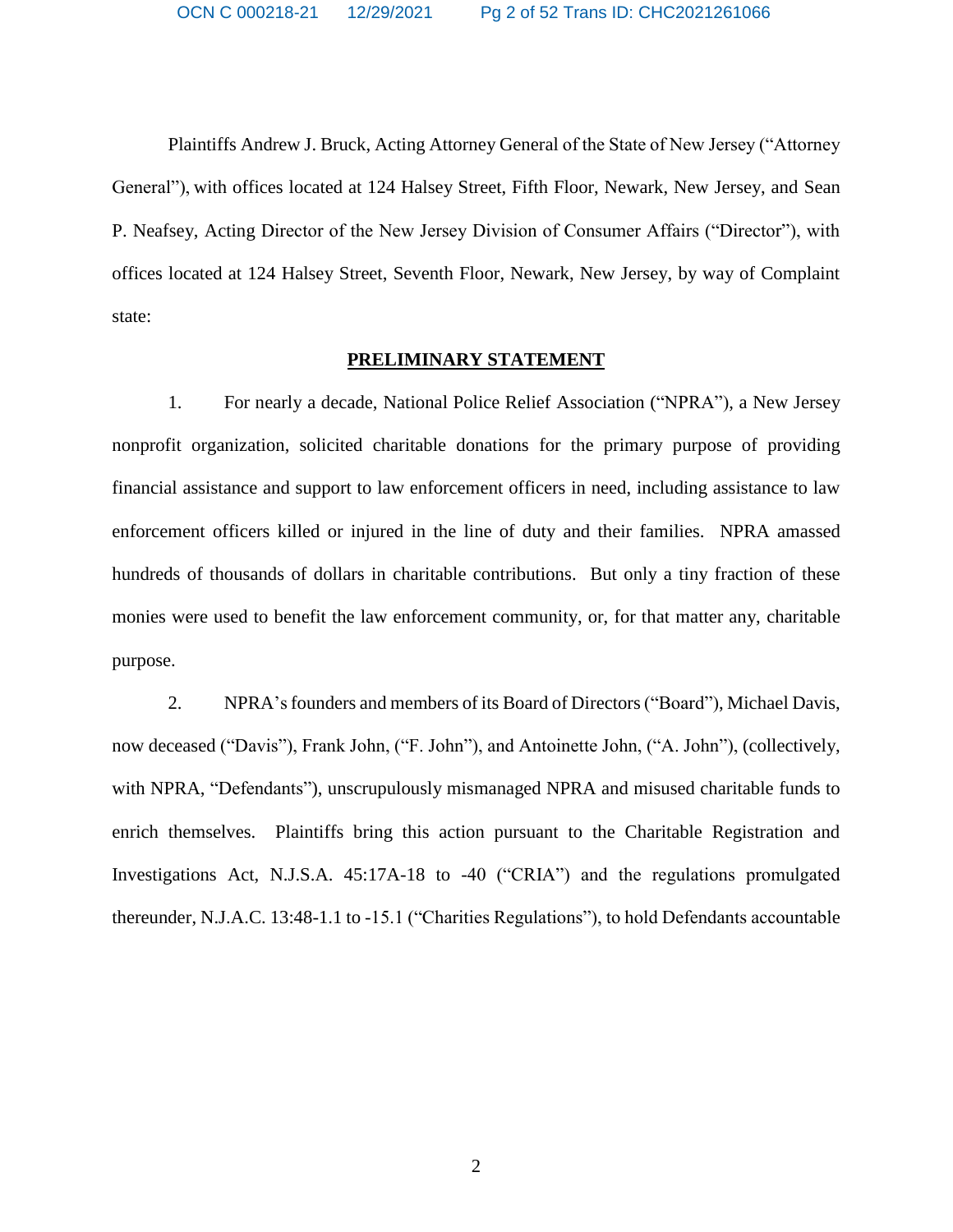for their wrongdoing and to protect the integrity of charitable organizations within the State of New Jersey ("State").

3. Defendant Davis and F. John, both former members of the law enforcement community, and A. John, controlled the flow of charitable funds in and out of NPRA and directed substantial sums of money to benefit themselves and their families.

4. NPRA misused more than \$200,000 in contributions between 2014 and 2020 in a manner that was inconsistent with its charitable purpose—an amount that was more than double what it directed to any charitable causes and more than 14 times the amount NPRA spent to benefit deceased or injured law enforcement officers or their families from 2014 to 2020.

5. Specifically, Defendants A. John and Davis directed \$185,000 in improper payments from NPRA to themselves with no apparent connection to work performed for the charity, which they also failed to disclose as income; and NPRA spent nearly \$25,000 on Board members' personal dining, automobile expenses, and leisure travel—including certain individuals' week-long trip to Walt Disney World—with no discernible link to NPRA's charitable purpose.

6. By contrast, from 2014 to 2020, NPRA expended less than \$14,000 in support of families of injured or deceased law enforcement officers, neglecting its core purpose almost entirely.

7. NPRA misled the public by failing to disclose to donors that it used NPRA's funds for their personal benefit. And when it used donations for charitable purposes NPRA predominantly directed them to non-law enforcement related charities rather than using the funds it collected to further its core stated objectives.

8. Apart from Defendant Board members' blatant misuse of NPRA's funds, they also mismanaged the charity. The organization failed to comply with even the most basic record-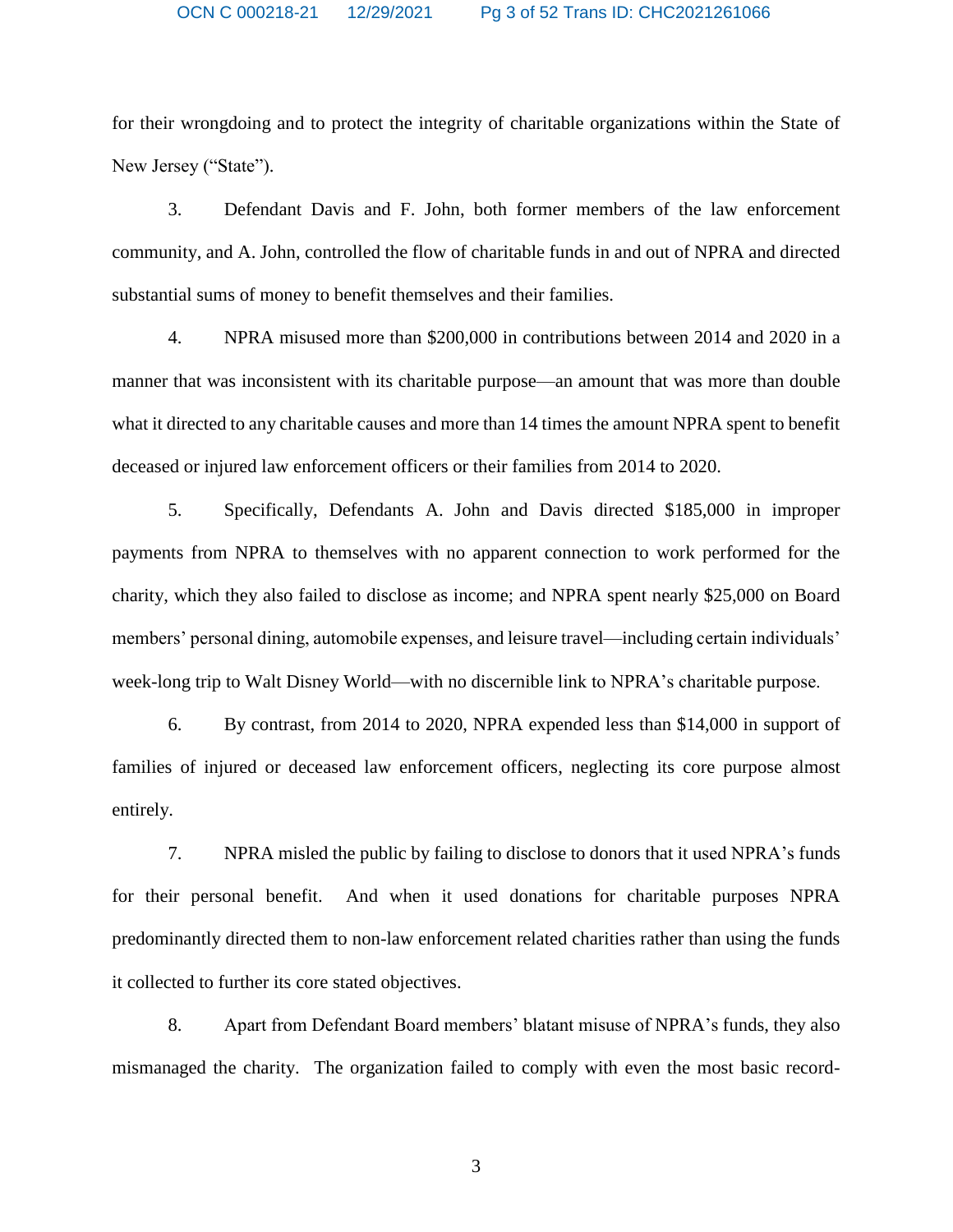keeping requirements: it had no ledger book documenting expenses and their charitable purpose; it failed to retain meeting minutes for its Board meetings; and it failed to maintain receipts relevant to its expenses.

9. Also indicative of its mismanagement, NPRA failed to timely register as a charitable organization with the Division for the past four years. NPRA was delinquent in its registration for each year from 2017 to 2019, failed to pay required registration fees for 2018 and 2019, and failed to register at all for fiscal year 2020. NPRA continued to solicit donations while it was unregistered.

10. Defendants' acts detailed herein constitute multiple violations of the CRIA and the Charities Regulations, warranting the imposition of, among other things, restitution, disgorgement, monetary penalties, and injunctive relief, including but not limited to the dissolution of the charity and an order barring Defendants A. John and F. John from registering or operating any charitable organization or acting as a paid charitable fundraiser in the State of New Jersey, pursuant to authority set forth in the CRIA, N.J.S.A. 45:17A-33(e).

## **PARTIES AND JURISDICTION**

11. The Attorney General and the Director (collectively, "Plaintiffs") bring this action pursuant to their authority under the CRIA, N.J.S.A. 45:17A-21 and -33, and the Charities Regulations, N.J.A.C. 13:48-14.1

12. Venue is proper in Ocean County pursuant to R. 4:3-2, because it is the county in which Defendants maintain a principal place of business and where Davis resided and F. John and A. John currently reside.

13. NPRA was established by Davis as a Domestic Non-Profit Corporation in the State of New Jersey on November 21, 2012. F. John is NPRA's registered agent in the State. At all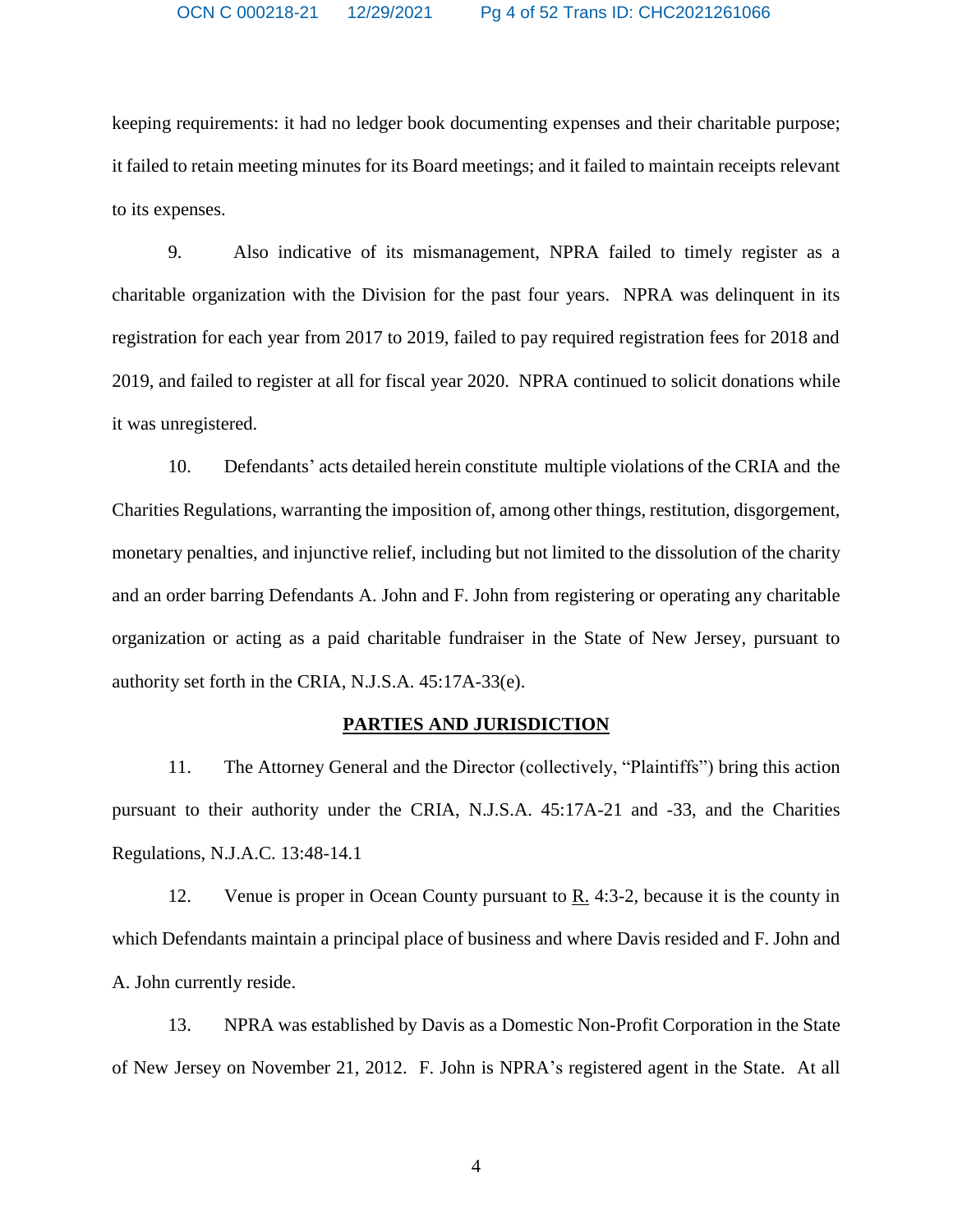relevant times, NPRA maintained a registered office address of 136 Drum Point Road, Suite 1, Brick, New Jersey, 08723.

14. F. John, and A. John reside in Ocean County at 102 Ashwood Drive, Brick, New Jersey 08723. At all relevant times, F. John has held himself out as NPRA's Vice President and A. John held herself out NPRA's Secretary. F. John was employed by the New Jersey Department of Corrections for approximately 25 years until his retirement in December 2010.

15. At all relevant times, Davis resided in Ocean County at 226 Elmwood Court, Brick, New Jersey 08723, until his death on July 19, 2021. At all relevant times, Davis held himself out as the President of NPRA. Davis was employed by the New Jersey Department of Corrections for approximately 17.5 years, prior to his retirement on ordinary disability in 1999. the Estate of Michael Davis is liable for his statutory violations detailed herein. On information and belief, Davis's son, Michael S. Davis, is the Administrator of his Estate. Davis and his Estate are referred to collectively herein as "Defendant Davis" or "Davis."

16. Davis, F. John, and A. John were Board members of NPRA and actively participated in the management and operation of NPRA by, among other things: (a) attending and participating in charitable events held by other organizations, as representatives of NPRA; (b) leading meetings with the general members of NPRA; (c) contracting on behalf of NPRA with an outside vendor to engage in fundraising for NPRA's benefit; (d) depositing checks made out to NPRA; and (e) managing NPRA's bank accounts, office rental, and other finances. Davis, F. John, and A. John participated in or facilitated the unlawful acts alleged in this Complaint.

17. John and Jane Does 1 through 10 are fictitious individuals meant to represent the owners, officers, directors, shareholders, founders, managers, agents, servants, employees, representatives and/or independent contractors of NPRA who may have been involved in the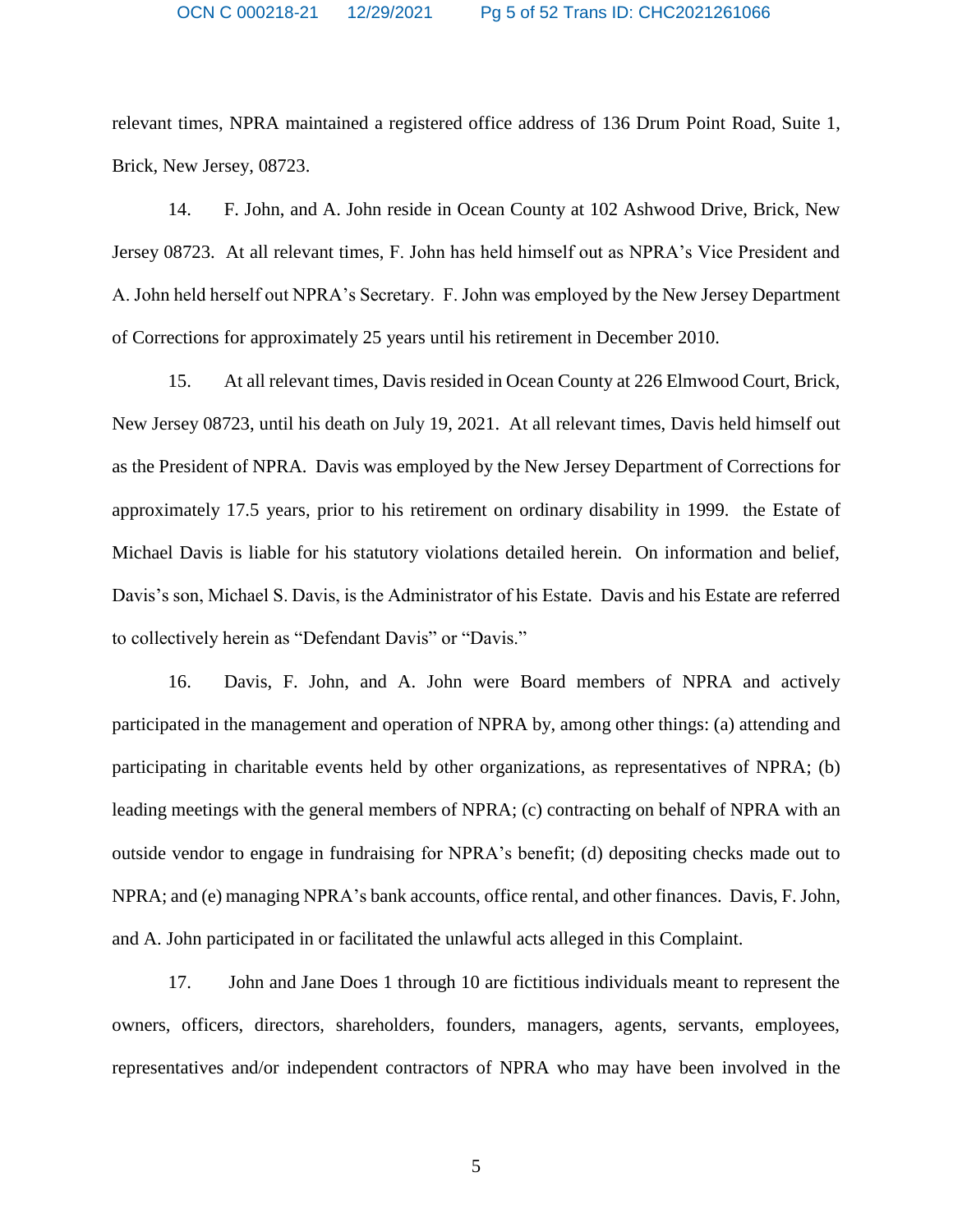conduct that gives rise to this Complaint, but are heretofore unknown to the Plaintiffs. As these defendants are identified, Plaintiffs shall amend the Complaint to include them.

18. XYZ Corporations 1 through 10 are fictitious corporations meant to represent any additional corporations that may have been involved in the conduct that gives rise to this Complaint, but are heretofore unknown to the Plaintiffs. As these defendants are identified, Plaintiffs shall amend the Complaint to include them.

## **GENERAL ALLEGATIONS COMMON TO ALL COUNTS**

19. Defendants have violated the CRIA and Charities Regulations by: misrepresenting NPRA's charitable purpose to the public and expending contributions in a manner inconsistent with the charitable purpose and, in violation of N.J.S.A.  $45:17A-32c(1)$  and N.J.S.A.  $48-$ 13.2(a)(1); failing to comply with registration obligations pursuant to N.J.S.A. 45:17A-23(b) and N.J.A.C. 13:48-13.1(a); and failing to maintain adequate records of NPRA's affairs and finances, in violation of N.J.S.A. 45:17A-31(a) and N.J.A.C. 13:48-10.1(a)-(b).

# **A. Defendants Misrepresented NPRA's Charitable Purpose and Misused Charitable Funds**

20. In presenting its purpose through its charitable statement, mission statement, in promotional materials, and on its webpage, NPRA stated that its organization was established "to help provide critical assistance to law enforcement and their families." Specifically, NPRA stated that their programs included "support to families of officers tragically killed in the line of duty" as well as "good and welfare of the organization" and "raising funds to support the rehabilitation of officers who were injured or wounded in the line of duty." NPRA mentions that it will also make donations to other charities and provides the examples of the Deborah Hospital Foundation, the Special Olympics, and the American Cancer Society.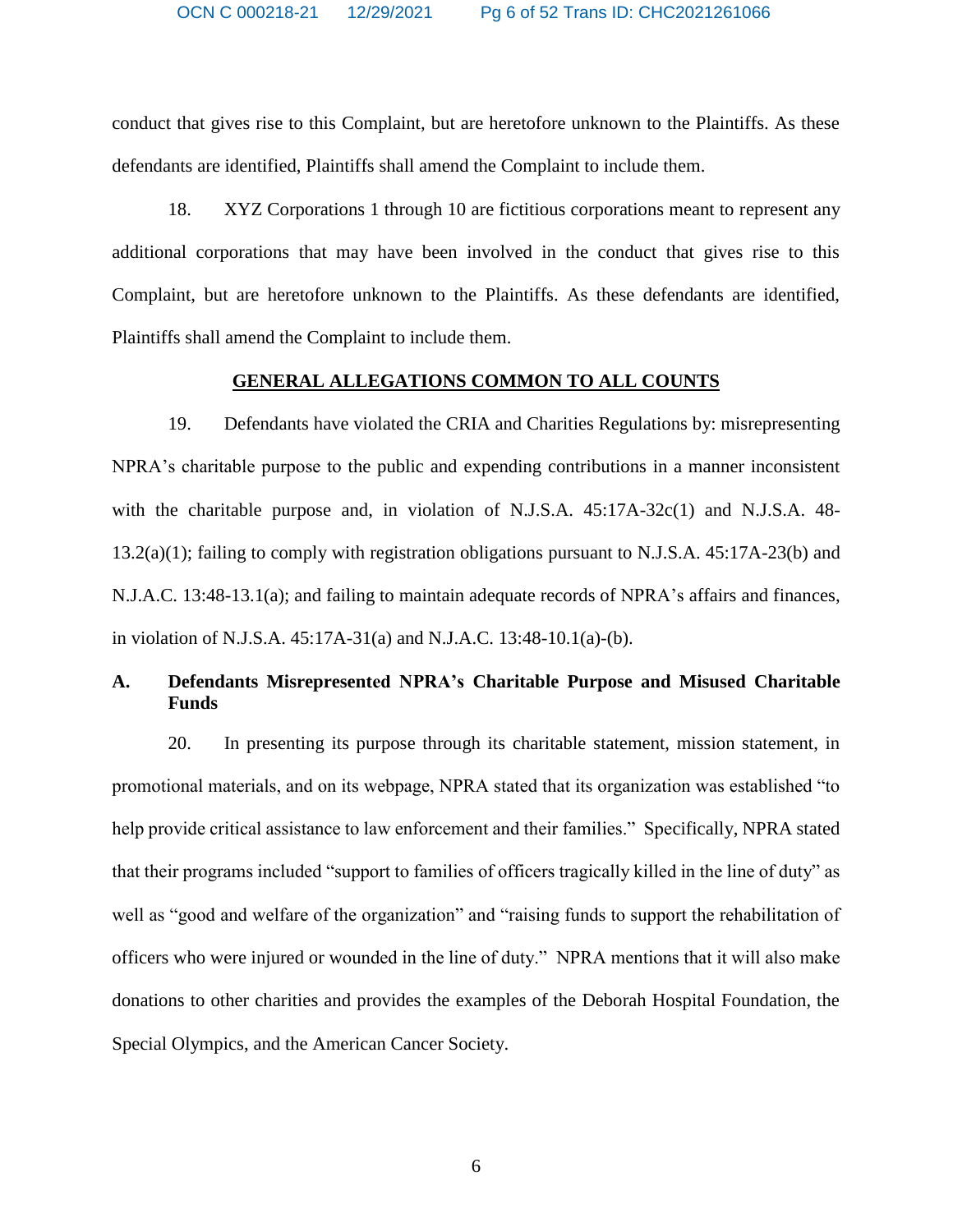21. In the literature included with its membership application, NPRA described itself as a charity formed by former law enforcement personnel who understand the burdens placed on officers and their families. The literature stated that NPRA's primary purpose was "to provide relief" to these families "in their time of greatest need" through "community outreach" and the provision of "monetary donations directly to officers in need."

22. NPRA's bylaws stated that "the objective of this Association shall be to assist all of its active, retired military and special law enforcement members/officers to the best of our ability." It further stated, the "Association is formed for the mutual aid, welfare and relief of its members and charities in charitable need."

23. In its Mission Statement, NPRA further stated: "we will strive to be charitable and secure relief to those in need in law enforcement."

24. NPRA also distributed pamphlets that described the overarching purpose of the organization as "protecting those who protect us," and pledged to create a bereavement fund for fallen officers, and a fund for wounded or disabled officers. Specifically, NPRA indicated it would provide "funds for the rehabilitation and health of those injured in the line of duty and disability for those who have lost their ability to work due to service." The promotional material further noted that NPRA works to advocate for legislation to protect officers and highlights the number of officer fatalities per year and the need for reforms.

25. A sample pledge card intended for public circulation by NPRA additionally stated its aims of providing "critical assistance to law enforcement and their families" and emphasized that "now more than ever, support of the community is needed to adequately meet the increasing demands of law enforcement."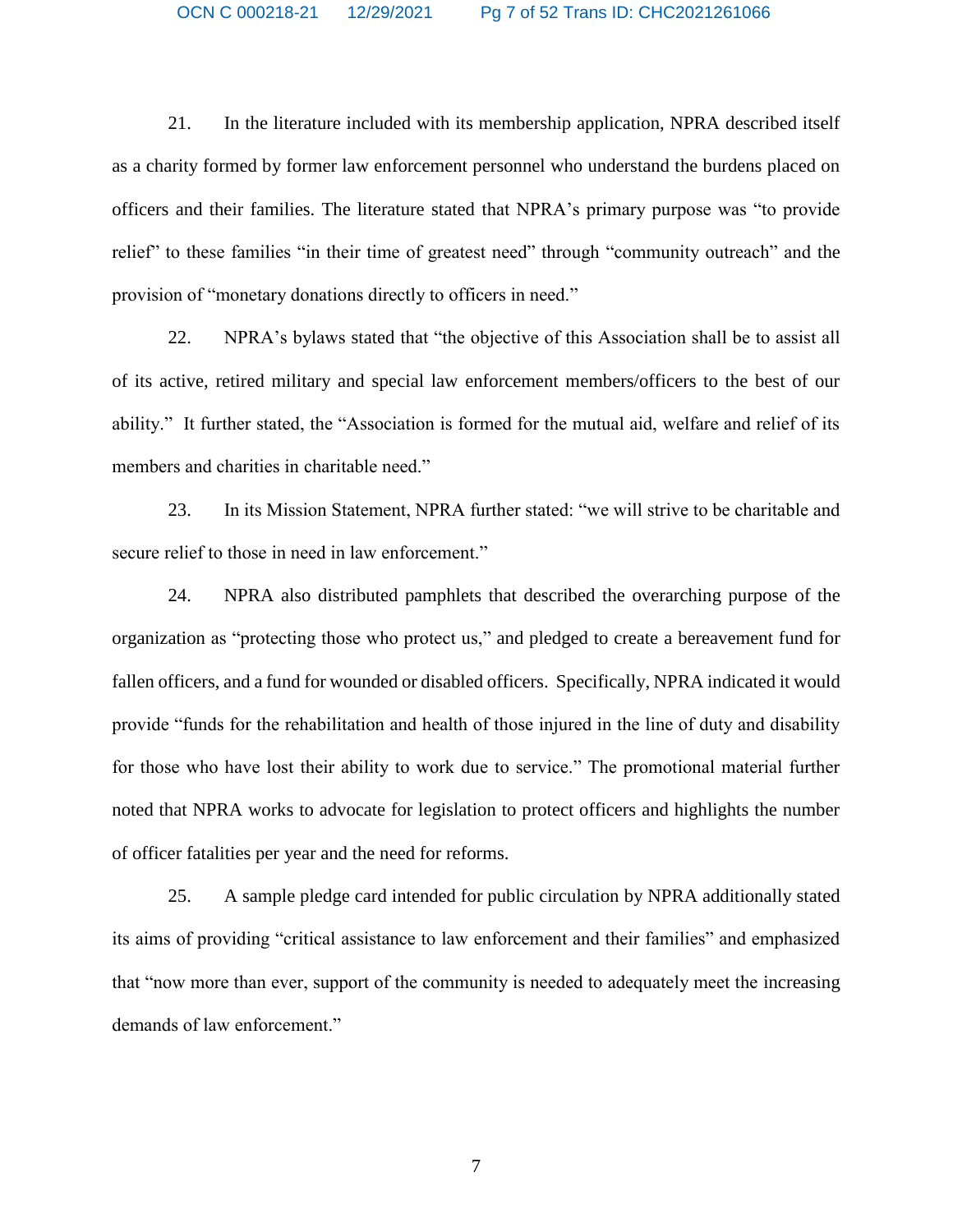26. In other promotional materials disseminated to donors, Defendants emphasized that social protections for officers had eroded in the last years and that NPRA was attempting to step in to fill a perceived void in support of officers.

27. Much less prominently, NPRA's promotional materials and webpage stated that it contributes to other charities, such as the Deborah Heart and Lung Foundation, Special Olympics, and Tourette Foundation.

28. Upon review of NPRA's bylaws, membership application, promotional materials, and webpage, putative donors would believe that the majority of their donations would be distributed to law enforcement related causes; however, the vast majority of NPRA's charitable funds were not.

29. Defendants raised money for NPRA by soliciting charitable contributions from the public, primarily through the use of paid fundraisers.

30. Defendants also raised money for NPRA by charging membership fees. The cost was \$50 for "professional" members—those who currently or previously served in law enforcement or in the military; and \$150 for "associate" members—those who were members of the general public.

31. Defendants also maintained a website located at: http://www.nationalpolicereliefassociation.org/ from which they could collect donations through PayPal.

32. NPRA grossed hundreds of thousands of dollars from charitable donations in each year from 2014 through 2019, and had net assets averaging approximately \$150,000 per year.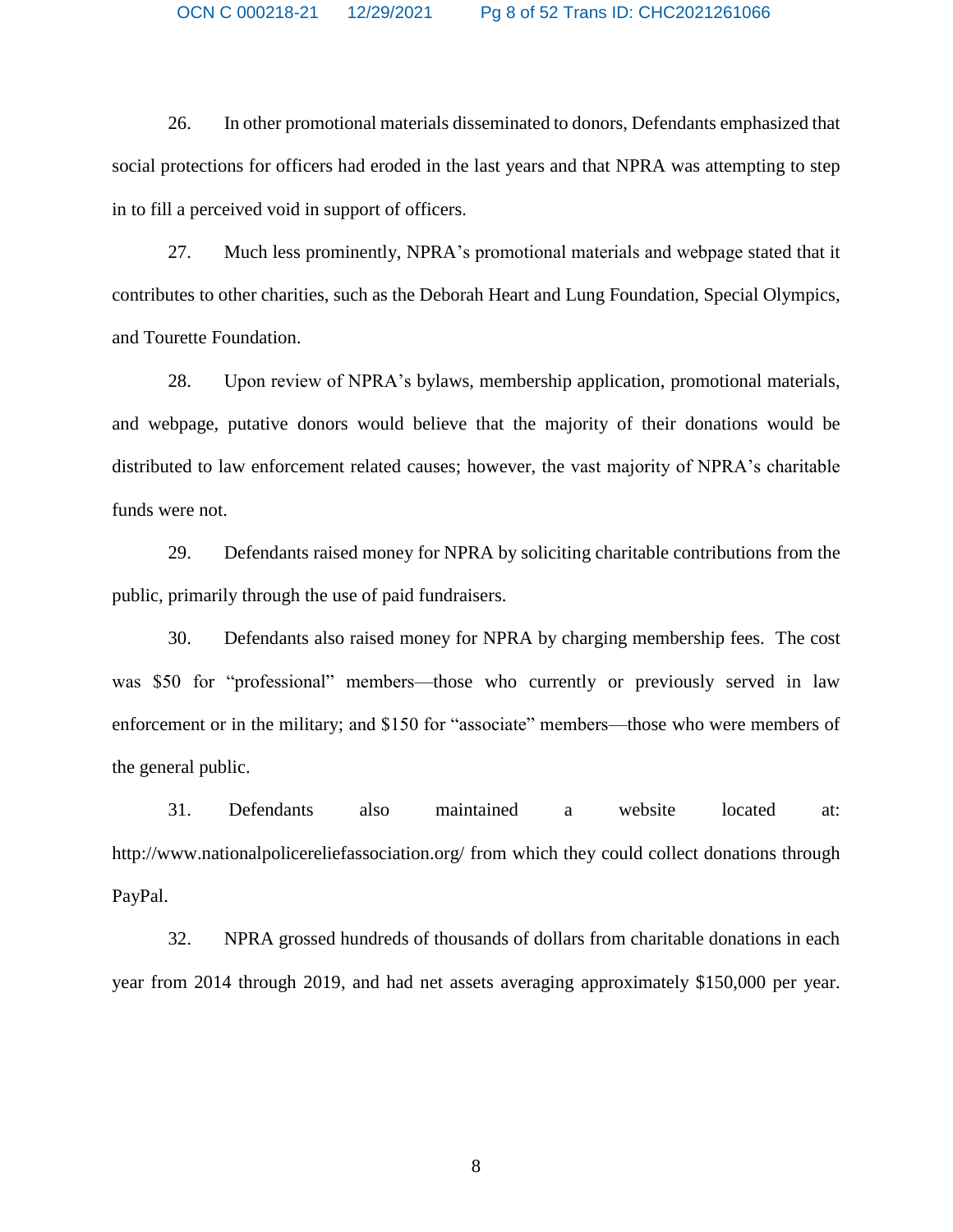Specifically, NPRA reported the following to the Internal Revenue Service ("IRS") in its Form  $990<sup>1</sup>$  filings:

| <b>Fiscal Year</b> | <b>Gross Revenue</b> | <b>Amounts</b><br>Paid to | <b>Net Assets</b> |
|--------------------|----------------------|---------------------------|-------------------|
|                    |                      | <b>Fundraiser</b>         |                   |
| 2014               | \$197,236            | \$25,751                  | \$150,441         |
| 2015               | \$441,791            | \$353,433                 | \$177,788         |
| 2016               | \$457,217            | \$365,774                 | \$195,370         |
| 2017               | \$523,433            | \$431,714                 | \$171,671         |
| 2018               | \$481,386            | \$385,176                 | \$132,071         |
| 2019               | \$350,855            | \$280,724                 | \$94,037          |

33. NPRA failed to disclose material facts relevant to NPRA's spending including, but not limited to, on its Form  $990<sup>2</sup>$  filings.

34. As detailed below, between 2014 and 2020, NPRA used approximately \$208,000, of charitable funds to make unauthorized payments directly to Davis and A. John, and to pay unfounded travel, leisure, and other personal expenses.

35. In addition, during this same period, NPRA donated roughly \$100,000 to charitable organizations and causes unrelated to law enforcement and only \$13,790 was directed to the families of officers who had been killed in the line of duty.

## *Improper Payments to Defendants Davis and A. John*

 $\overline{a}$ 

<sup>&</sup>lt;sup>1</sup> Form 990 is an annual information return required to be filed with the IRS by most organizations exempt from income tax.

 $2$  At present, Defendants' 2020 tax information is not available to the Division nor had it been provided by the Defendants to the Division through counsel.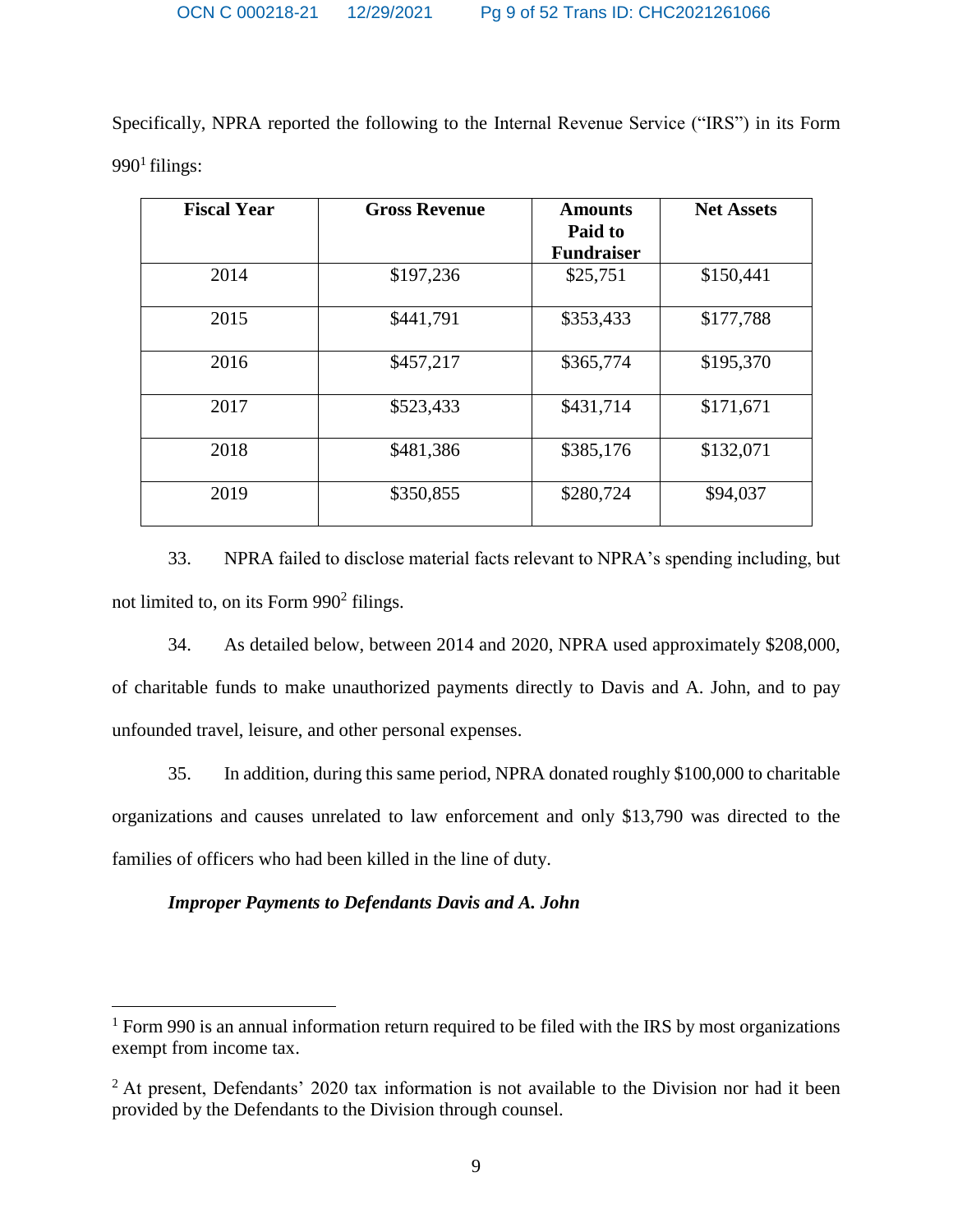36. The largest of these impermissible expenditures was the unauthorized payments made directly from NPRA's bank accounts to Davis and A. John's personal bank accounts, denoted as "good and welfare" payments, which amounted to \$185,000 between 2015 and 2020.

37. Davis and A. John received payments from NPRA in equal amounts every two to three months.

38. These payments have no discernable link to work performed on behalf of the charity or any connection to NPRA's charitable purposes. Indeed, Defendants made repeated assertions to the Division that none of the Board members received a salary from NPRA.

39. Moreover, NPRA's tax returns failed to disclose any payments to Davis and A. John, despite the fact that these payments were made on a regular basis from 2015 through 2020.

40. Because Davis, F. John, and A. John controlled NPRA's Board, they had complete discretion to make payments to themselves using NPRA charitable funds without any oversight.

## *Personal Dining Expenses*

41. In addition to the repeated, undisclosed payments to Davis and A. John, the Division identified a total of 145 occasions between 2014 and 2020 in which funds from NPRA's charitable bank account were used to pay for dining at various establishments throughout New Jersey and Florida, in amounts totaling \$7,921.85.

42. When requested, Defendants produced no evidence of any connection between these dining expenses and a charitable purpose.

43. These dining expenditures, ranging from \$20 to \$500 each, evidence a pattern and practice of Board members using charitable funds to purchase meals for themselves that were not connected to a NPRA charitable event or otherwise related to NPRA's charitable purpose.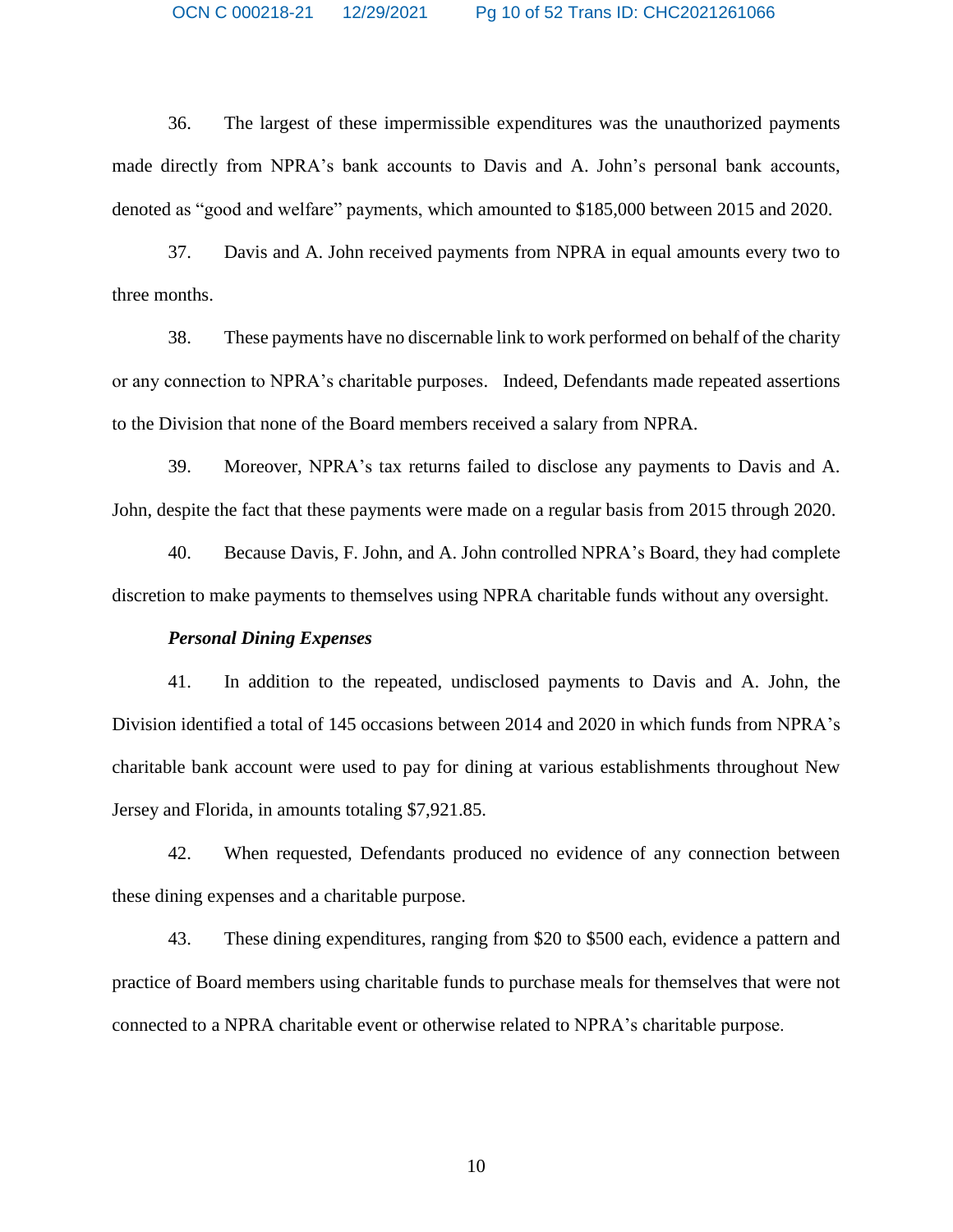## *Unfounded Automobile Expenses*

44. NPRA's charitable activities infrequently involved the need to travel by automobile. NPRA maintained its headquarters in an office located in Brick, New Jersey—the same town where all members of the Board resided. Upon information and belief, at most, NPRA's day-to-day operations required Board members to travel to NPRA's headquarters, local charitable events, and to a nearby soup kitchen, located within a five-mile radius from NPRA's main office.

45. NPRA maintained no system for logging mileage or expenses for NPRA-related travel.

46. Despite the absence of any apparent need for frequent automobile travel and the lack of any accounting for travel-related expenditures, Defendants routinely used NPRA charitable funds to pay for automobile repairs and gasoline expenses for Board members' personal vehicles.

47. Between 2015 and 2020, F. John charged \$7,010 to the NPRA account for repairs on his personal automobile(s). The repair work on F. John's vehicles was undertaken at local New Jersey autobody shops and ranged from replacement of rotors and brake pads to new tires. The expenses incurred between 2015 and 2020 ranged from \$250 to \$1,081.96 per visit and occurred on a total of 14 separate occasions.

48. Defendants failed to provide a basis for the expenditure of \$7,010 on auto repairs on a personal vehicle. There is no evidence that these automobile repairs were necessitated by the use of F. John's personal vehicle for NPRA's charitable business.

49. In addition, between January 1, 2014 and January 1, 2015, Defendants charged \$900 in gasoline expenses for their personal vehicles to NPRA's account. NPRA did not maintain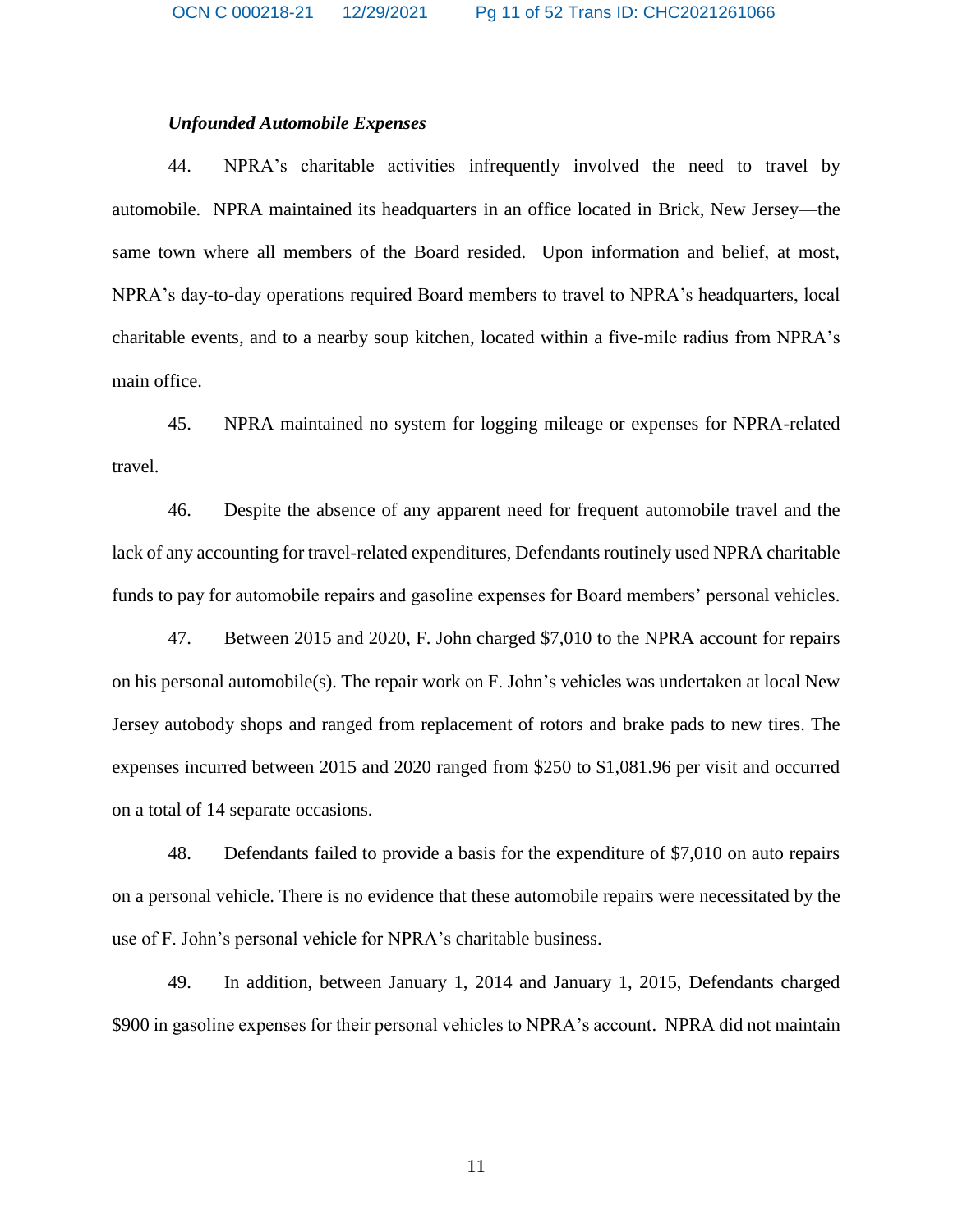any log of mileage for purposes of calculating reimbursement for business-related travel; nor could it explain the charitable purpose warranting these particular expenses.

50. When requested, Defendants produced no evidence that expenditures for gasoline were necessitated by gasoline use related to NPRA's charitable affairs.

## *Leisure Travel*

 $\overline{a}$ 

51. In January 2019, NPRA sponsored two minor children who suffered from Tourette Syndrome, as well as two immediate family members, to attend a one-night-only gala hosted by the Tourette Association of America at Walt Disney World in Orlando, Florida. NPRA's sponsorship included paying for the beneficiaries' week-long lodging, dining, and passes for park entry to Walt Disney World.<sup>3</sup>

52. Separate and apart from NPRA's sponsorship, Defendants Davis, F. John, A. John, along with their adult child, as well as another NPRA Board member and two of his adult family members, traveled to Walt Disney World in Orlando, Florida to attend the Tourette Association event ("2019 Disney Trip").

53. Defendants used NPRA charitable funds to pay for expenses incurred by the Board members and their families to attend the 2019 Disney Trip, even though those expenses were personal in nature and unrelated to the sponsorship. Specifically, the use of NPRA charitable funds to pay for Board members' (and other adult family members') week-long stay at a Walt Disney World resort, including theme park and dining passes, was impermissible.

54. The total funds expended on the 2019 Disney Trip in excess of the sponsored children and their immediate families was at least \$7,187.94.

<sup>&</sup>lt;sup>3</sup> NPRA donated roughly \$10,000 to the Tourette Association between 2015 and 2020. NPRA's support of the Tourette Association was disclosed on its webpage.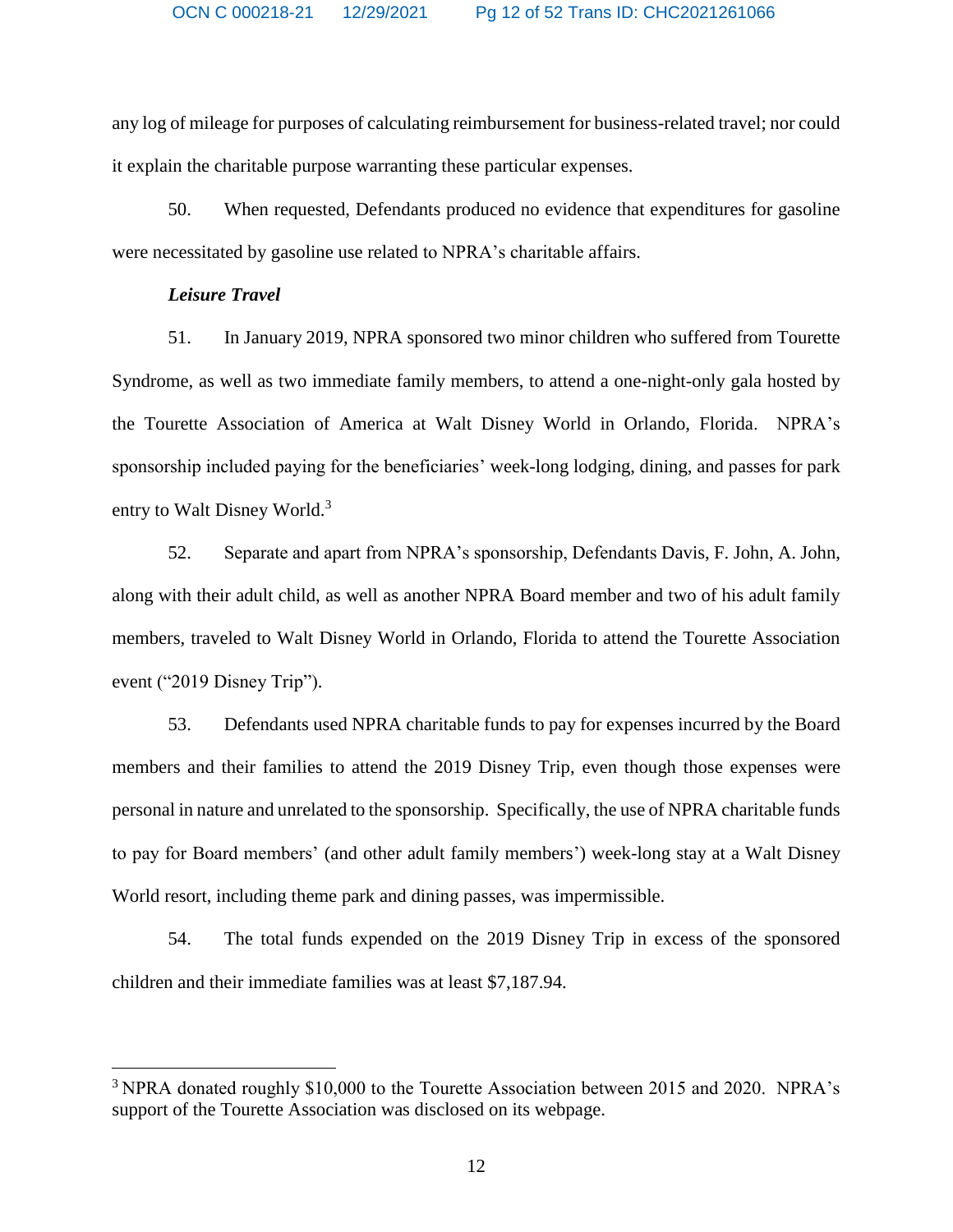## **B. Defendants Failed to Properly Register as a Charitable Organization and Failed to Maintain Charitable Records**

55. NPRA failed to register annually with the Division as a charitable organization, pay mandatory registration fees, timely submit annual renewal forms, maintain financial records, meeting minutes, ledger books, and receipts regarding its activities and expenditures as required by the CRIA and the Charities Regulations.

56. On December 4, 2012, NPRA registered as a charity in New Jersey for the first time. NPRA last registered as a charitable organization for the fiscal year ending 2019. NPRA is not currently registered as a charity in the State.

57. Beginning in 2017, NPRA consistently failed to comply with its registration obligations. Specifically, for fiscal years 2017 to 2020, NPRA failed to timely register as a charitable organization as required by the CRIA and the Charities Regulations.

58. For the fiscal year ending in 2017, NPRA failed to register until June 2021, although it was required to register three years earlier, on or before June 2018.

59. For the fiscal year ending in 2018, NPRA failed to register until September 2019, although it was required to register by June 2019.

60. For the fiscal year ending in 2019, NPRA failed to register until October 2020, although it was required to register by June 2020.

61. For the fiscal year ending in 2020, NPRA has failed to register, although required to do so by June 2021.

62. NPRA solicited and received charitable donations throughout 2017, 2018, 2019, and 2020, even during periods when it was not current with its registration.

63. NPRA remains delinquent in its payment of the mandatory \$120 registration fees and provision of supplemental forms for fiscal years ending in 2018 and 2019.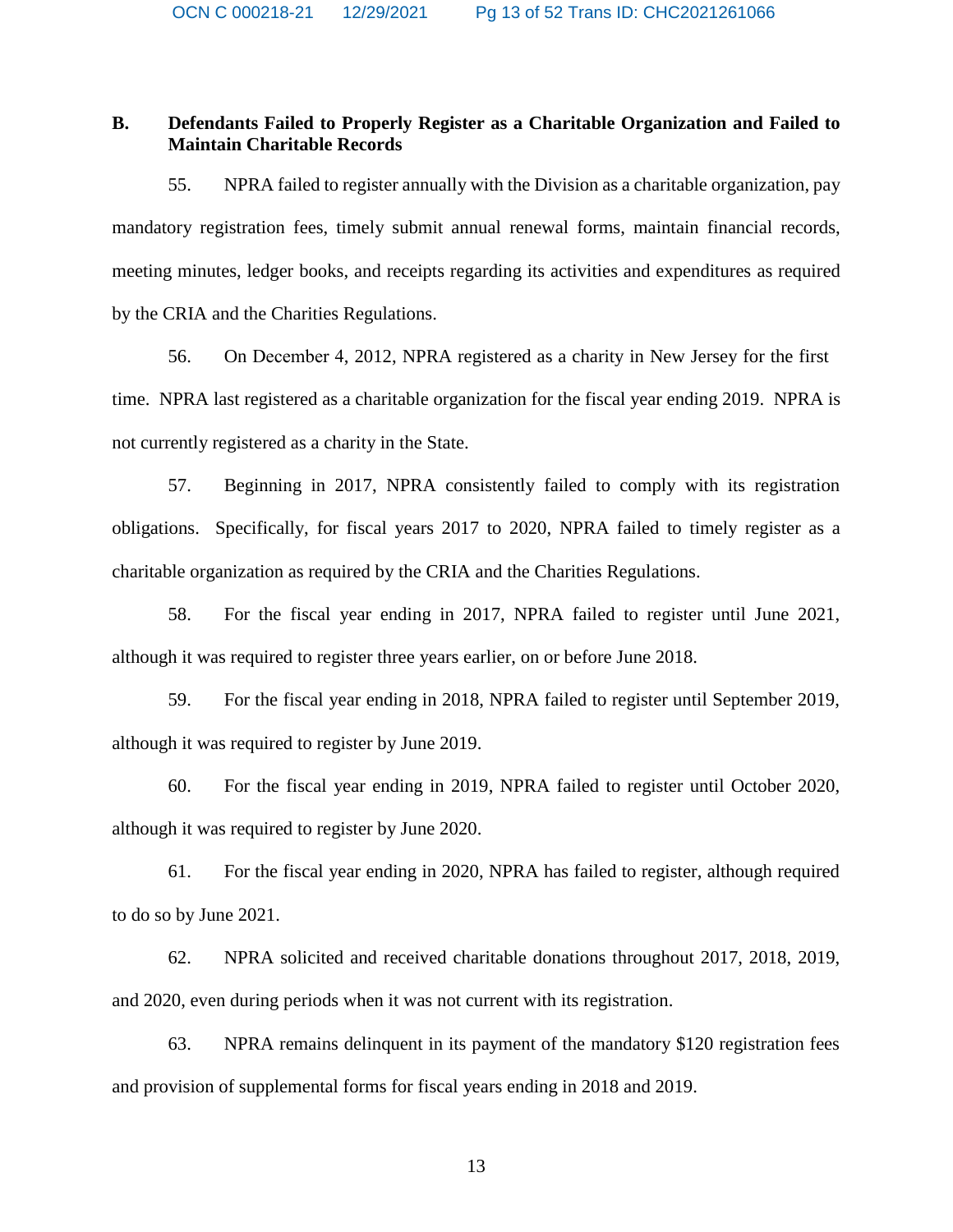64. For 2017, 2018 and 2019, NPRA maintained limited records of meeting minutes, lists of contributors, and financial logbooks; none of which were adequate to comply with its legal obligations.

## **COUNT I**

## **VIOLATIONS OF THE CRIA AND THE CHARITIES REGULATIONS BY DEFENDANTS (MISREPRESENTATION OF CHARITABLE PURPOSE AND EXPENDING CONTRIBUTIONS IN A MANNER INCONSISTENT WITH CHARITABLE PURPOSE)**

65. Plaintiffs repeat and reallege the allegations contained in the preceding paragraphs as if fully set forth herein.

66. The CRIA and the Charities Regulations render it unlawful to misrepresent the purpose or nature of a charitable institution or the purpose or beneficiary of a solicitation and render unlawful the use of contributions for a purpose other than the charitable purpose expressed in the statement of the organization or to expend contributions in a manner inconsistent with that purpose, or to fail to disclose any material fact. N.J.S.A.  $45:17A-32(c)(1)$ ; N.J.A.C. 13:48- $13.2(a)(1)$ .

67. Defendants have misrepresented their charitable purpose and have used funds inconsistent with their charitable purpose, in violation of the CRIA and the Charities Regulations. The conduct of Defendants in violation of N.J.S.A. 45:17A-32(c)(1) and N.J.A.C. 13:48-  $13.2(a)(1)$ , includes, but is not limited to, the following:

- a. Unauthorized payments to Davis and A. John on a regular basis from 2015 through 2020 in amounts ranging from \$1,500 to \$6,500 and totaling \$185,000;
- b. Use of NPRA funds for personal expenses such as dining (\$7,921.85), automobile repair (\$7,010), and gasoline (\$900) for a combined total of \$15,831.85;
- c. Spending \$7,187.94 of NPRA's charitable funds to pay for a week's worth of lodging, dining and park passes at Walt Disney World for three members of the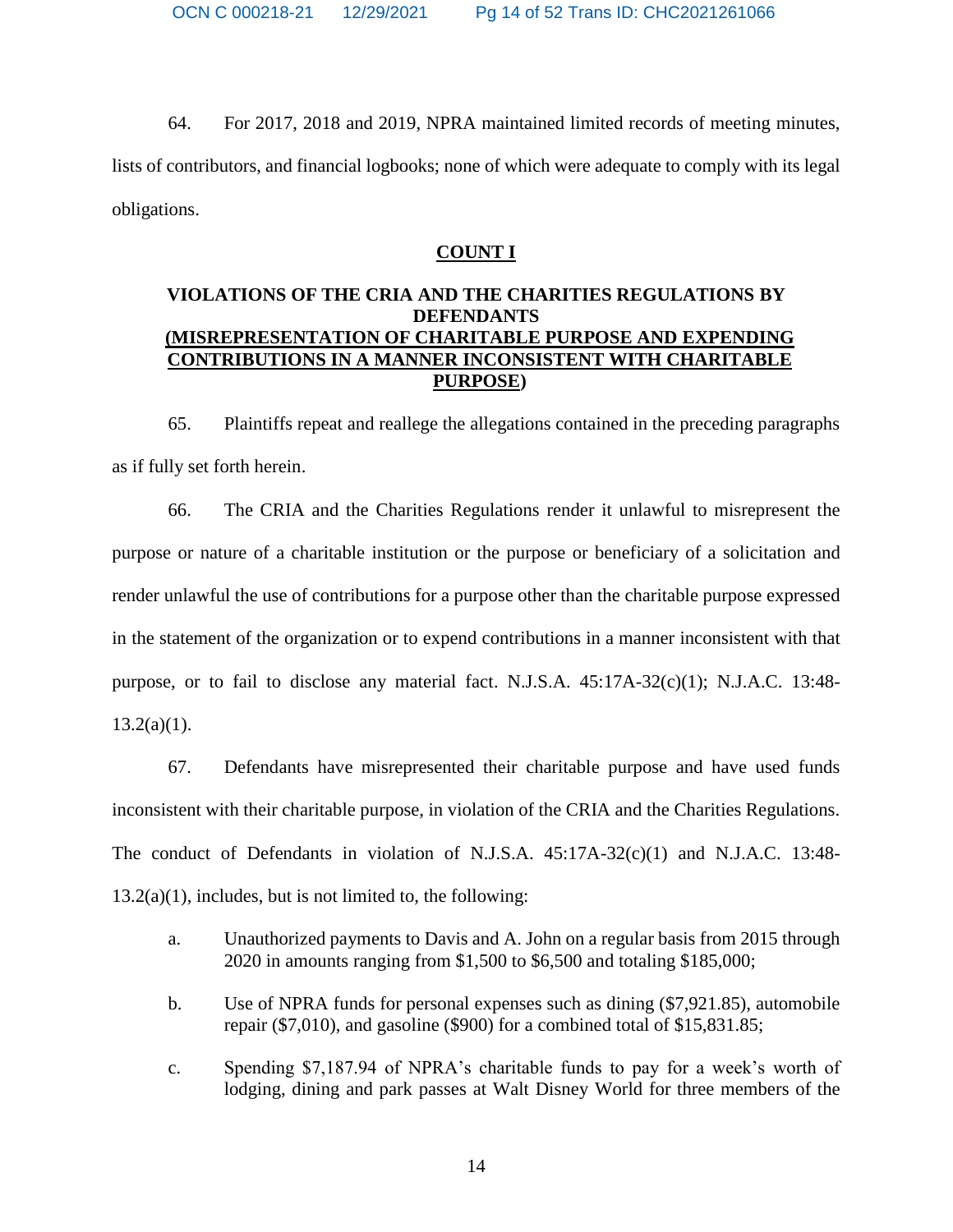Board plus two of their adult children, with no link to the organization's underlying charitable purpose;

- d. Representing to the public in NPRA's bylaws and promotional materials that the primary goal of NPRA was to provide "innovative and creative relief to law enforcement professionals and families" and to afford "concerned citizens" the opportunity to assist the law enforcement community, while donating only \$13,790.00 to law enforcement-related needs and, instead, allocating roughly \$100,000 to other charities that were wholly unrelated to policing and providing its Board with undisclosed payments totaling \$185,000 between 2015 and 2020.
- 68. Each misrepresentation of the charitable purpose and expenditure of contributions

in a manner inconsistent with the charitable purpose, constitutes a separate violation of the CRIA,

N.J.S.A. 45:17A-32(c)(1), and the Charities Regulations, N.J.A.C. 13:48-3.2(a)(1).

## **COUNT II**

## **VIOLATIONS OF THE CRIA AND CHARITIES REGULATIONS BY THE DEFENDANTS (FAILURE TO MAINTAIN ACCURATE BOOKS AND RECORDS)**

69. Plaintiffs repeat and reallege the allegations contained in the preceding paragraphs as if fully set forth herein.

70. The CRIA, specifically N.J.S.A. 45:17A-31(a), requires that "every charitable organization, unless exempted pursuant to subsection a. or b. of section 9 of this act … keep complete and accurate records of its activities in this State as may be required by this act, in such form as will enable them to accurately provide the information required by this act. The records shall be made available upon demand of the Attorney General."

71. The Charities Regulations, N.J.A.C. 13:48-10.1(a)-(b), have a similar requirement.

72. During its investigation in advance of filing this Complaint, the Attorney General demanded NPRA's books and records via Subpoena and Requests for Statements Under Oath. NPRA did not provide complete and accurate records of its activities in response to those requests. NPRA's inability to produce the requested documents and information demonstrates that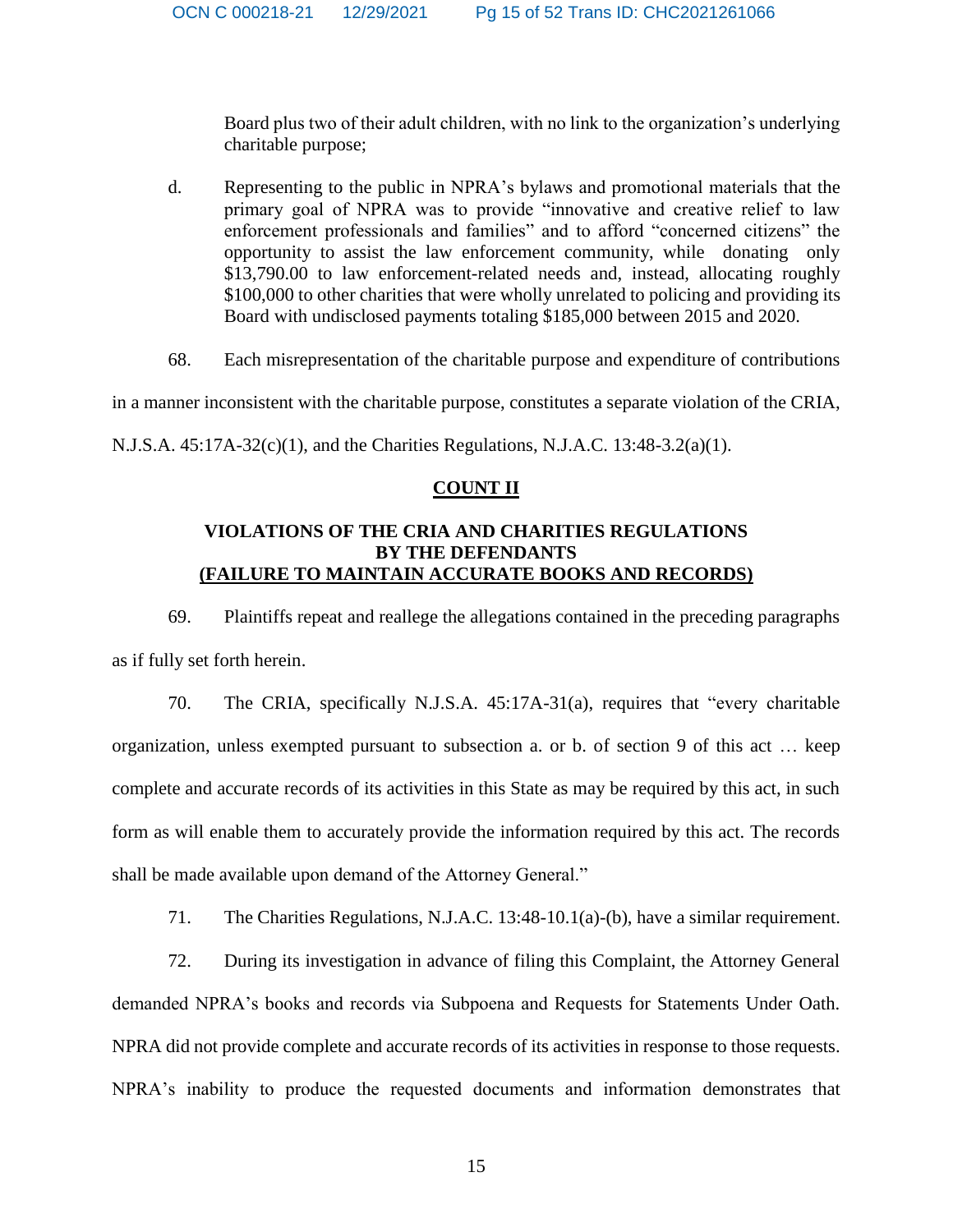Defendants have failed to keep complete and accurate records of its activities in the State in such form as would enable the Defendants to provide the full information required by the CRIA and Charities Regulations upon demand by the Attorney General.

73. Failure to maintain accurate books and records by the Defendants comprises a separate violation of the CRIA, N.J.S.A. 45:17A-31(a) and the Charities Regulations, N.J.A.C.  $13:48-10.1(a)-(b)$ .

## **COUNT III**

# **VIOLATIONS OF THE CRIA AND CHARITIES REGULATIONS BY THE DEFENDANTS (FAILURE TO REGISTER)**

74. Plaintiffs repeat and reallege the allegations contained in the preceding paragraphs as if fully set forth herein.

75. For purposes of the CRIA and Charites Regulations, a "charitable organization" is

defined as:

- (1) any person determined by the federal Internal Revenue Service to be a tax-exempt organization pursuant to section  $501(c)(3)$  of the Internal Revenue Code of 1986, 26 U.S.C. s.501(c)(3); or
- (2) any person who is, or holds himself out to be, established for any benevolent, philanthropic, humane, social welfare, public health, or other eleemosynary purpose, or for the benefit of law enforcement personnel, firefighters or other persons who protect the public safety, or any person who in any manner employs a charitable appeal as a basis of any solicitation, or an appeal which has a tendency to suggest there is a charitable purpose to any such solicitation.

[N.J.S.A. 45:17A-20; N.J.A.C. 13:48-1.3.]

76. The CRIA requires every charitable organization operating or soliciting within New Jersey, and not otherwise exempt, to register with the Attorney General. N.J.S.A. 45:17A-23(a). It is unlawful for any non-exempt charitable organization to solicit contributions or have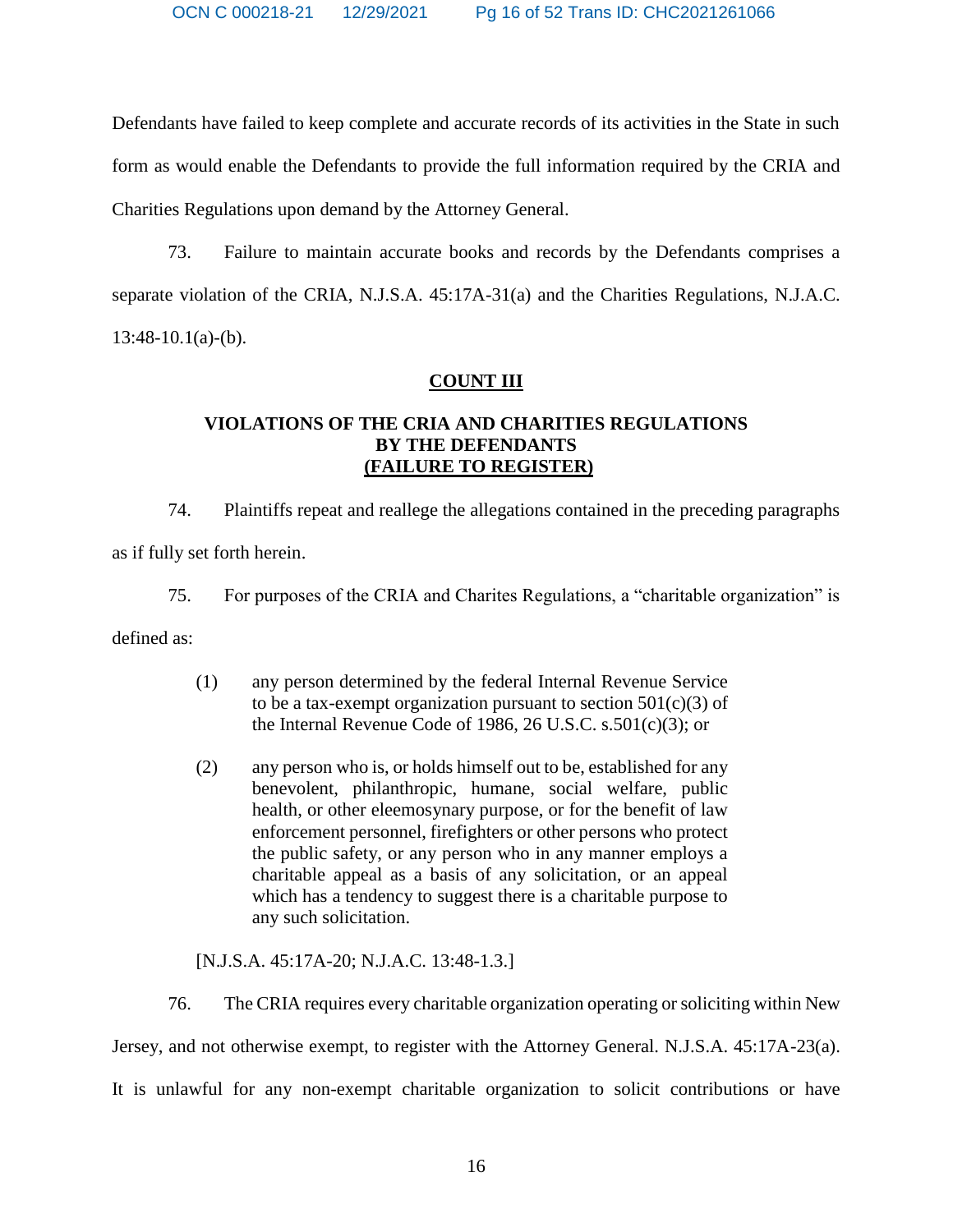OCN C 000218-21 12/29/2021 Pg 17 of 52 Trans ID: CHC2021261066

contributions solicited on its behalf before the Attorney General has been given the opportunity to

review the organization's registration statement. N.J.S.A. 45:17A-23(b); N.J.A.C. 13:48-3.1(a).

77. The Charities Regulations further address "Unregistered Practice" and provide in pertinent part that:

- (a) It shall be a violation of the Act for any charitable organization or person required to file a registration statement in accordance with the Act and the rules set forth in this chapter to fail to do so.
- . . . (c) Solicitation activities on behalf of an unregistered charitable organization, whether conducted by the charitable organization or any other person, shall be a violation of this Act and considered misconduct by both the charitable organization and the other person.

[N.J.A.C. 13:48-13.1.]

78. At least since it obtained status as a tax-exempt organization pursuant to section 501(c)(3) of the Internal Revenue Code in 2012, NPRA functioned as a charitable organization within the meaning of the CRIA and solicited charitable donations in New Jersey.

79. As NPRA is not exempt from the registration requirements of the CRIA and Charities Regulations and has annually collected contributions in excess of \$25,000.00, NPRA has been required to file the Long Form Registration Statement with the Attorney General, as provided in the CRIA, specifically N.J.S.A. 45:17A-24, and the Charities Regulations, N.J.A.C. 13:48-5.1, as well as annual renewal statements, N.J.S.A. 45:17A-23(b); N.J.A.C. 13:48-3.1(f).

80. In fiscal years 2017, 2018, 2019, NPRA was late in submitting Form CRI-300R to the Attorney General, through the Division. It failed entirely to submit form CRI-300R in June of 2021 for fiscal year ending 2020, and remains deficient as of the date of this Complaint.

81. Each solicitation the Defendants made while NPRA was not registered as a charitable organization, when such registration was required, constitutes a separate violation of the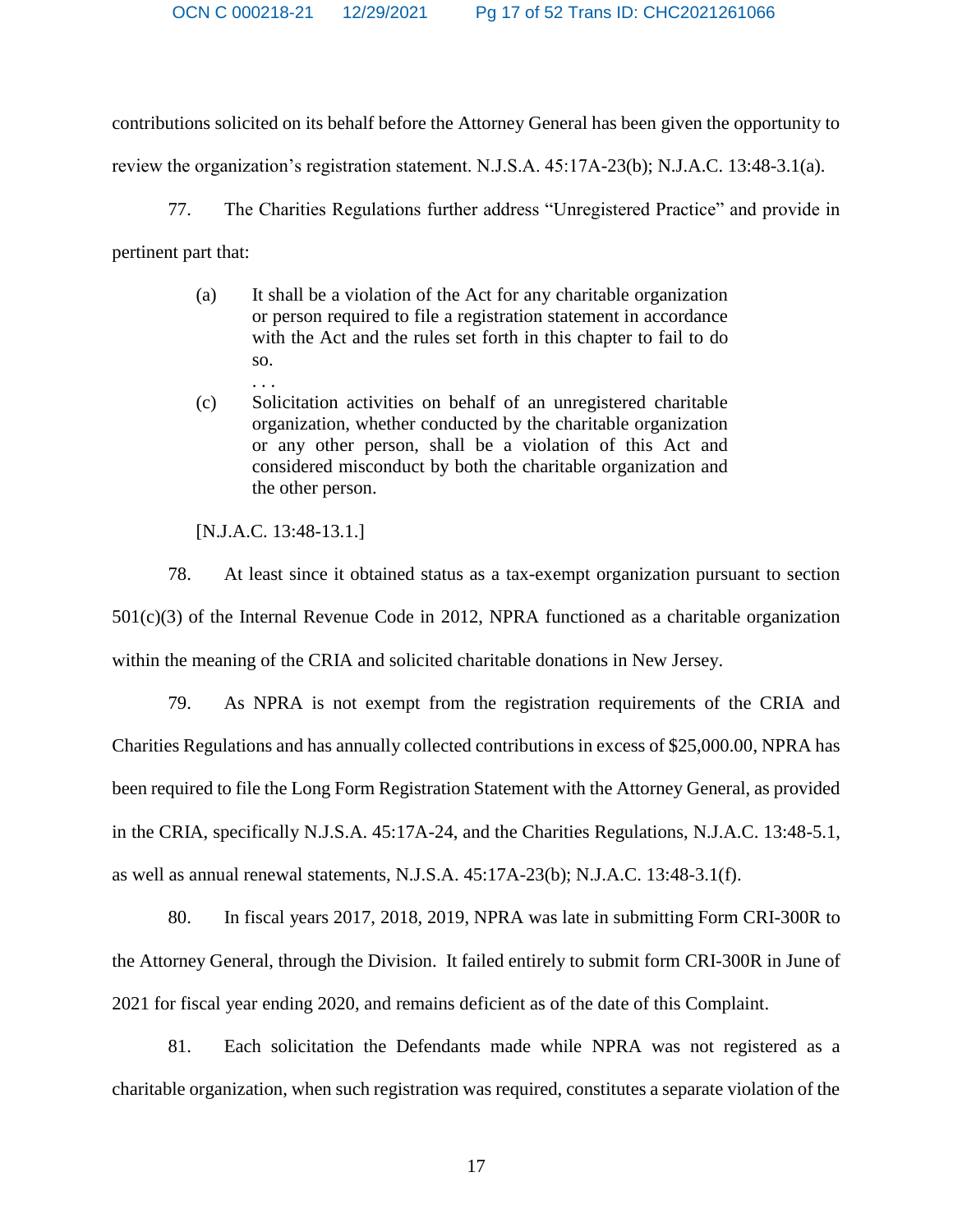CRIA, N.J.S.A. 45:17A-23, and the Charities Regulations, N.J.A.C. 13:48-3.1(a) and N.J.A.C. 13:48-13.1(a), (c).

#### **COUNT IV**

## **VIOLATION OF THE CRIA AND THE CHARITIES REGULATIONS BY DEFENDANTS DAVIS, F. JOHN, AND A. JOHN**

82. Plaintiffs repeat and reallege the allegations contained in the preceding paragraphs as if fully set forth herein.

83. At all relevant times, Defendants Davis, F. John, and A. John have served as an officer, trustee, owner, director, founder, manager, and/or representative of NPRA and have controlled, directed and/or participated in the management and operation of that entity, including the conduct alleged in this Complaint.

84. In these capacities, Defendants Davis, F. John, and A. John actively participated in violations of the CRIA and the Charities Regulations committed by NPRA. Among other things, they: (1) misused charitable funds and misrepresented the charitable purpose in violation of N.J.S.A. 45:17A-32(c)(1) and N.J.A.C. 48-13.2(a)(1); (2) had signatory and other authority over NPRA's financial accounts at the time improper transactions in those accounts occurred; (3) failed to maintain adequate records on behalf of the charity in violation of N.J.S.A. 45:17A-31(a) and N.J.A.C. 13:48-10.1(a)-(b); and (4) managed the charity at all times during which NPRA failed to properly register as a charitable organization, in violation of N.J.S.A. 45:17A-24 and N.J.A.C.13:48-5.1.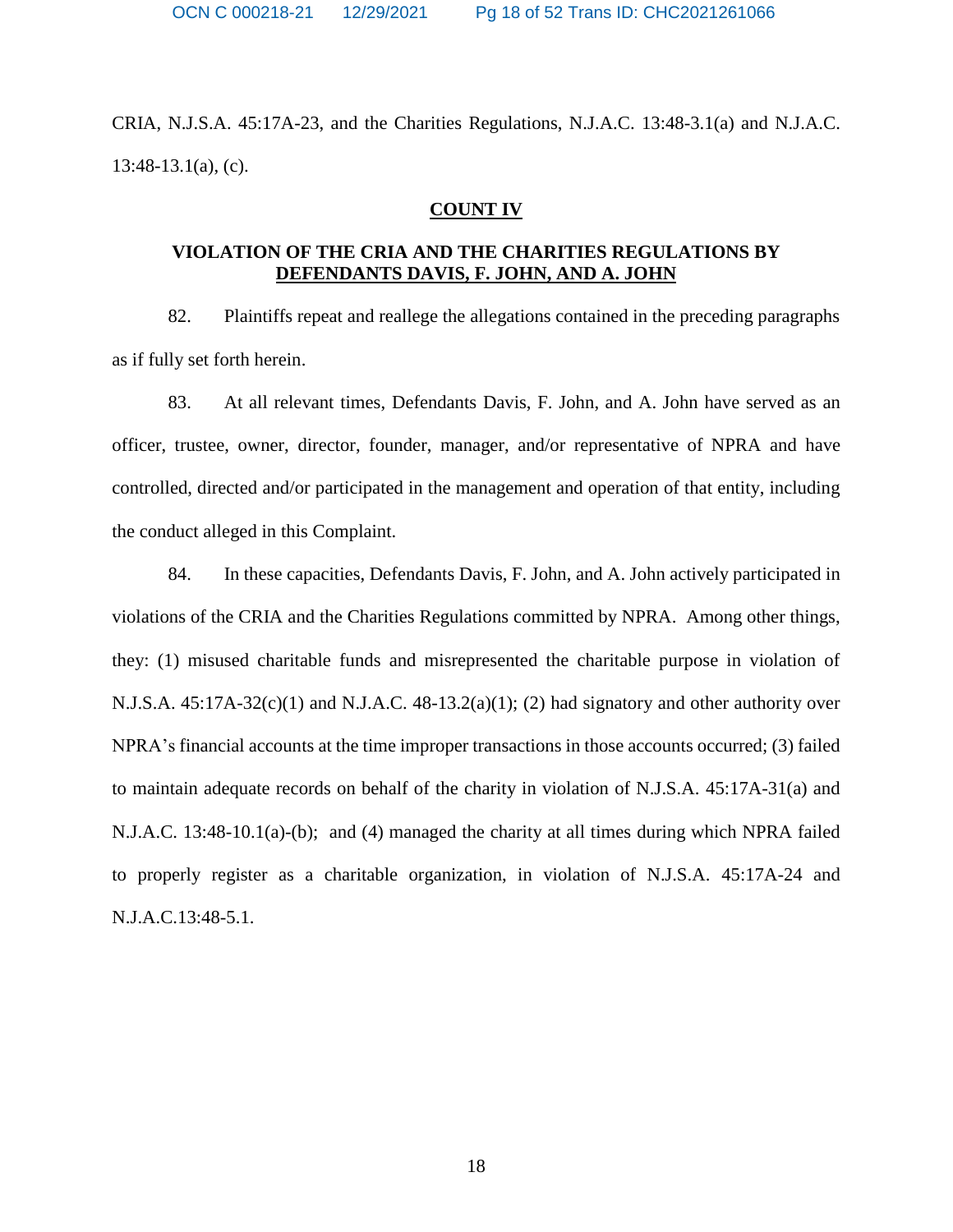## **PRAYER FOR RELIEF**

**WHEREFORE,** based upon the foregoing allegations, Plaintiffs respectfully request that

the Court enter judgment against Defendants:

- a. Finding that the acts and practices of Defendants constitute multiple violations of the CRIA, N.J.S.A. 45:17A-18 to -40, and the Charities Regulations, N.J.A.C. 13:48-1.1 to -15.1;
- b. Permanently enjoining Defendants and their owners, officers, directors, trustees, shareholders, members, founders, managers, agents, servants, employees, representatives, independent contractors and all other persons or entities directly under their control, from engaging in, continuing to engage in, or doing any acts or practices in violation of the CRIA, N.J.S.A. 45:17A-18 to -40, the Charities Regulations, N.J.A.C. 13:48-1.1 to -15.1, including, but not limited to, the acts and practices alleged in the Complaint;
- c. Permanently enjoining, Defendants F. John and A. John, whether individually or through any corporation, from registering or operating any charitable organization and/or acting as an independent paid fund raiser within New Jersey, in accordance with the CRIA, N.J.S.A. 45:17A-33(e);
- d. Permanently enjoining Defendants from operating a website on behalf of NPRA, or any other online account affiliated with NPRA, including, but not limited to, any Facebook page, Instagram account, Paypal, or Twitter account and Amazon registry;
- e. Vacating or annulling the corporate charter of NPRA, as authorized by the CRIA, N.J.S.A. 45:17A-33(e);
- f. Ordering Defendants, jointly and severally, to disgorge all funds and property (real and personal) acquired and/or retained as a result of any acts or practices in violation of the CRIA, N.J.S.A. 45:17A-18 to -40, and the Charities Regulations, N.J.A.C. 13:48-1.1 to -15.1, including, but not limited to, the acts and practices alleged in the Complaint;
- g. Directing Defendants, jointly and severally, to restore to any affected person, whether or not named in this Complaint, any money or real or personal property acquired by means of any practice alleged herein to be unlawful and found to be unlawful, as authorized by the CRIA, N.J.S.A. 45:17A-33(e), and the Charities Regulations, N.J.A.C. 13:48-14.1(a)(3);
- h. Directing Defendants, jointly and severally, to pay the maximum civil penalties for each and every violation of the CRIA and the Charities Regulations, in accordance with N.J.S.A. 45:17A-33(d) and N.J.A.C. 13:48-14.1;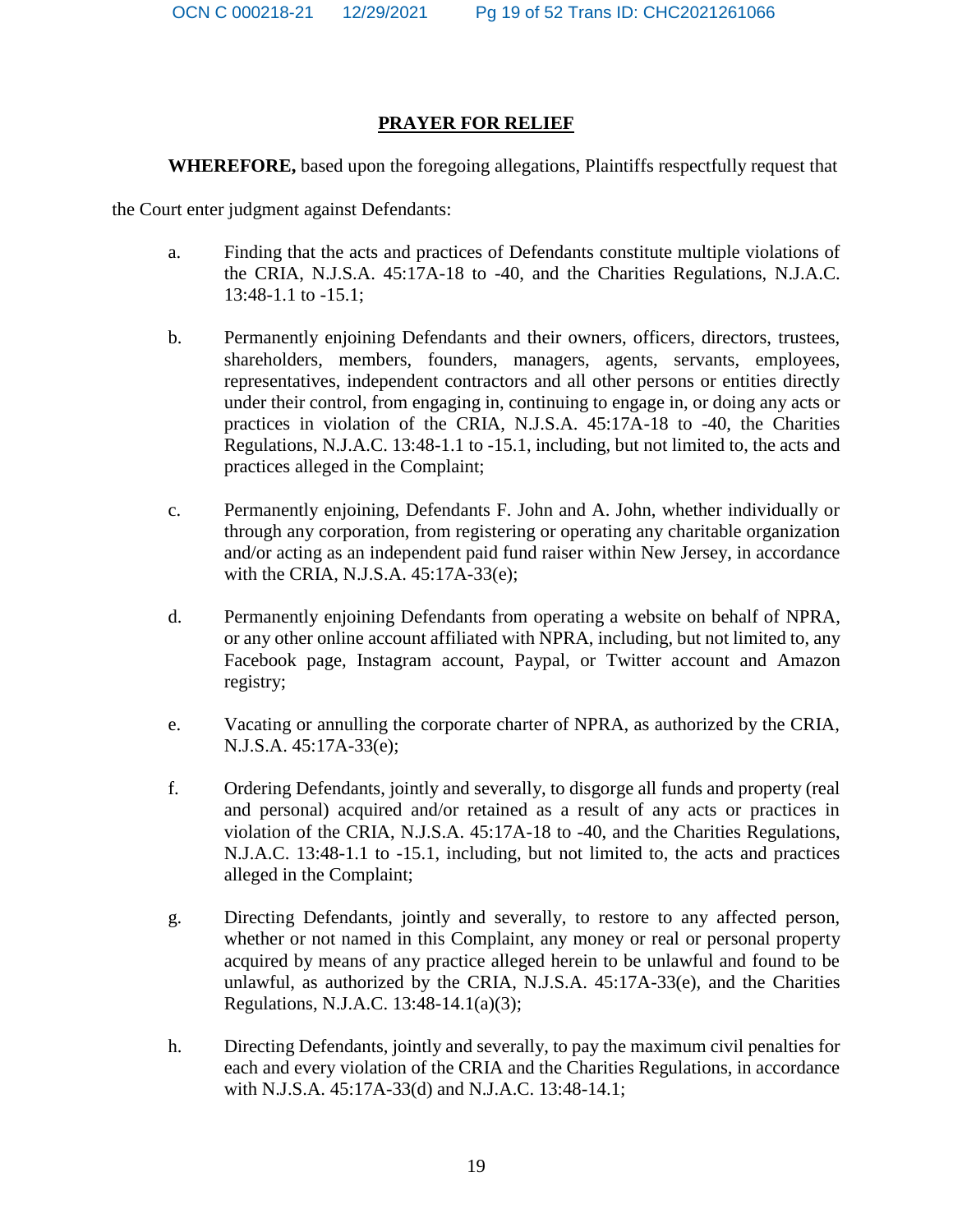- i. Directing Defendants, jointly and severally, to pay costs and fees, including attorneys' fees, for the use of the State, as authorized by the CRIA, N.J.S.A. 45:17A-33(d); and
- j. Granting such other relief as the interests of justice may require.

ANDREW J. BRUCK ACTING ATTORNEY GENERAL OF NEW JERSEY Attorney for Plaintiffs

By:\_*/s/ Erica Salerno*

Erica Salerno Deputy Attorney General Consumer Fraud Prosecution Section

Dated: December 29, 2021 Newark, New Jersey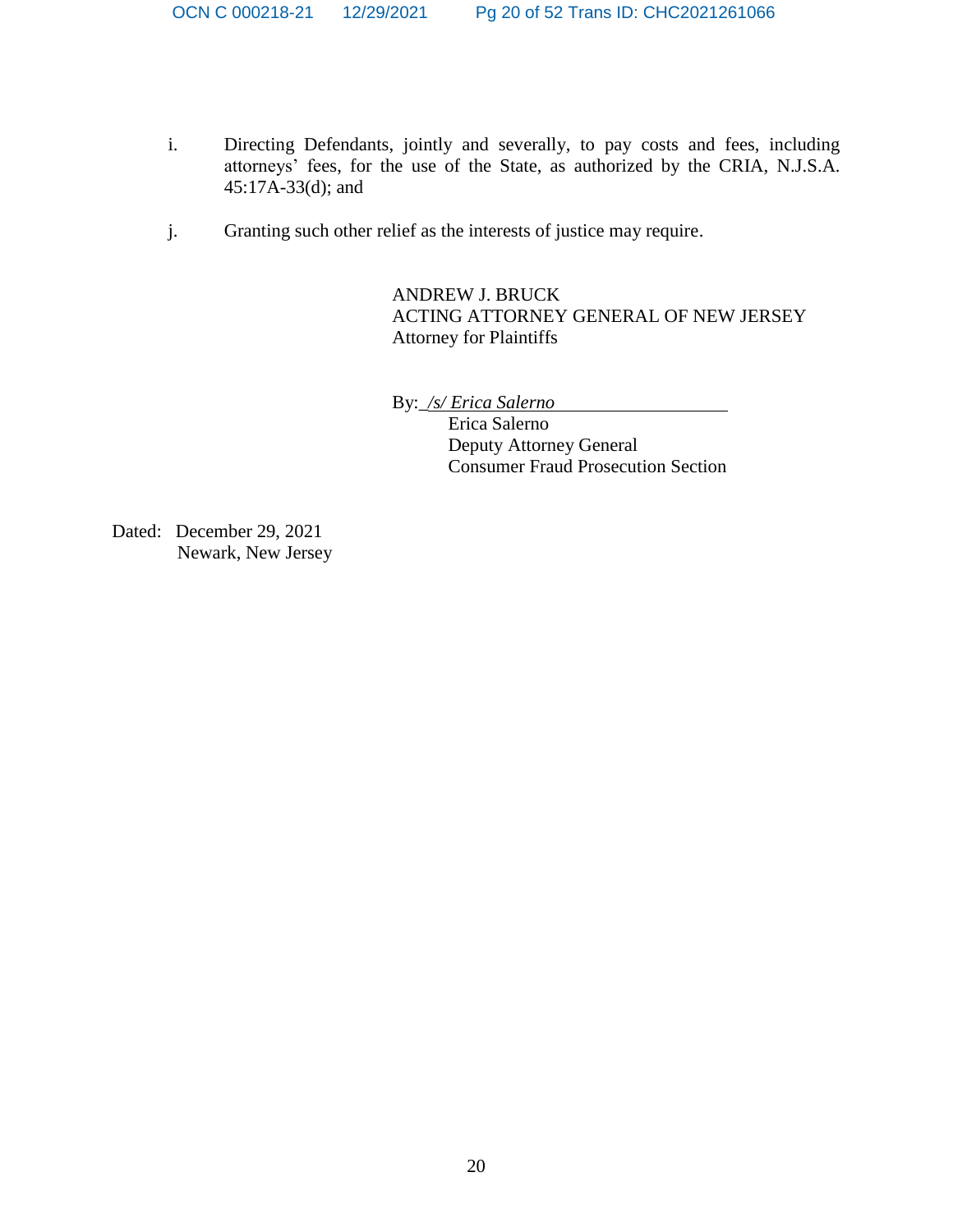## **RULE 4:5-1 CERTIFICATION**

I certify, to the best of my information and belief, that the matter in this action involving the aforementioned violations of the Charitable Registration and Investigations Act, N.J.S.A. 45:17A-18 to -40, and the regulations promulgated thereunder, N.J.A.C. 13:48-1.1 to -15.1, and is not the subject of any other action pending in any other court of this State. I further certify, to the best of my information and belief, that the matter in controversy in this action is not the subject of a pending arbitration proceeding in this State, nor is any other action or arbitration proceeding contemplated. I certify that there is no other party who should be joined in this action at this time.

> ANDREW J. BRUCK ACTING ATTORNEY GENERAL OF NEW JERSEY Attorney for Plaintiffs

By:\_*/s/ Erica Salerno* 

Erica Salerno Deputy Attorney General Consumer Fraud Prosecution Section

Dated: December 29, 2021 Newark, New Jersey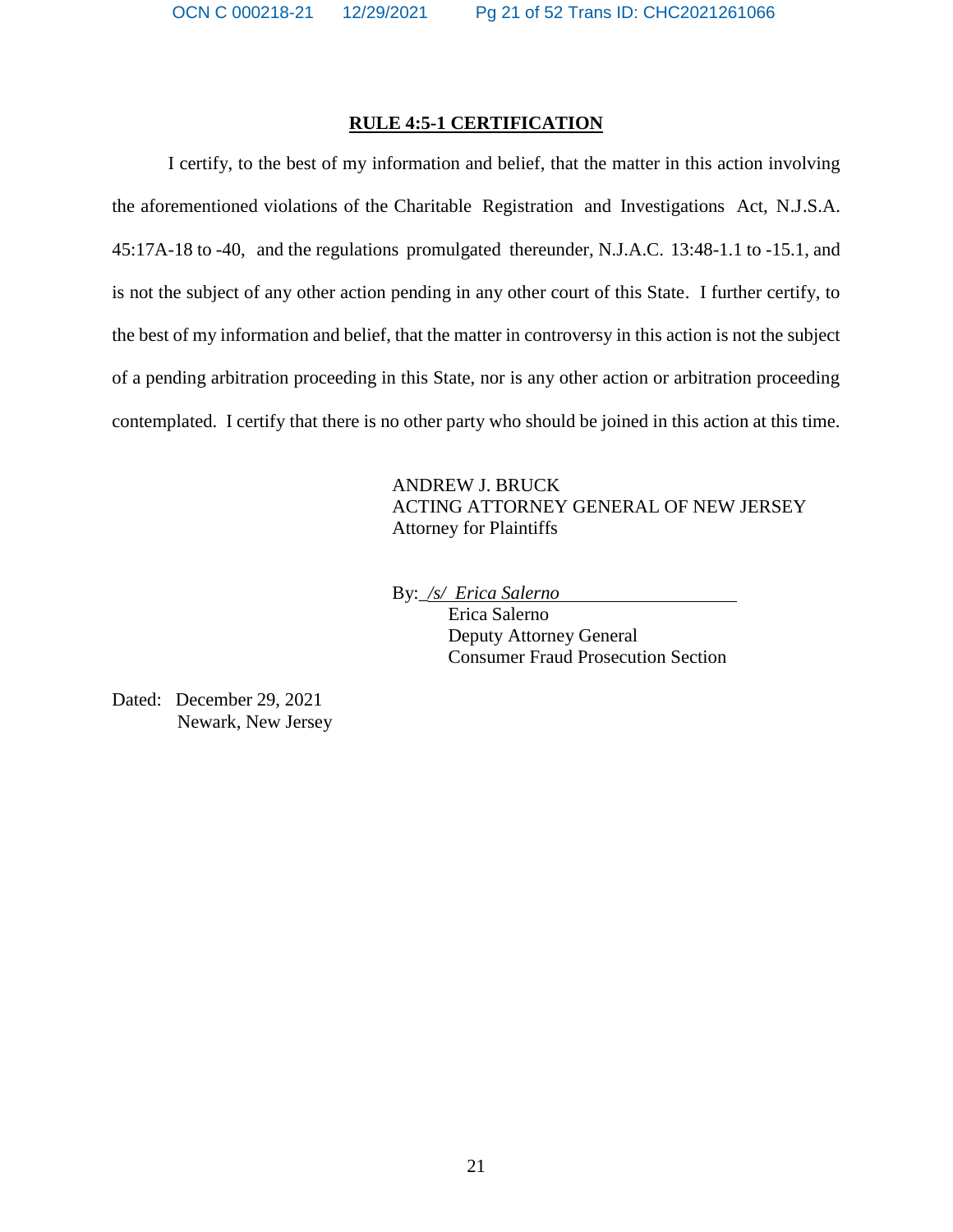### **RULE 1:38-7(c) CERTIFICATION OF COMPLIANCE**

I certify that confidential personal identifiers have been redacted from documents now submitted to the court, and will be redacted from all documents submitted in the future in accordance with R. 1:38-7(b).

> ANDREW J. BRUCK ACTING ATTORNEY GENERAL OF NEW JERSEY Attorney for Plaintiffs

By:\_*/s/ Erica Salerno* 

Erica Salerno Deputy Attorney General Consumer Fraud Prosecution Section

Dated: December 29, 2021 Newark, New Jersey

## **DESIGNATION OF TRIAL COUNSEL**

Pursuant to R. 4:25-4, Deputy Attorney General Erica Salerno is hereby designated as trial

counsel for the Plaintiffs in this action.

ANDREW J. BRUCK ACTING ATTORNEY GENERAL OF NEW JERSEY Attorney for Plaintiffs

By:\_*/s/ Erica Salerno* 

Erica Salerno Deputy Attorney General Consumer Fraud Prosecution Section

Dated: December 29, 2021 Newark, New Jersey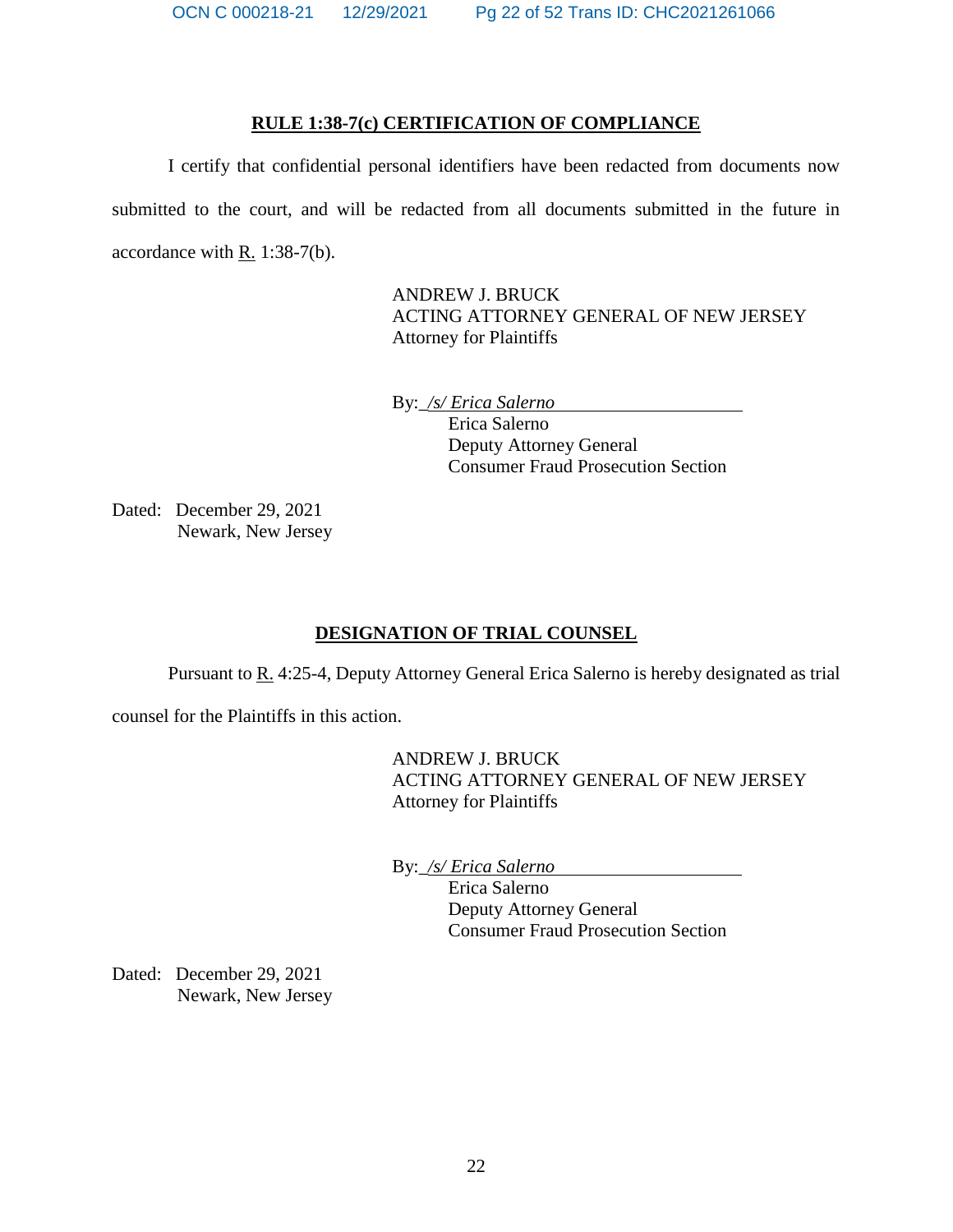## **VERIFICATION**

I, Brian Penn, of full age, hereby certifies as follows:

1. I am an Investigator with the New Jersey Division of Consumer Affairs ("Division"), Office of Consumer Protection.

2. I have read the foregoing Verified Complaint and on my own personal knowledge and review of documents in possession of the Division, I know that the facts set forth herein are true and they are incorporated in this certification by reference.

3. I certify that the above statements made by me are true. I am aware that if any of the foregoing statements made by me are willfully false, I am subject to punishment.

Brian Penn

BRIAN PENN

Dated: December 29, 2021 Newark, New Jersey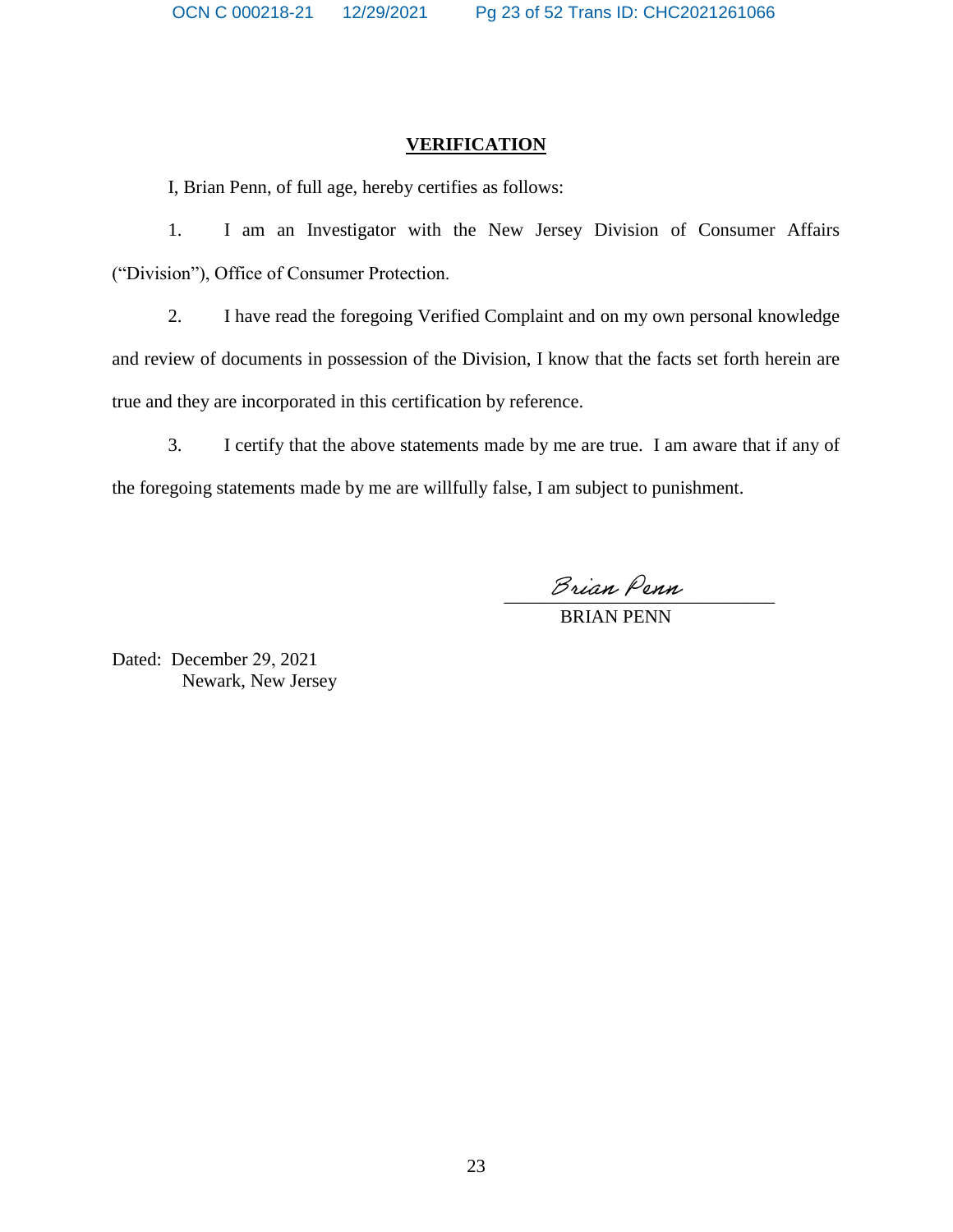SUPERIOR COURT OF NEW JERSEY CHANCERY DIVISION, OCEAN COUNTY DOCKET NO.

ANDREW J. BRUCK, Acting Attorney General of the State of New Jersey and SEAN P. NEAFSEY, Acting Director of the New Jersey Division of Consumer Affairs,

Plaintiffs,

v.

NATIONAL POLICE RELIEF ASSOCIATION, a New Jersey Nonprofit Corporation; THE ESTATE OF MICHAEL DAVIS, individually and as President, trustee, owner, director, founder, manager and/or representative of National Police Relief Association, a New Jersey Nonprofit Corporation; FRANK JOHN individually and as Vice President, trustee, owner, director, founder, manager and/or representative of National Police Relief Association; and ANTOINETTE JOHN, individually and as Secretary, trustee, owner, director, founder, manager and/or representative of National Police Relief Association, a New Jersey Nonprofit Corporation; XYZ CORPORATIONS 1-10; and JANE AND JOHN DOES 1-10, individually and as owners, officers, directors, shareholders, founders, managers, representatives, servants, employees, independent contractors and/or agents of National Police Relief Association, a New Jersey Nonprofit Corporation; and INDIVIDUALLY AND AS OWNERS; and XYZ CORPORATIONS 1-10,

Defendants.

# **PLAINTIFFS' MEMORANDUM OF LAW IN SUPPORT OF ORDER TO SHOW CAUSE WITH TEMPORARY RESTRAINTS**

ANDREW J. BRUCK ACTING ATTORNEY GENERAL OF NEW JERSEY Division of Law P.O. Box 45029 Newark, New Jersey 07101 Attorney for Plaintiffs

Erica Salerno (002172012) Deputy Attorney General On the Brief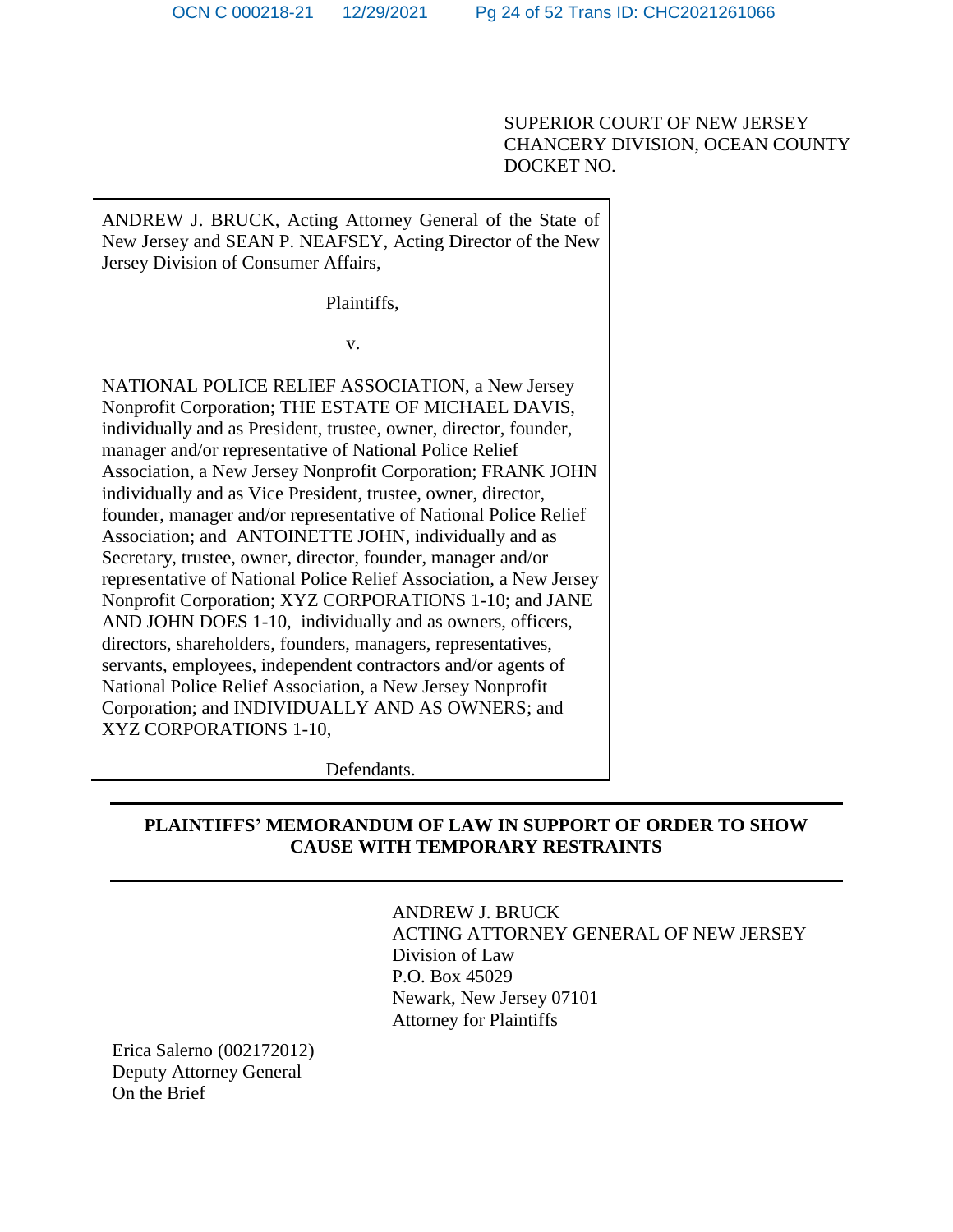# **TABLE OF CONTENTS**

# **PAGE**

# ARGUMENT

# POINT I

| TEMPORARY AND PRELIMINARY RESTRAINTS ARE NECESSARY AND<br>APPROPRIATE TO PREVENT FURTHER HARM TO THE PUBLIC FROM DEFENDANTS' |
|------------------------------------------------------------------------------------------------------------------------------|
| A. Plaintiffs Will Suffer Immediate and Irreparable Injury                                                                   |
| B. Plaintiffs' Claim for Injunctive Relief is Based on a Settled Legal Right14                                               |
|                                                                                                                              |
| 1. Defendants Misrepresented NPRA's Charitable Purpose and Expended Funds                                                    |
| 2. Defendants Failed to Maintain Charitable Records and Failed to Comply with                                                |
|                                                                                                                              |
|                                                                                                                              |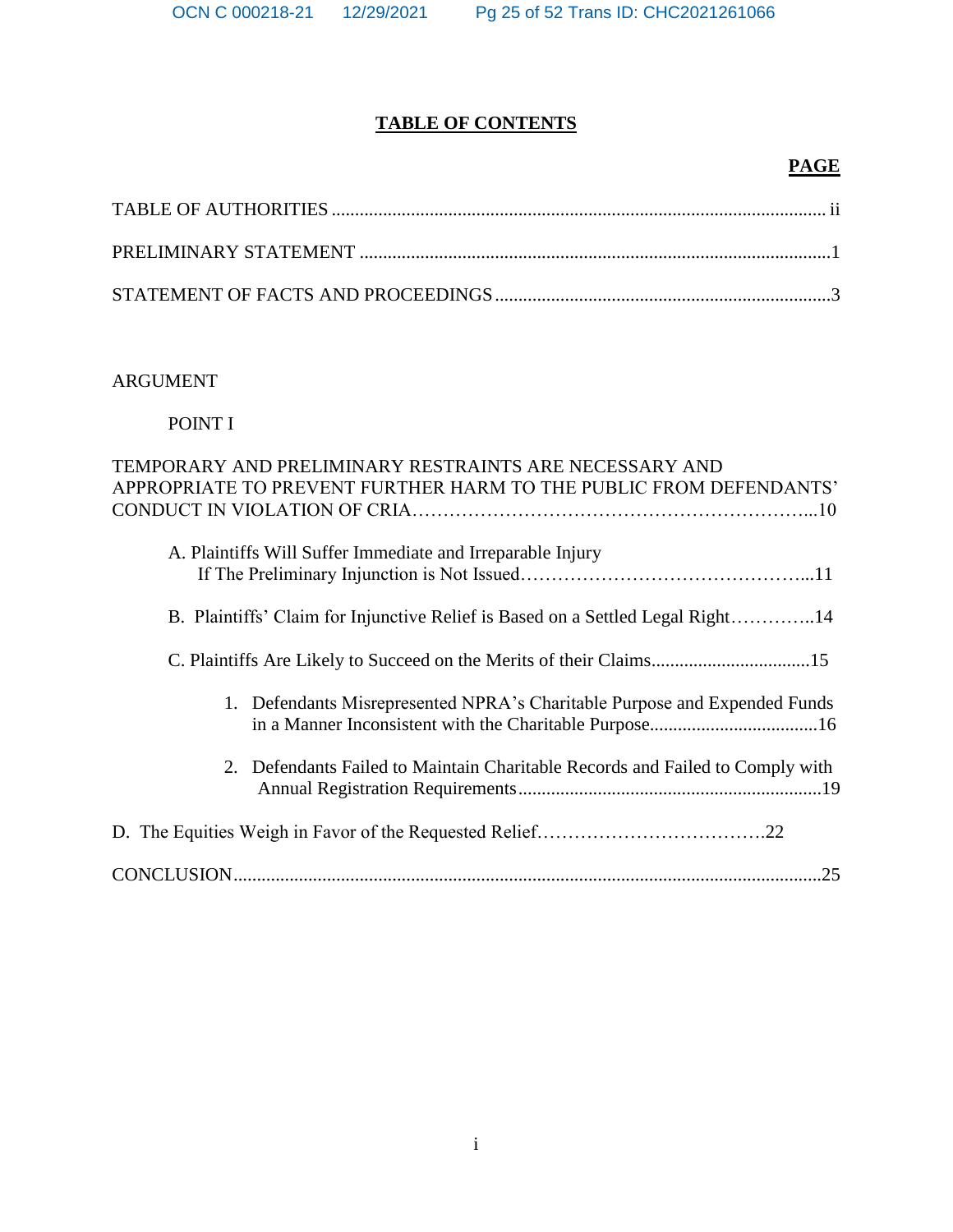# **TABLE OF AUTHORITIES**

# **PAGE**

## **Cases**

| Brenner v. Berkowitz,                               |  |
|-----------------------------------------------------|--|
|                                                     |  |
| Crowe v. DeGioia,                                   |  |
|                                                     |  |
| Dept of Envtl. Prot. v. Interstate Recycling, Inc., |  |
|                                                     |  |
| Hoffman v. Garden State Farms, Inc.,                |  |
|                                                     |  |
| In re Nat'l Credit Mgmt. Group, L.L.C.,             |  |
|                                                     |  |
| J.H. Renarde, Inc. v. Sims,                         |  |
|                                                     |  |
| Morrison v. Morrison,                               |  |
|                                                     |  |
| Naylor v. Harkins,                                  |  |
|                                                     |  |
| Options v. Lawson,                                  |  |
|                                                     |  |
| Sheppard v. Township of Frankford,                  |  |
|                                                     |  |
| Whitney v. Lott,                                    |  |
|                                                     |  |
| <b>Statutes</b>                                     |  |
|                                                     |  |
|                                                     |  |
|                                                     |  |
|                                                     |  |
|                                                     |  |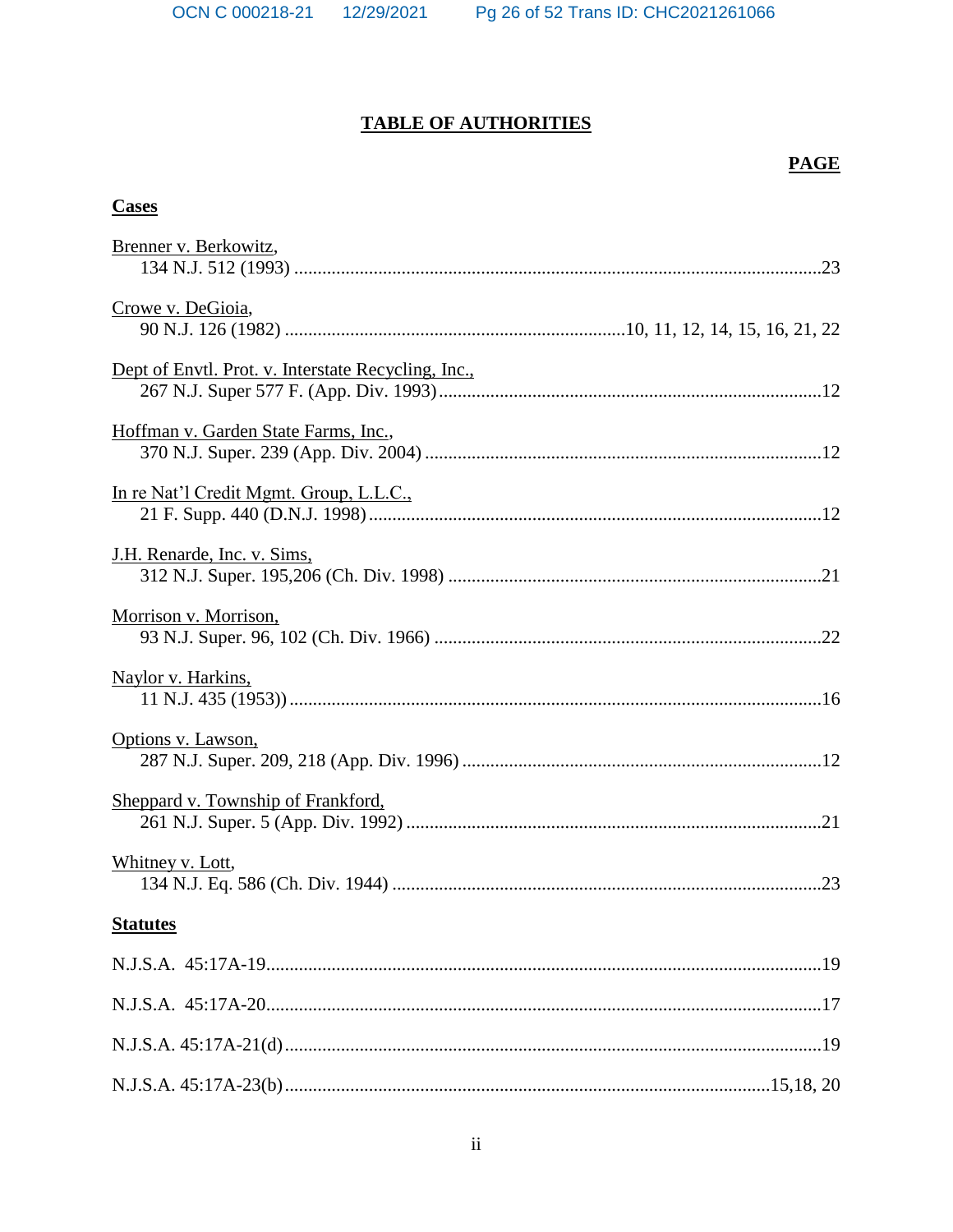| <b>Other Authorities</b> |  |
|--------------------------|--|
|                          |  |
|                          |  |
|                          |  |
|                          |  |
|                          |  |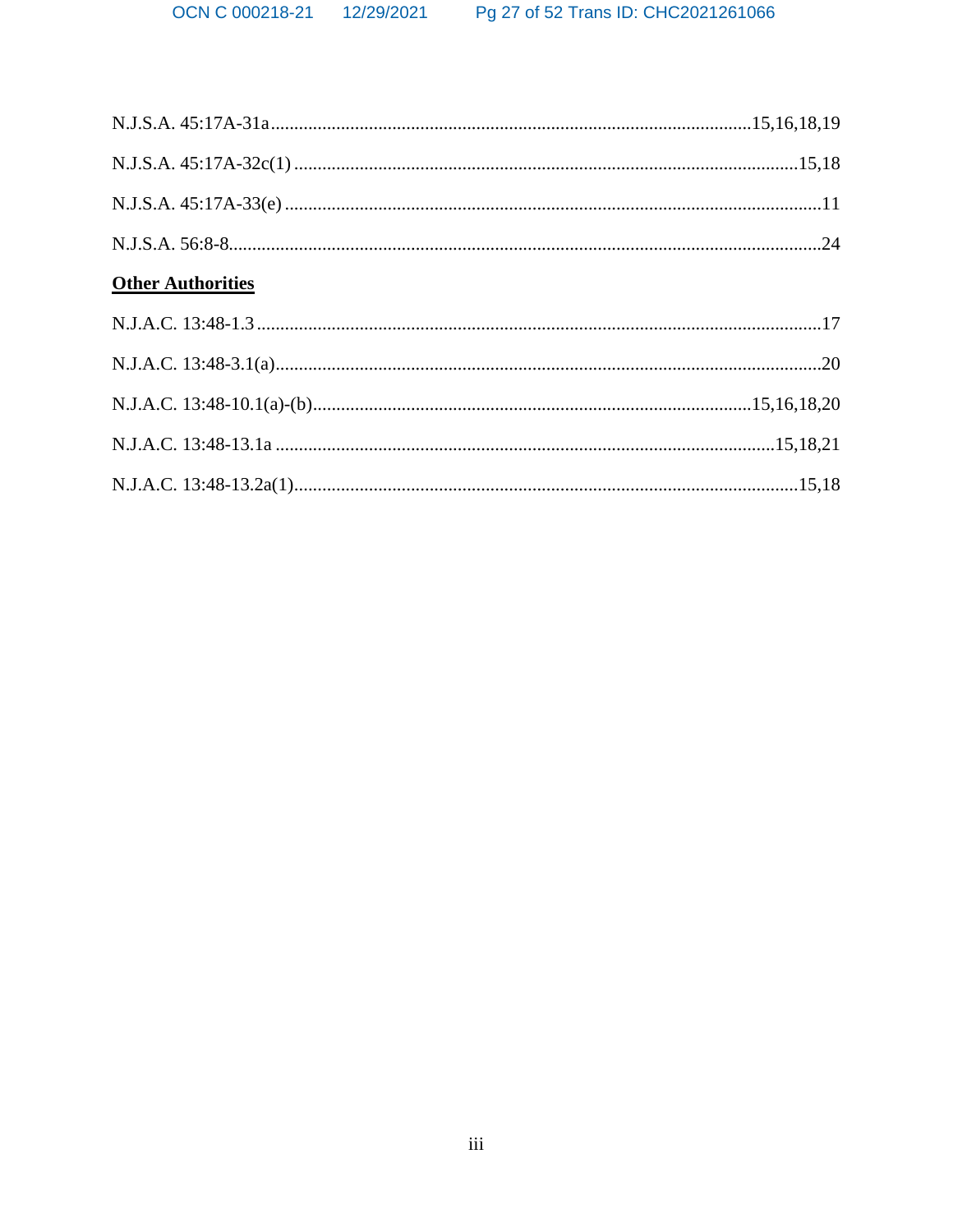Plaintiffs Andrew J. Bruck, Acting Attorney General of the State of New Jersey ("Attorney General"), and Sean P. Neafsey, Acting Director of the Division of Consumer Affairs ("Director") (collectively, "Plaintiffs"), submit a Verified Complaint, Certification of Investigator Brian Penn with supporting documents and this Memorandum of Law in support of an Order to Show Cause seeking temporary, preliminary and ultimately permanent injunctive relief to halt the solicitation and misuse of charitable assets by the Defendants.

#### **PRELIMINARY STATEMENT**

Defendant National Police Relief Association ("NPRA"), a New Jersey charity, held itself out to the public as an organization that provides critical aid to the law enforcement community, primarily families of law enforcement officers killed or severely wounded in the line of duty. In fact, NPRA, its founders and certain of its Board members—Antoinette John ("A. John"), her husband Frank John ("F. John"), and Michael Davis ("Davis"), who is now deceased—misused and misappropriated over \$200,000 of charitable funds primarily for their own enrichment and blatantly mismanaged the charity for nearly a decade in violation of the Charities Registration and Investigations Act, N.J.S.A. 45:17A-18 to -40 ("CRIA"), and the Charities Regulations, N.J.A.C. 13:48-1.1 to -15.1 ("Charities Regulations"). Plaintiffs bring this action to hold Defendants accountable for their misdeeds and recover the funds Defendants siphoned from the charity. In addition, Plaintiffs file this Order to Show Cause with temporary restraints to prevent Defendants from further injuring the public by continuing to solicit charitable contributions and to restrain Defendants A. John and F. John from further dissipating assets necessary to satisfy any judgment in this matter.

Following the initiation of the Division's investigation, Defendants wound down NPRA and drained its bank accounts, leaving primarily the personal assets of Defendants A. John and F.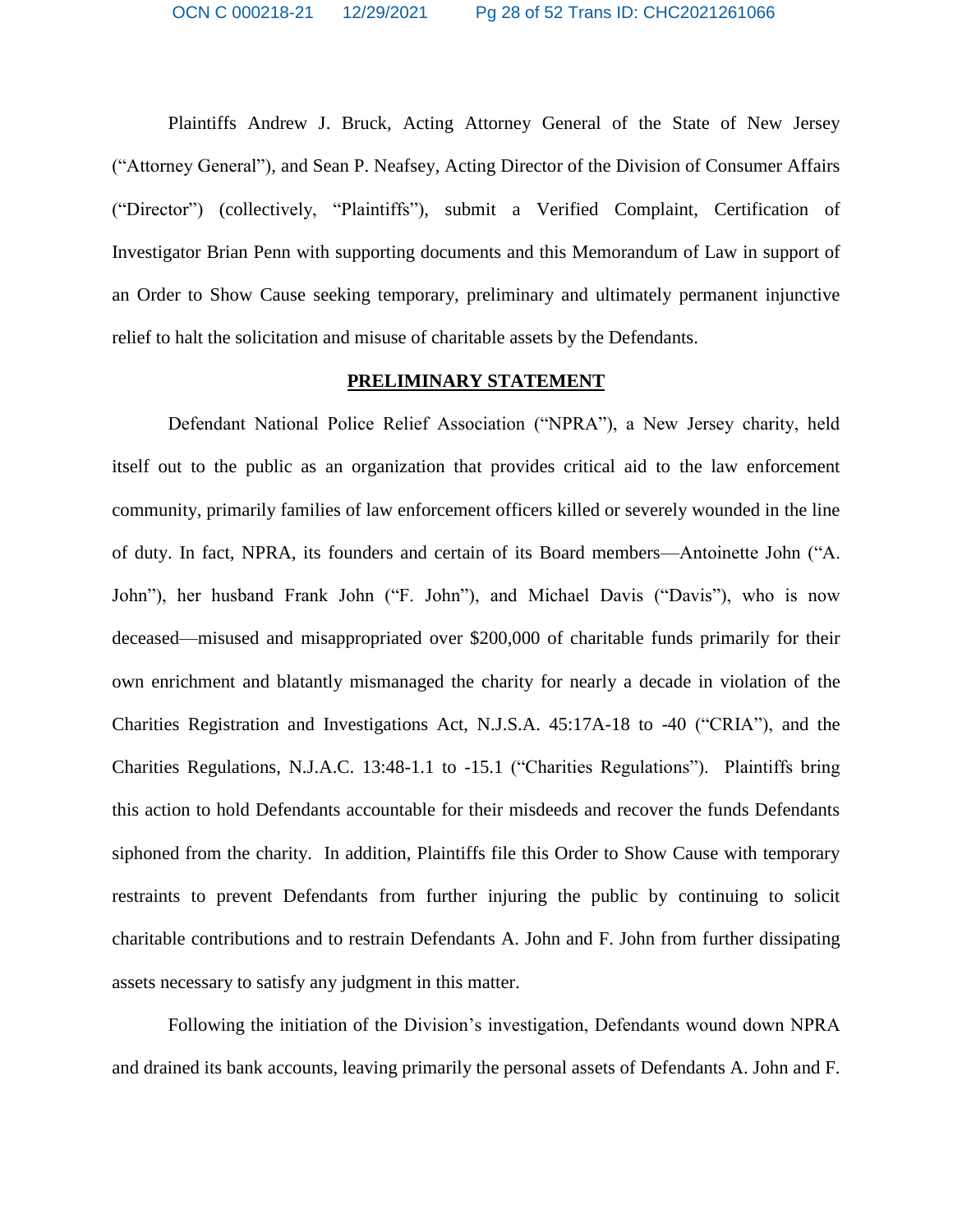John and Davis's estate to satisfy any monetary judgment in this case. During the investigation, Defendants claimed to the Division that they did not take any salary for their purported work for the charity. And when presented with evidence demonstrating that NPRA made regular payments to A. John and Davis totaling approximately \$185,000 over the years, Defendants failed to provide a credible justification. These payments—which were not disclosed to potential donors or on applicable tax forms—dwarf the amount NPRA spent on its core purpose or, for that matter, any charitable purpose, and appear unrelated or at least far out of proportion to any work performed for the charity.

Notwithstanding using over \$200,000 in charitable funds to line their pockets and to pay various personal, leisure, and travel expenses, Defendants A. John and F. John insisted during the investigation that the funds were gone, swearing under penalty of perjury to their personal lack of assets. But, once again, the evidence shows a lack of truthfulness. A. John and F. John failed to fully disclose their assets. Moreover, the evidence shows that NPRA's website remained active for a time during the investigation and that the charity continued to receive at least some charitable contributions through June 2021 despite Defendants' representation that the charity is no longer operating. In light of the dissipation of NPRA's assets, Defendant A. and F. John's lack of transparency during the Division's investigation, and the discovery of assets that the Defendants failed to disclose, the Acting Attorney General and Acting Director of Consumer Affairs request entry of temporary and preliminary restraints to ensure that Defendants cease soliciting charitable contributions and to ensure that there are funds available to provide meaningful relief in the event of a judgment against Defendants.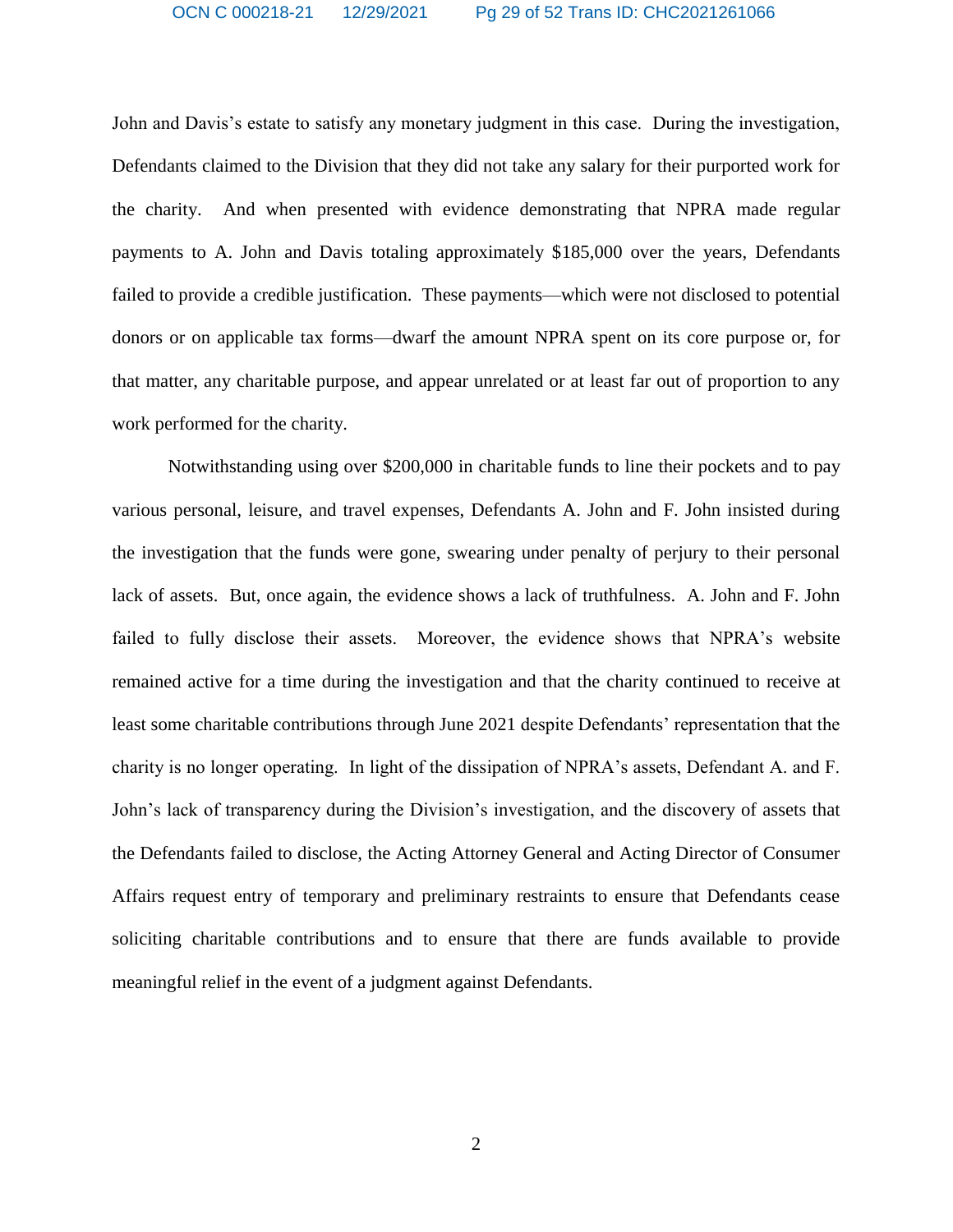## **STATEMENT OF FACTS**

Following its receipt of a tip alleging that certain NPRA officers and board members were mismanaging funds and had misrepresented the entity's charitable purpose to donors, the Division launched an investigation of NPRA in late-November 2019. (Certification of Investigator Brian Penn ("Penn Cert." ¶ 5)). The Division obtained and reviewed publicly available information, bank and other financial records, documents regarding the structure of the charitable organization, registration information, a copy of its bylaws, a sample membership application form, and promotional materials.

NPRA described itself in its charitable statement, mission statement, promotional materials, and on its webpage as a charity founded by former members of law enforcement "to help provide relief to our law enforcement community and agencies who need it most." (Penn Cert. ¶ 10, Exh. E). NPRA further stated that it aims to "stand behind families of officers and law enforcement agencies throughout the state and support worthy causes that aid the law enforcement community." (Penn Cert. ¶ 14, Exh. F). According to NPRA, its founders were former law enforcement officers that understood the burdens placed on officers and their families and the charity's primary purpose was to "secure relief" for law enforcement officers and their families. (Penn Cert. ¶ 10, Exh. E).

Specifically, NPRA stated that it would provide "support to families of officers tragically killed in the line of duty" and "rais[e] funds to support the rehabilitation of officers who were injured or wounded in the line of duty." (Penn Cert. ¶14, Exh. H). NPRA advised potential donors that they would have the ability to make "monetary donations directly the families of fallen or wounded officers." (Penn Cert. ¶ 13, Exh. I). NPRA promotional pamphlets and letters to putative donors similarly described the overarching purpose of the organization as "protecting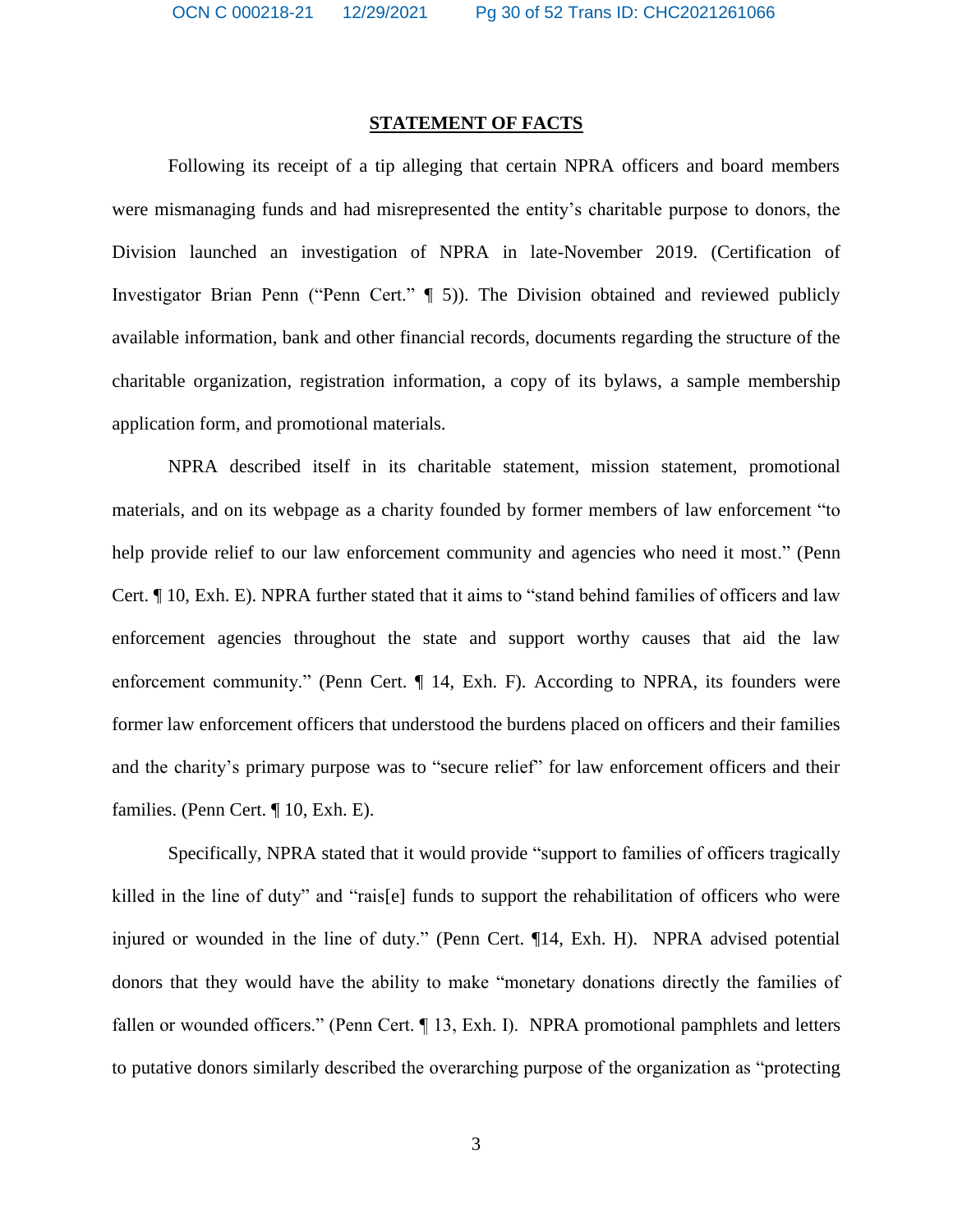those who protect us," and pledged to create a bereavement fund for fallen officers, and a fund for wounded or disabled officers. (Penn Cert. ¶ 14, Exh. F). NPRA stated it would provide "funds for the rehabilitation and health of those injured in the line of duty and disability for those who have lost their ability to work due to service." (Penn Cert. ¶ 14, Exh. F).

NPRA grossed hundreds of thousands of dollars from charitable donations in each year from 2014 through 2019, and had net assets averaging approximately \$150,000 per year, with large percentages of its receipts going to a professional fundraiser. (Penn Cert. ¶ 6, Exh. B). Defendants also solicited charitable contributions from the public on their website: [http://www.nationalpolicereliefassociation.org/,](http://www.nationalpolicereliefassociation.org/) which allowed for donations to be made through PayPal. In addition, Defendants raised money for NPRA by charging membership fees of \$50 for "professional" members—those who currently or previously served in law enforcement or in the military; and \$150 for "associate" members—those who were members of the general public. (Penn Cert. ¶13, Exh. I). Despite receiving these substantial donations, NPRA was not in compliance with the State's registration requirements for fiscal years 2017, 2018 and 2019, remaining delinquent for months—and in some cases years—on required annual submissions and fees. (Penn Cert ¶ 51). Additionally, NPRA failed to register for fiscal year 2020, which was due in June 2021, and remains delinquent in filing its 2020 federal income tax return. (Penn Cert  $\P 52$ ).

Davis, F. John, and A. John were all board members of NPRA and held themselves out as NPRA's President, Vice President, and Secretary, respectively. (Penn Cert. ¶ 5). The Division's investigation revealed that NPRA's funds and activities were controlled exclusively by Davis, A. John, and F. John. Bank records received during the course of the Division's investigation confirmed that Davis and F. John had exclusive authority over checking accounts established for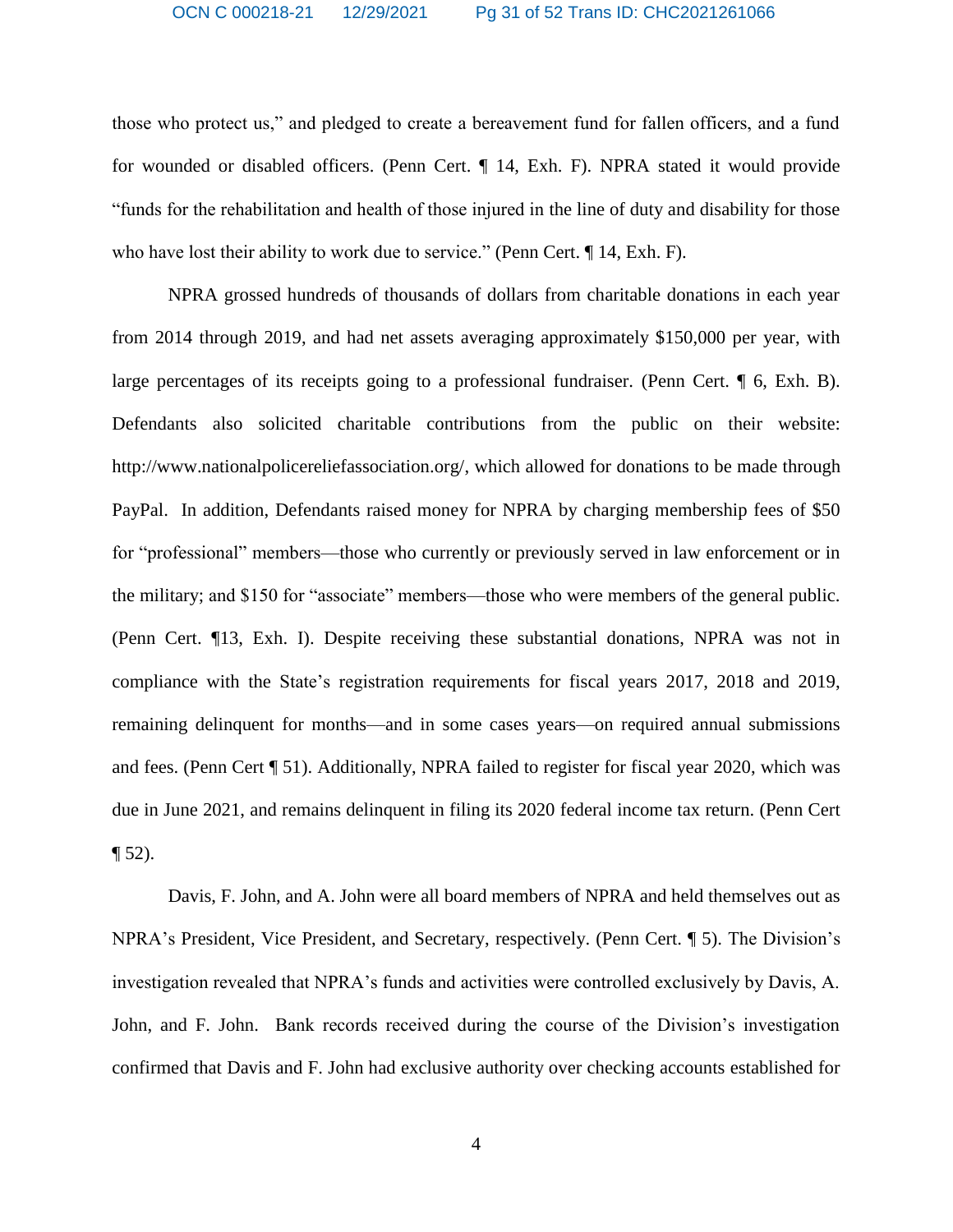the charity; indeed, they were the sole signatories for the NPRA account at Investors Bank. (Penn Cert. ¶ 8, Exh. C). Neither NPRA nor Davis, A. John, or F. John disclosed to donors or general members that they received payments from any portion of charitable contributions or were paid a salary by the charity. Since general members had no access to NPRA's finances, bank accounts and records, they had no ability to track how the charity's funds were expended.

The Division subpoenaed NPRA's bank account records from Investors Bank and identified suspicious account activity, including transfers made from NPRA's account by Davis and A. John. (Penn Cert. ¶ 48, Exh. GG). When confronted with that information during a conference with the Division on September 15, 2020, A. John and F. John failed to explain the suspicious activity and claimed NPRA's funds were not mismanaged. (Penn Cert. ¶ 15). A. John denied any wrongdoing or that large amounts of money were being paid to her and Davis from NPRA's account. Notwithstanding A. John's assertions, records from NPRA's Investors Bank account reflect that, every two to three months, both parties deposited between \$1,500 and \$6,500 each, from NPRA. (Penn Cert. ¶ 8, Exh. D). NPRA did not disclose these sums as a salary to Davis or A. John on any of its Federal Income Tax returns. (Penn Cert. ¶ 6, Exh. B)

On November 16, 2020, the Division served a subpoena on Defendants. With their January 19, 2021 response to the subpoena, Davis certified, on behalf of NPRA, that "no form of compensation was taken by the members of the organization for the work they perform on behalf of the organization." (Penn Cert. ¶ 20, Exhs. M and N). A few months later, Defendants conceded (through counsel) that "in numerous cases . . . moneys . . . were deposited into [Davis's and the John's] accounts." (Penn Cert. ¶ 26, Exh. R). Defendants claimed the payments offset the individuals' personal expenditures on charitable works, but provided no evidence to support this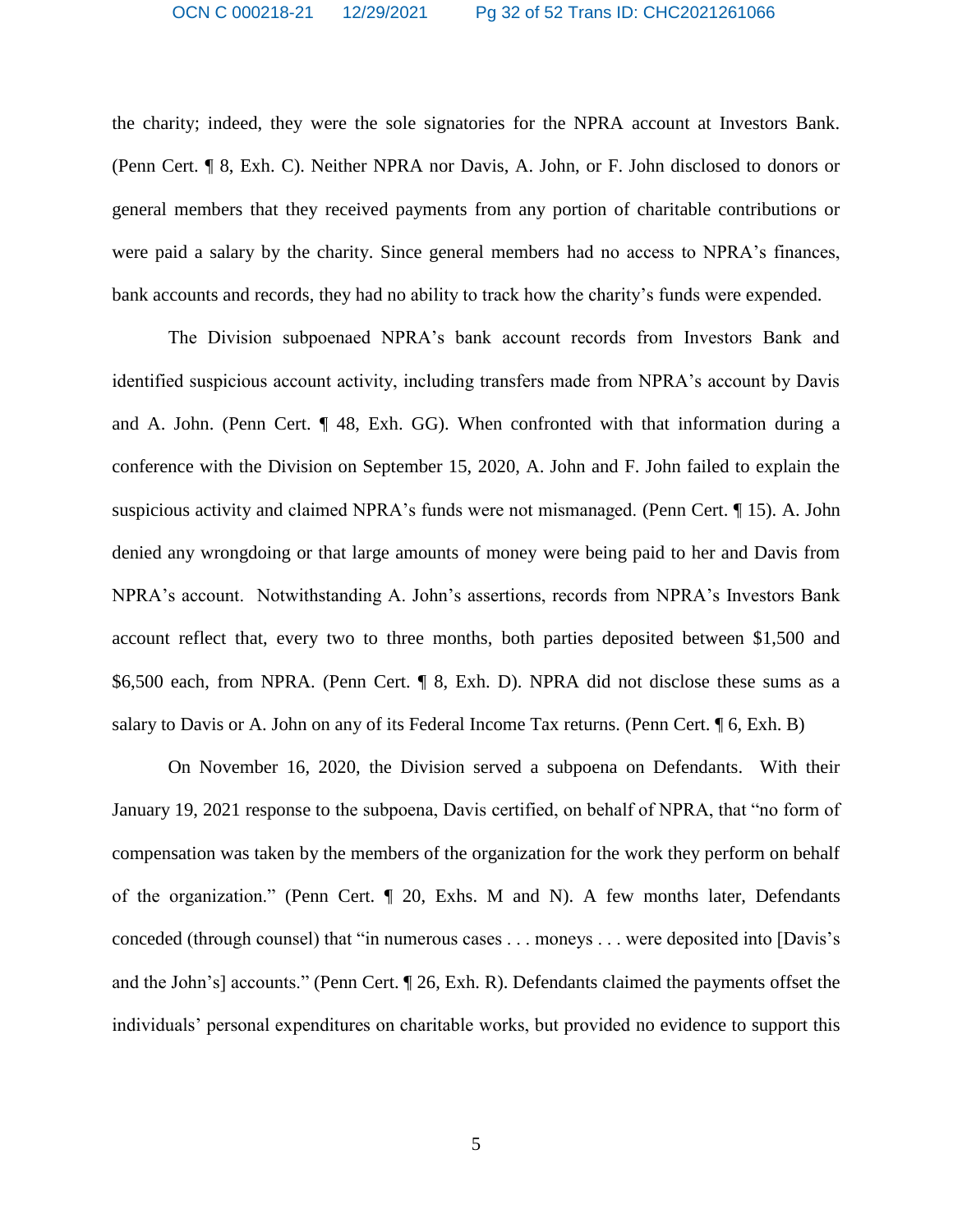generalized claim. Ibid. And nothing in the documents produced by NPRA or the bank account records from the accounts of NPRA, Davis, and A. and F. John supported Defendants' claim.

Ultimately, the Division's investigation revealed that at least \$185,000 in direct, semiregular payments—vaguely described by NPRA as payments for "good and welfare" in the "memo" line on the cancelled checks—were made from the NPRA account directly to Davis and A. John between 2015 and 2020. (Penn Cert. ¶ 36, Exhs. B and L). A. John and Davis (who passed away on July 19, 2021), continued writing themselves checks from NPRA through the end of April 2020. (Penn Cert. ¶ 36, Exh. L). In addition, the Division identified \$7,921.85 of charitable funds spent on dining, \$7,187 on leisure travel, and \$7,010 on automobile repairs attributed to F. John's vehicles—all with no discernible link to the work of the charity to justify the expenses. (Penn Cert. ¶ 27, Exhs. S and T). The combination of these expenditures brought the total to over \$208,000 in misappropriated funds. The Division attempted on multiple occasions to obtain an explanation from Defendants for these "good and welfare" payments and apparent personal dining, travel, and automobile expenses, but Defendants did not provide any evidence to justify these expenses. (Penn Cert. ¶¶ 20, 26).

The \$208,000 in direct payments and other personal expenses misappropriated from NPRA stands in stark contrast to NPRA's limited charitable expenditures. Between 2014 and 2020, as A. John, F. John, and Davis expended tens of thousands on themselves, NPRA donated just \$13,790 to fallen or injured officers and their families. (Penn Cert. ¶ 34, Exh. V). The charity donated approximately \$100,000 to charitable causes wholly unrelated to law enforcement. Ibid. The roughly \$208,000 in improper payments and personal expenditures that F. John, A. John, and Davis provided to themselves are fifteen times the total amount that was ever donated to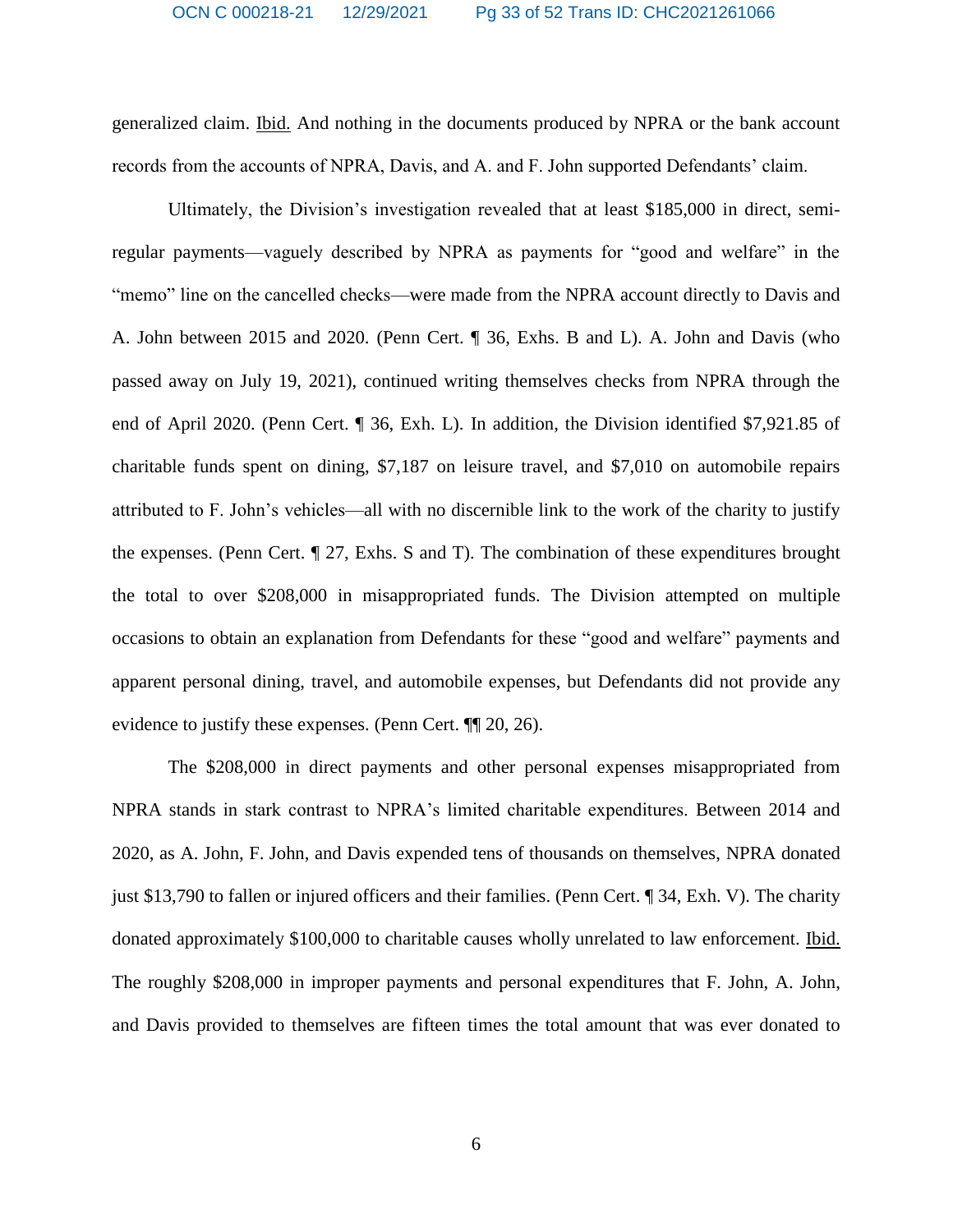fallen law enforcement officers and their families and more than double the amount directed to other charitable causes during that period.

NPRA's account at Investors Bank is now closed. The closing statement for NPRA's Investors Bank account showed a balance of \$0 on March 31, 2021, (Penn Cert. ¶¶ 3 5, Exh. X), with a check having drafted from the account to NPRA for \$17,277.92, on March 1, 2021. (Penn Cert. ¶ 47, Exh. FF).

On August 12, 2021, the Division sent counsel for Defendants its Financial Disclosure Statement ("Financial Disclosure Form") and requested a complete accounting of all financial assets held by the charity and the two surviving board members, A. and F. John. (Penn Cert. ¶ 39). The Financial Disclosure Form expressly required the individuals completing it to certify that the answers are true, correct and complete under penalty of perjury. (Penn Cert. ¶ 40, Exh. Z).

Defendants returned the Financial Disclosure Form on September 16, 2021. A. and F. John signed attesting to the accuracy of the responses provided. (Penn Cert. ¶ 40, Exh. Z). A. John and F. John disclosed no sources of income other than A. John's Social Security Disability payments, but caveated that response by underscoring that those payments were soon to be discontinued. Ibid. They did not disclose any assets or bank accounts other than their Wells Fargo checking account, which only had a balance of \$55.24. Ibid. In addition, A. John and F. John claimed a high outstanding credit card balance and detailed outstanding financial obligations such as mortgage payments, property taxes, leases for their personal vehicles, health care and daily living expenses such as food and clothing. Ibid. At no point did the Johns disclose whether the couple benefitted from any payments received by F. John through a pension or social security. Nor did they mention maintaining any savings accounts. (Penn Cert. ¶ 41, Exh. Z).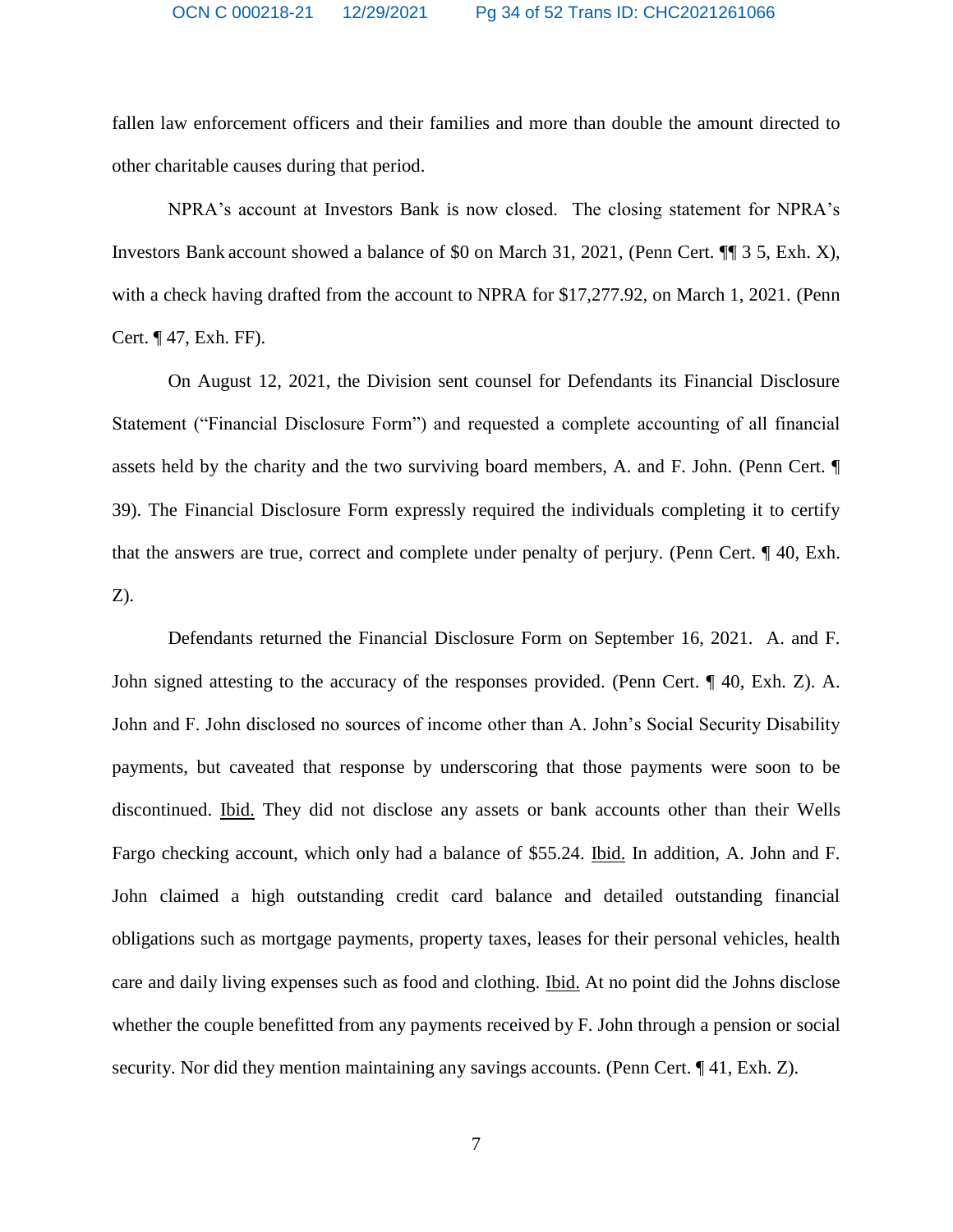Additionally, attached to their certification, the Johns provided an excerpted page from a PNC Bank statement with an Account Number ending in 3651. (Penn Cert. ¶ 42, Exh. AA). This account was in the name of NPRA and had a starting balance of \$18,072.92—including a deposit of the check for \$17,277.92 to NPRA from Investors Bank. Ibid. From the time the account was opened on March 30, 2021, until September 2021, the account was depleted from its starting balance of \$18,072.92 to \$3,744.95. Ibid. A. John and F. John also disclosed that the PayPal account associated with NPRA's website contained approximately \$2,000. (Penn Cert. ¶ 42)

In light of the responses, the Division subpoenaed Wells Fargo, PNC Bank (in particular, Account Number ending in 3651, which was known to contain NPRA's funds), and Ocean First, as well as other banks in the vicinity of the Johns' home. Records from Ocean First Bank showed that A. John maintained a personal savings account with a static balance of \$53,086.52 that was not included on the Financial Disclosure Form. (Penn Cert. ¶ 44, Exh. BB).

Likewise, the records from Wells Fargo concerning the Johns' joint checking account revealed income and assets that they omitted from the Financial Disclosure Form. F. John received roughly \$3,900 a month, which appears to be a payment from his pension and an additional roughly \$1,500 to \$2,500 every month from Social Security. (Penn Cert. ¶ 45, Exh. CC). The account records also showed regular cash deposits, ranging from \$400 to \$8,000 at a time and totaling over \$28,000.00 over the prior 18 months. (Penn Cert. ¶ 45, Exh. DD). The origin of those funds is unknown. (Penn Cert. ¶ 45). Although the Johns' ending balances each month were not substantial, the Wells Fargo statements revealed that during any given month, between \$9,000 and \$17,000 flowed through the Johns' shared account. (Penn Cert. ¶ 45, Exh. CC) While the account showed many expenditures for necessities, the records also evidenced non-essential spending, such as \$9,000 on a vacation in July 2021. (Penn Cert. ¶ 46, Exh. CC)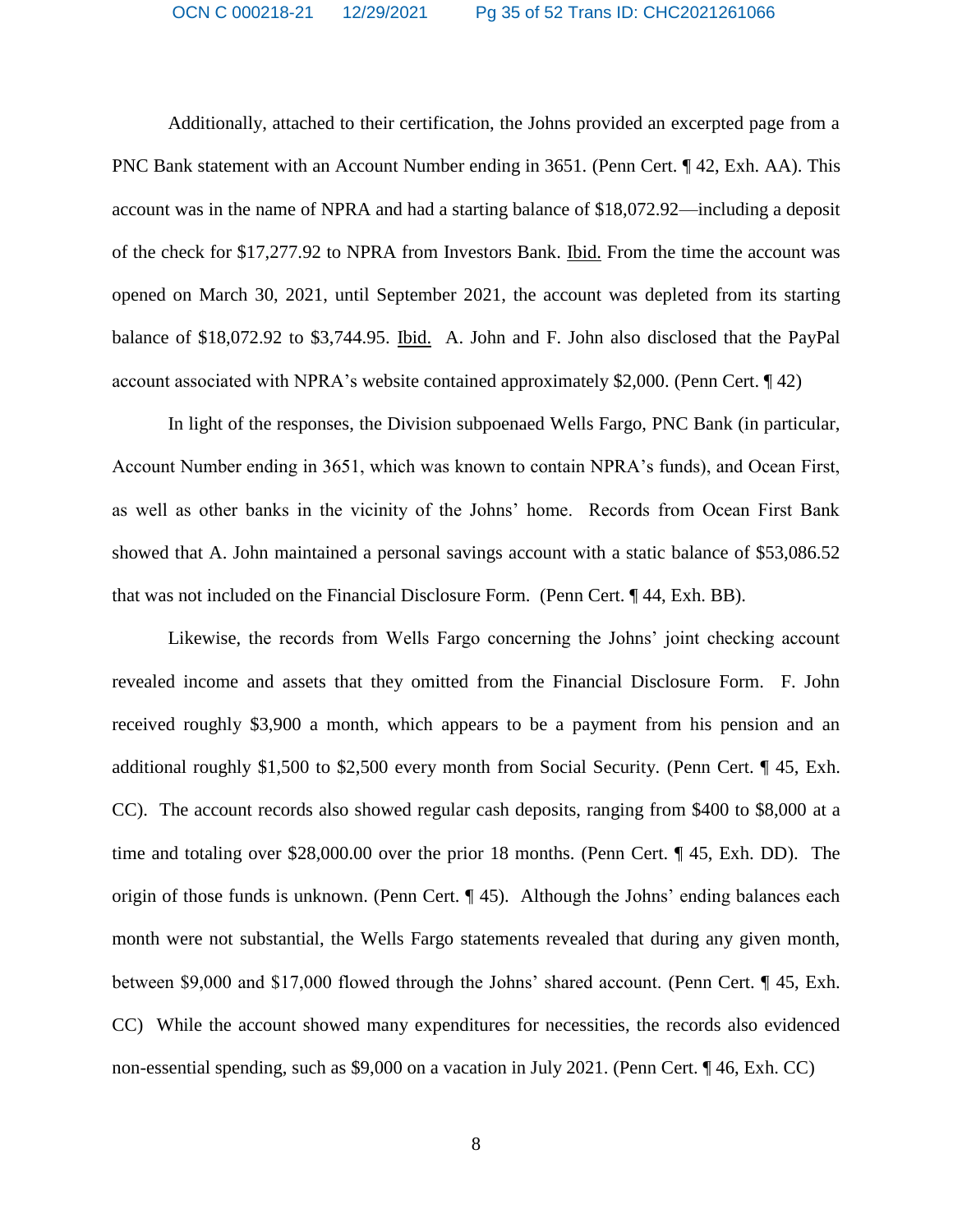On November 15, 2021, the Division also received records from PNC Bank regarding the account that had been opened in NPRA's name following the removal of the charity's funds from Investors Bank. The records showed that NPRA continued to receive a small number of donations from members of the general public between January 1, 2021 and June 25, 2021. (Penn Cert. ¶ 48-49, Exh. EE). F. John, and Davis, prior to his passing, used the account to pay rent through July for NPRA's Brick, New Jersey office, utilities and internet associated with that address, and payments for accounting services and their attorney. (Penn Cert. ¶ 50, Exh. EE) The records reflected a balance of \$3,744.95. Ibid.

In sum, the evidence paints a very different picture than the one sworn to by A. John and F. John in their Financial Disclosure Form and represented to the Division during its investigation. Based on this evidence, the Division is aware of \$53,086.52 maintained in A. John's personal savings account at Ocean First Bank (Penn Cert. ¶ 40, Exh. Z), \$3,744.95 in NPRA's PNC Bank account (Penn Cert. ¶50, Exh. EE), an income stream, including regular, unexplained cash deposits into the Wells Fargo checking account (Penn Cert. ¶ 45, Exh. 45), and \$2,000 in a PayPal account in NPRA's name. (Penn Cert. ¶ 42). The evidence also shows that the entity continued to receive donations until as recently as June 2021, despite A. John and F. John's assertions to the contrary. (Penn Cert. ¶ 48, Exh. EE)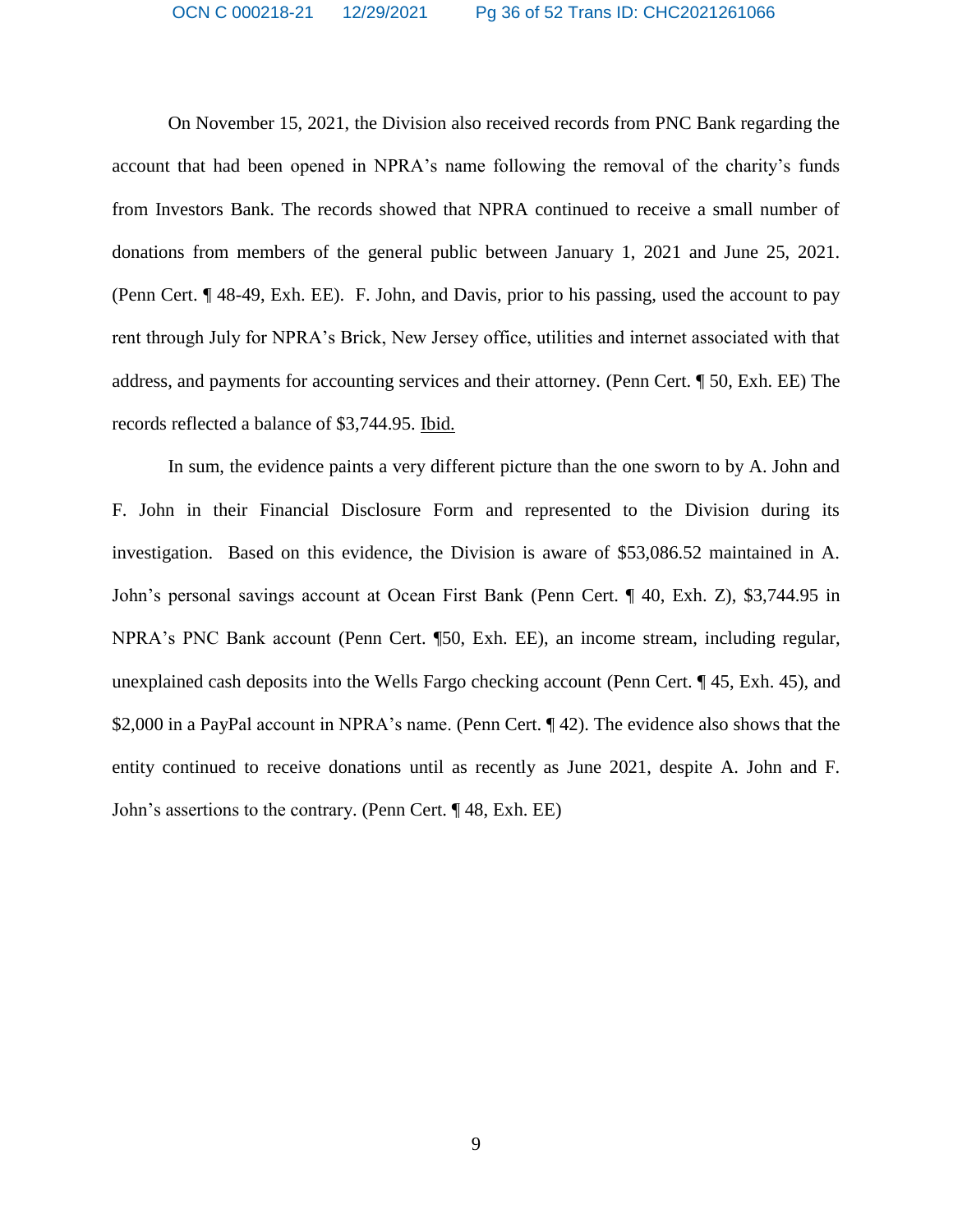#### **ARGUMENT**

## **TEMPORARY AND PRELIMINARY RESTRAINTS ARE NECESSARY AND APPROPRIATE TO PREVENT FURTHER HARM TO THE PUBLIC FROM DEFENDANTS' CONDUCT IN VIOLATION OF CRIA**

The Acting Attorney General and Acting Director of the Division of Consumer Affairs seek preliminary and temporary restraints to prevent further harm to the public—donors and potential future donors—resulting from Defendants' numerous violations of the CRIA and the Charities Regulations, as detailed herein and in the accompanying Verified Complaint. The Attorney General is charged with enforcing the CRIA and the Charities Regulations, which, among other things, expressly confers upon the Attorney General the authority to seek and obtain injunctive relief in a summary proceeding for alleged violations of the CRIA and empowers the Court to, among other things, "enter any orders necessary to prevent the performance of an unlawful practice in the future and remedy fully any past unlawful activity." N.J.S.A. 45:17A-33(e).

Pursuant to the Court's express authority under CRIA and equitable power to grant temporary and preliminary restraints, Plaintiffs seek an order (1) restraining Defendants' assets, many of which were not disclosed to the Division, to maintain the status quo and ensure that funds remain available to provide meaningful relief at the conclusion of this case to remedy Defendants' misconduct to the maximum extent possible; and (2) enjoining Defendants from managing, maintaining, or soliciting donations on behalf of any charitable organization in New Jersey during the pendency of this action.

The standards governing the issuance of interim injunctive relief are well established under New Jersey law. In Crowe v. DeGioia, 90 N.J. 126, 132-34 (1982), the Court held that to prevail on an application for injunctive relief, the moving party must establish: (a) irreparable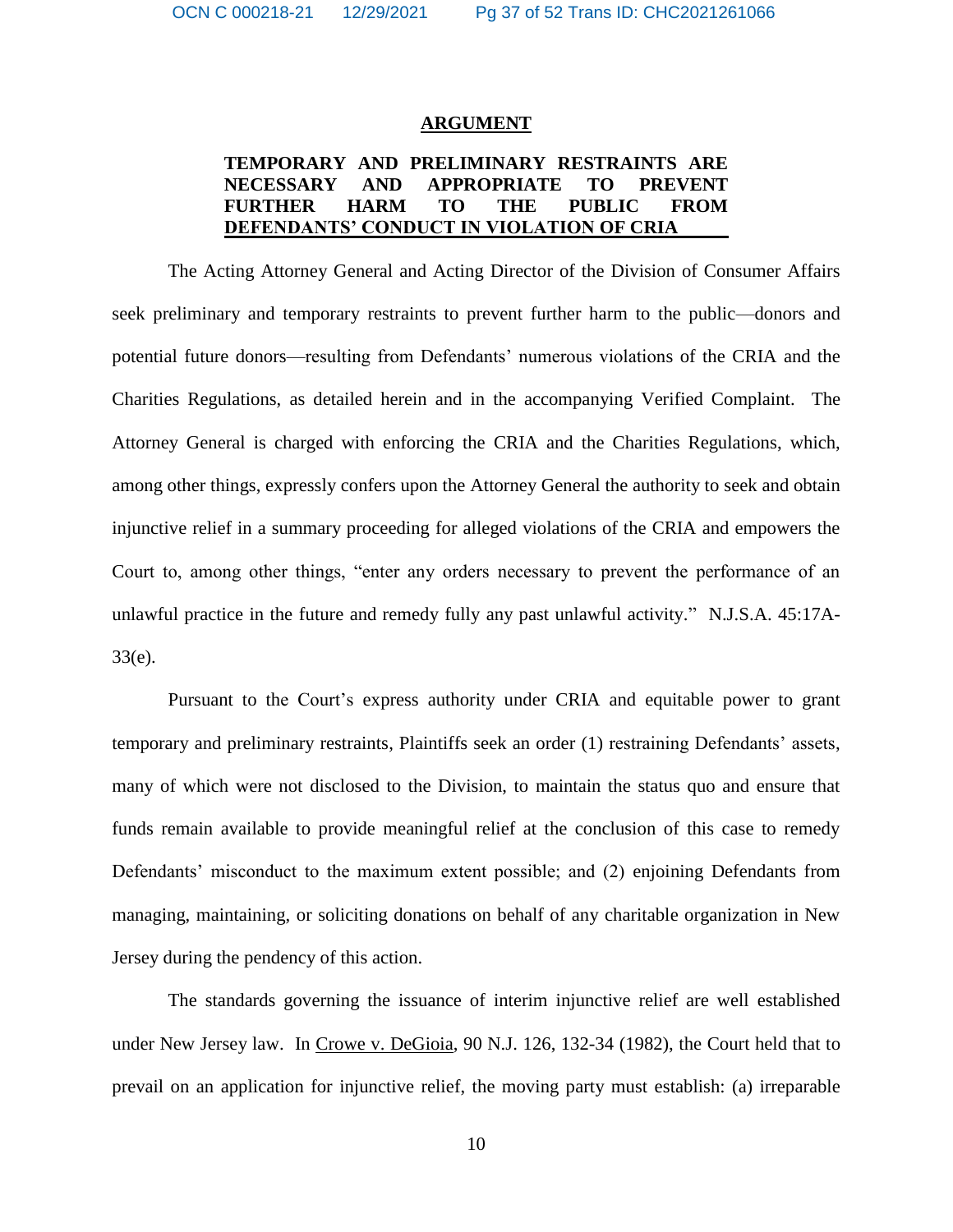harm will result if the requested relief is not granted; (b) the claim asserted is based on a settled legal right; (c) a reasonable probability of ultimate success on the merits; and (d) the balance of the equities weigh in favor of the requested injunction, i.e., the moving party will suffer greater harm if the requested relief is denied than the non-moving party will suffer if it is granted.

All four Crowe factors weigh strongly in favor of the entry of the requested temporary and preliminary restraints in this matter. For years, A. John, F. John, and Davis misused and mismanaged NPRA's assets, taking advantage of public support for law enforcement officers in need to personally enrich themselves. And, since the initiation of the Division's investigation, A. John and F. John not only continued to dissipate the charity's assets, but attempted to hide assets and income from the Division despite swearing under penalty of perjury to fully disclose this information. Moreover, despite representing to the Division during the investigation that it was winding down the charity, Defendants continued receiving charitable donations until at least June 25, 2021 without the required charitable registration. (Penn Cert. ¶ 48, Exh. EE). Absent the entry of an order maintaining the status quo by restraining Defendants' assets, there is a substantial risk that Defendants will dissipate their assets, further harming the public by preventing the entry of final judgment remedying Defendants' misconduct. Similarly, an order barring Defendants from soliciting or receiving donations is necessary to prevent irreparable harm to potential future donors.

## **A. Plaintiffs Will Suffer Immediate and Irreparable Injury If a Preliminary Injunction is Not Issued**

The first element of the Crowe standard requires the moving party to establish "immediate and irreparable injury if the injunction is not issued," 90 N.J. at 132, but New Jersey courts have also held that if the requested injunctive relief is premised on express statutory authority, such as the CRIA, the movant need not demonstrate irreparable injury if a *prima facie*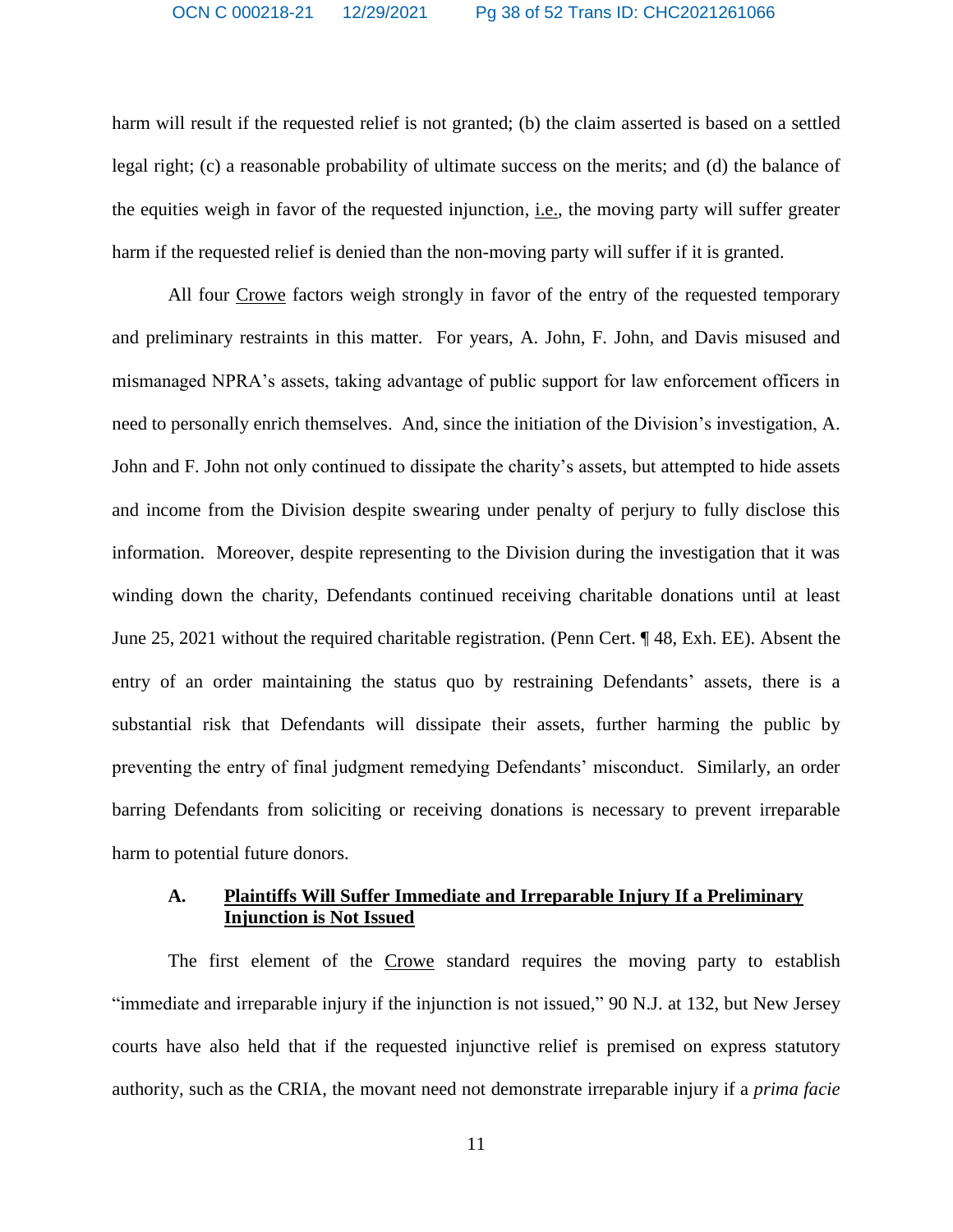case of violations is established. See Hoffman v. Garden State Farms, Inc., 76 N.J. Super. 189, 201 (Ch. Div. 1962); see also Options v. Lawson, 287 N.J. Super. 209, 218 (App. Div. 1996); Dept of Envtl. Prot. v. Interstate Recycling, Inc., 267 N.J. Super. 574, 577 (App. Div. 1993); In re Nat'l Credit Mgmt. Group, L.L.C., 21 F. Supp. 2d 424, 440 (D.N.J. 1998). As detailed herein, CRIA expressly authorizes entry of the interim relief sought here and Plaintiffs have established prima facie CRIA violations. See infra, Point I.B. But, even if this prong of the Crowe standard were required, Plaintiffs and the public will likely suffer irreparable injury if the requested relief is not granted.

An order restraining Defendants F. John and A. John from further dissipating assets is necessary and appropriate based on the nature of Defendants' deceptive conduct underlying Plaintiffs' claims and Defendants' misleading representations during the Division's investigation, even when made under penalty of perjury. Defendants used charitable donations to benefit themselves rather than for the charity's stated purpose of benefitting law enforcement officers and their families, particularly officers that died or were injured in the line of duty and their families. Davis, A. John, and F. John provided themselves improper payments and other benefits through the payment of personal expenses far exceeding the amount NPRA spent for charitable purposes and fifteen times the amount the charity gave to deceased or injured officers and their families. Not only did Defendants fail to disclose this information to donors, but during the Division's investigation they swore in their response to the Division's subpoena that "no form of compensation was taken by the members of the organization for the work they perform on behalf of the organization." (Penn Cert. ¶ 20, Exh. M).

Following the initiation of the Division's investigation, Defendants continued to deplete the charity's remaining assets and Defendants A. John and F. John lied about their own personal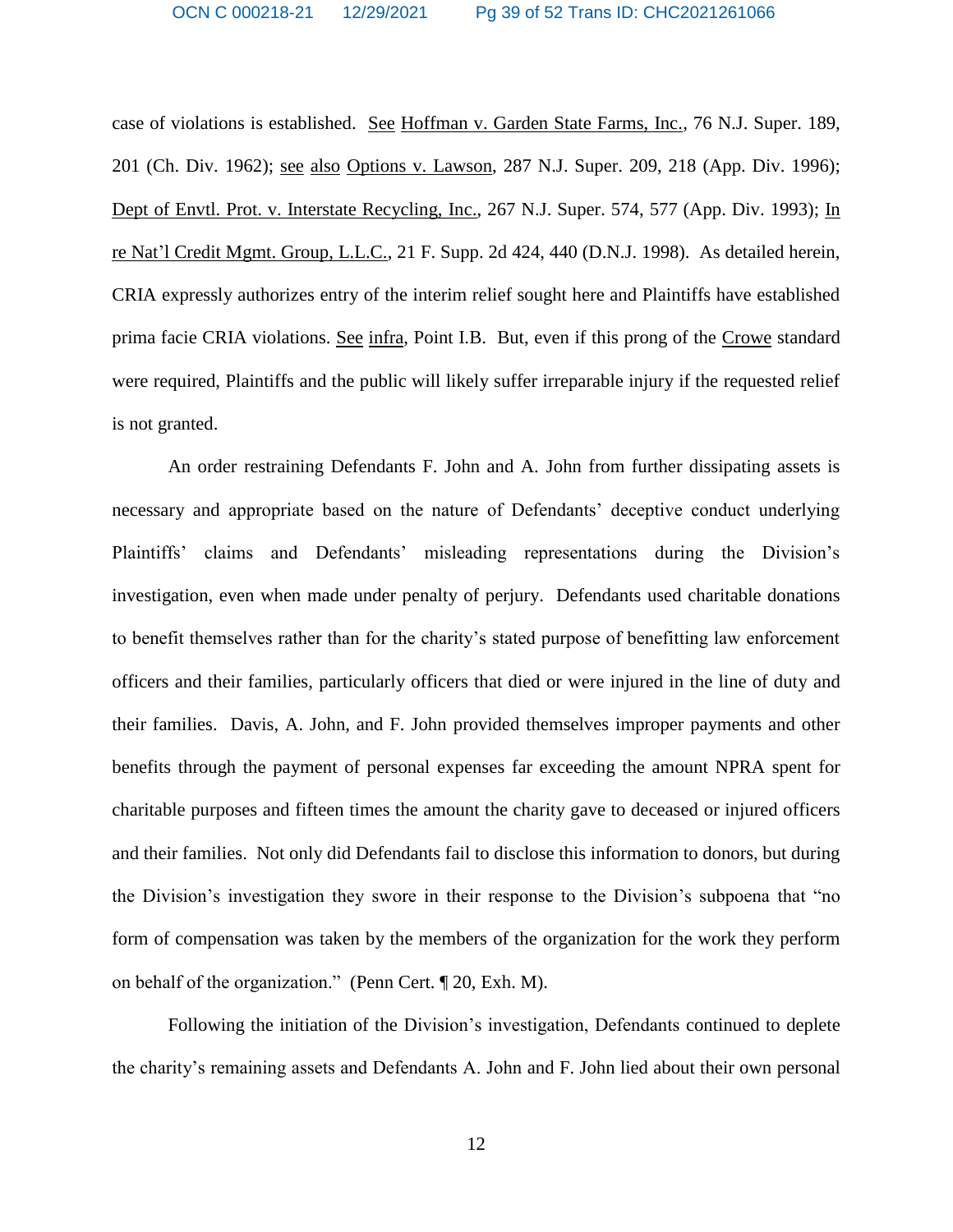assets. NPRA's assets are largely depleted. As of October 1, 2021, only \$3,744.95 remained in NPRA's PNC Bank Account and \$2,000 remained in a PayPal account, leaving primarily the personal assets of Defendants A. John and F. John and Davis's estate to remedy Defendants' misconduct. (Penn Cert. ¶ 50, Exh. EE). Despite receiving direct payments from the charity for years, Defendants claimed during the investigation that there was no money left. A. John and F. John completed a Financial Disclosure Form under penalty of perjury purporting to fully disclose their assets. (Penn Cert. ¶ 40, Exh. Z). The only source of income they disclosed was A. John's Social Security Disability payments, which they claimed would soon be discontinued. The only bank account or other asset they identified was their Wells Fargo checking account with a claimed balance of \$55.24. Ibid.

The Division's investigation revealed that A. John and F. John omitted substantial income and assets from their disclosure. Namely, A. John and F. John omitted a personal savings account with a static balance of \$53,086.52 in A. John's name. (Penn Cert. ¶ 44, Exh. BB). In addition, records obtained from Wells Fargo regarding the Johns' joint checking account revealed that F. John received roughly \$3,900 a month, which appears to be a payment from his pension, and an additional roughly \$1,500 to \$2,500 every month from Social Security. (Penn Cert. ¶ 45, Exh. CC) In addition, there were regular, unexplained cash deposits ranging from \$400 to \$8,000 over the prior 18 months. Ibid. Between \$9,000 and \$17,000 flowed into and out of the Johns' shared account on a monthly basis, leaving insubstantial balances at the end of the month. Ibid. It is highly unlikely that these omissions were a mere oversight, particularly when compared to the Johns' detailed recitation of their purported debts and obligations. Rather, it appears that the disclosures were calculated to mislead the Division and conceal assets.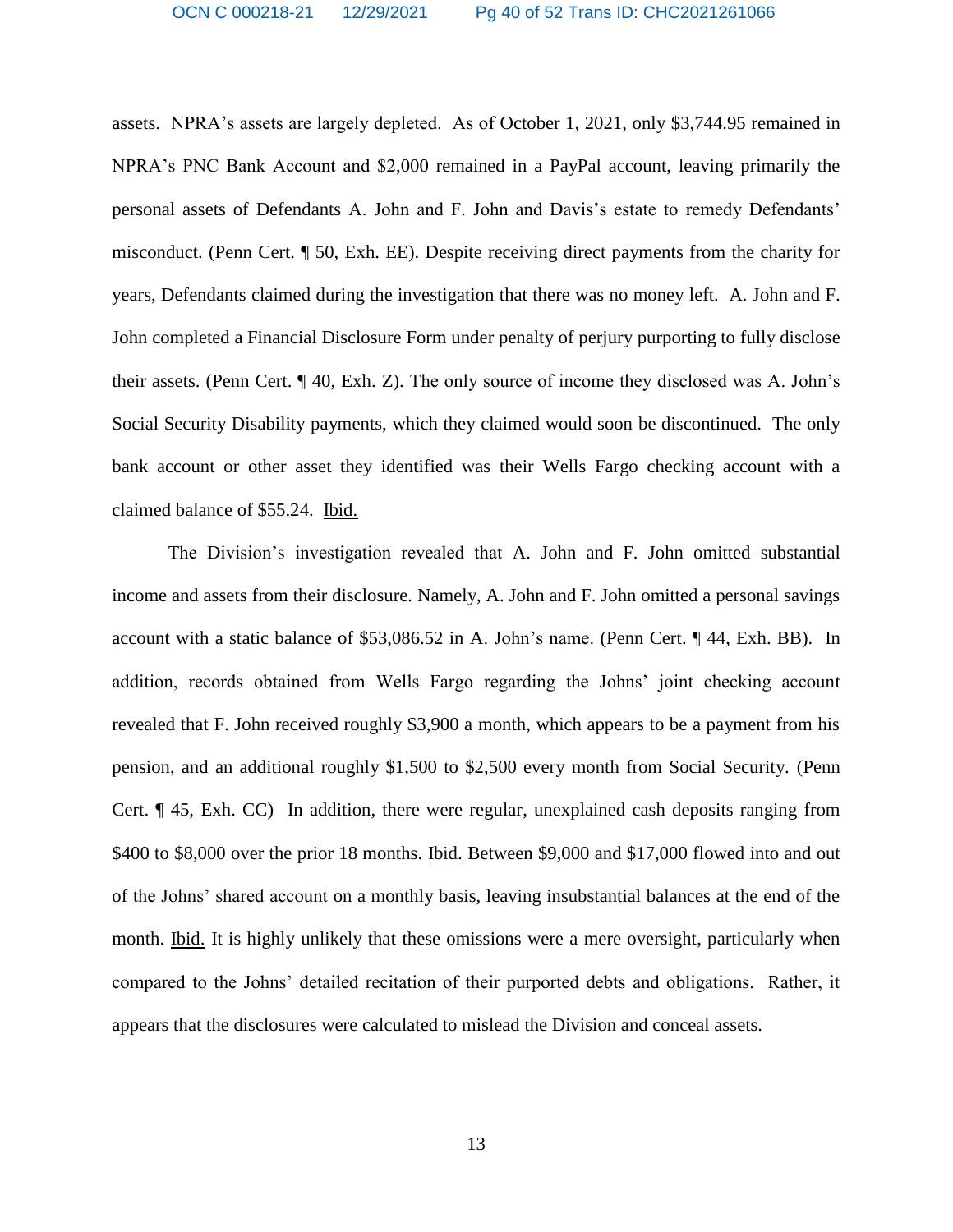Under these circumstances, there is a substantial risk that without an order restraining dissipation of the charity's minimal remaining assets and A. and F. John's personal assets, the assets will not be available at the conclusion of the case to remedy Defendants' misconduct and afford meaningful relief.

In addition, injunctive relief barring Defendants from soliciting or receiving charitable donations or maintaining or operating a charity in New Jersey is necessary to ensure that additional donors are not harmed by Defendants' deceptive practices. Although NPRA's website recently became inactive, the evidence shows that NPRA received charitable contributions at least as recently as June 25, 2021. (Penn Cert. ¶ 48, Exh. EE). Based on Defendants' conduct detailed herein and the current state of NPRA's operation, it is highly likely that any charitable contributions will not be used for the charitable purposes the donor expected and that these donors will not be made whole after a final judgment.

Accordingly, an injunction on Defendants' ability to solicit funds and an asset freeze are both necessary to ensure that any remaining personal and charitable funds are not subject to further depletion. In light of the present circumstances, a freeze order is a necessary and appropriate remedy to ensure that the funds acquired through Defendants' wrongdoing remain available to provide relief. There is a high probability that Plaintiffs will have no available recovery if Defendants are not prevented from dissipating their assets.

## **B. Plaintiffs' Claim for Injunctive Relief is Based on a Settled Legal Right**

Plaintiffs satisfy the second element of the Crowe standard because their claim for injunctive relief is based on a well-settled legal right. As noted, the CRIA expressly confers upon the Attorney General the authority to seek and for the court to enter the injunctive relief sought in this action. Specifically, N.J.S.A. 45:17A-33(e) provides, in pertinent part: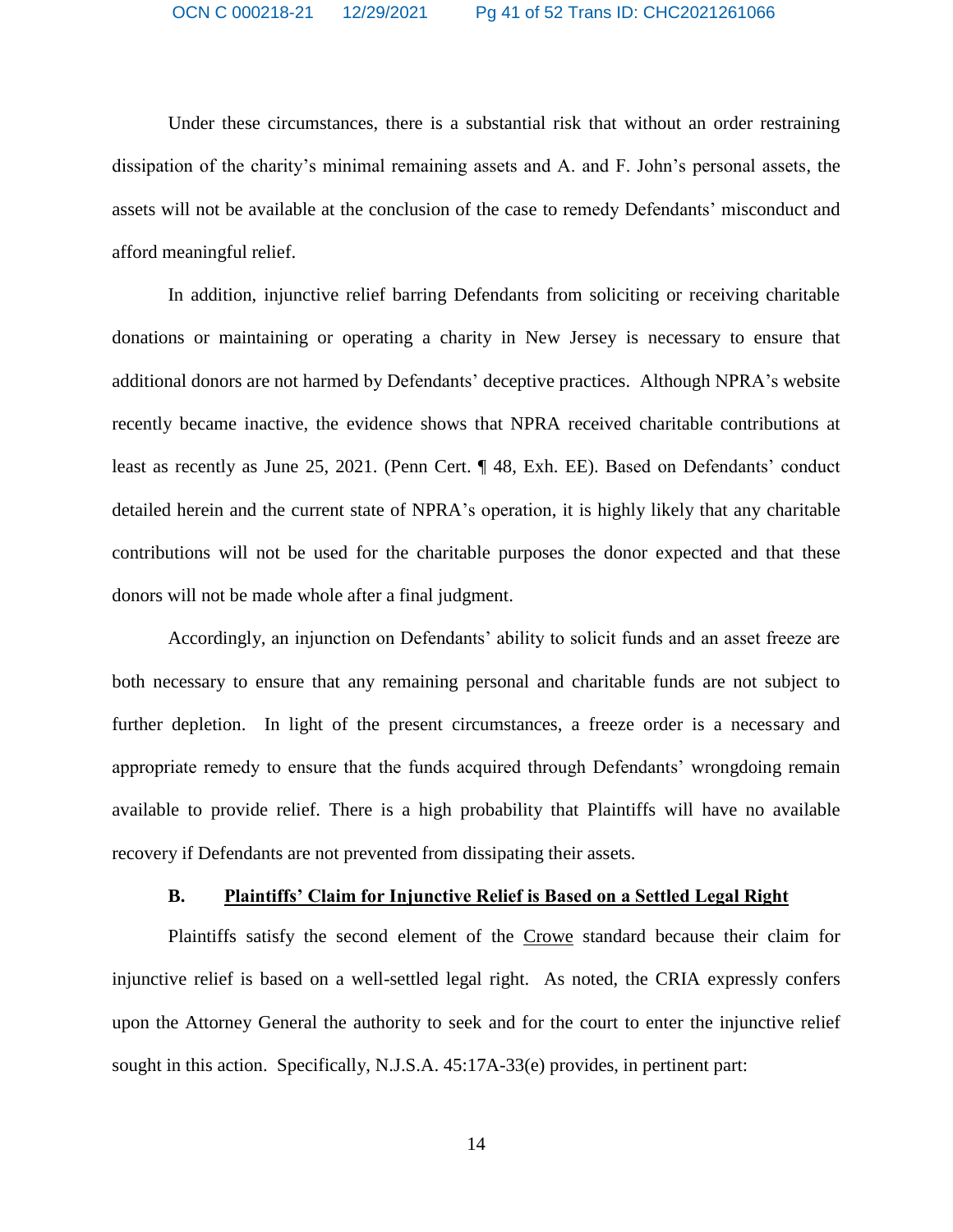Whenever it shall appear to the Attorney General that a violation of this act has occurred, is occurring, or will occur, the Attorney General, in addition to any other proceeding authorized by law may seek and obtain in a summary proceeding in the Superior Court an injunction prohibiting the act or practice. In the proceeding the court may assess a civil penalty in accordance with the provisions of this act, order restoration to any person in interest of any moneys or property, real or personal, acquired by means of unlawful act or practice and may enter any orders necessary to prevent the performance of an unlawful practice in the future and remedy fully any past unlawful activity.

Moreover, Plaintiffs' claims are based on: misrepresentation of NPRA's charitable purpose to the public and expending contributions in a manner inconsistent with the charitable purpose in violation of N.J.S.A.  $45:17A-32c(1)$  and N.J.S.A.  $48-13.2(a)(1)$ ; failure to comply with registration obligations pursuant to N.J.S.A. 45:17A-23(b) and N.J.A.C. 13:48-13.1(a); and failure to maintain adequate records of NPRA's affairs and finances, in violation of N.J.S.A. 45:17A-31(a) and N.J.A.C. 13:48-10.1(a)-(b). Thus, Plaintiffs have demonstrated a well-settled legal right under the CRIA to obtain the requested injunctive relief.

## **C. Plaintiffs Are Likely to Succeed on the Merits of their Claims**

Plaintiffs also satisfy the third Crowe factor because, as detailed herein, the Division's investigation underlying this action has led to ample evidence to prove Defendants' violations of the CRIA and the Charities Regulations.

Defendants misrepresented the nature and purpose of their charitable institution and expended contributions in a manner that was inconsistent with the charitable purpose that was articulated to the public for years in violation of N.J.S.A. 45:17A-32c(1) and N.J.S.A. 48-  $13.2(a)(1)$ . Defendants represented to donors that NPRA's core charitable purpose was to benefit law enforcement officers and their families in need, with a particular emphasis on raising funds to support officers killed or wounded in the line of duty. (Penn Cert. ¶ 14, Exhs. G, I, and H). But the evidence shows the charity enriched F. John, A. John, and Davis personally far more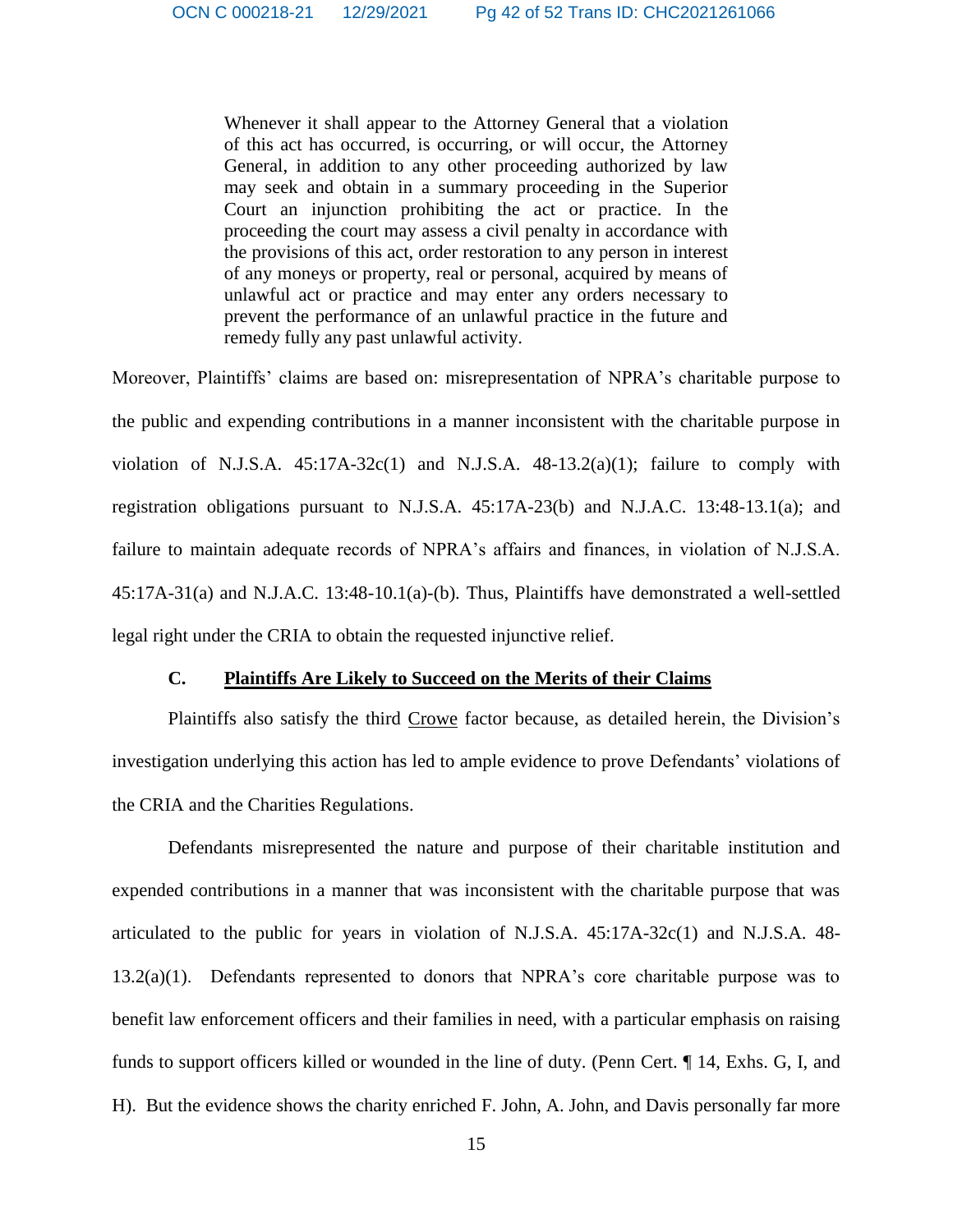than it served its purported charitable purpose and it did so without disclosing this information to donors. (Penn Cert. ¶ 36, Exh. L). In addition to their misrepresentation of NPRA's charitable purpose and misuse of charitable funds, Defendants also violated CRIA and its regulations by failing to comply with applicable registration requirements or to keep necessary books and records in violation of N.J.S.A. 45:17A-31(a) and N.J.A.C. 13:48-10.1(a)-(b).

Even if Defendants could cast doubt on Plaintiffs' proofs (and they cannot), "mere doubt as to the validity of [a] claim is not an adequate basis for refusing to maintain the status quo." Crowe, 90 N.J. at 133-34 (citing Naylor v. Harkins, 11 N.J. 435 (1953)). "Indeed, the point of temporary relief is to maintain the parties in substantially the same condition when the final decree is entered as they were when the litigation began." Id. at 134 (citation and internal quotation marks omitted). Interim relief is critical here to preserve the status quo so that Defendants' remaining assets are preserved as a source of meaningful relief*.*

## *1. Defendants Misrepresented NPRA's Charitable Purpose and Expended Funds in a Manner Inconsistent with the Charitable Purpose*

It is a violation of CRIA for a charity to "misrepresent the purpose or nature of the charitable institution or the purpose or beneficiary of a solicitation; to solicit contributions for a purpose other than the charitable purpose expressed in the statement of the charitable organization or expend contributions in a manner inconsistent with that purpose or to fail to disclose any material fact relevant to expenditures." N.J.S.A. 17A-32c(1). CRIA defines the "charitable purpose" of an organization to be "any benevolent, philanthropic, humane, social welfare, public health, or other eleemosynary objective, or an objective that benefits law enforcement personnel, firefighters, or other persons who protect the public safety." N.J.S.A. 45:17A-20 and N.J.A.C. 13:48-1.3. At all relevant times, through promotional materials and membership applications, Defendants explained their charitable purpose was to "secure relief to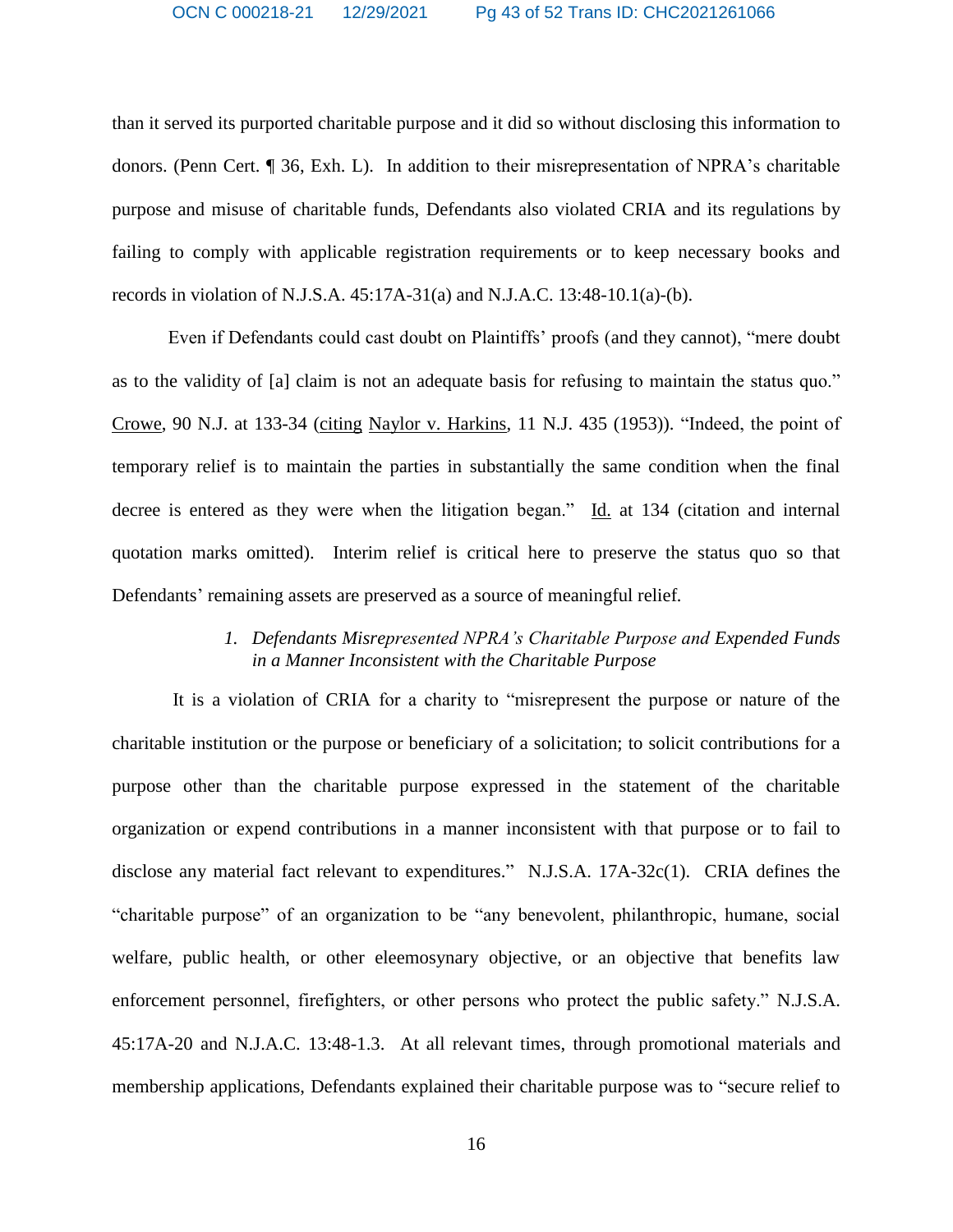those in need in law enforcement." (Penn Cert. ¶ 10, Exh. E). Specifically, NPRA's promotional material claimed its overarching aim was to "provide funds for the rehabilitation and health of those injured in the line of duty and disability for those who have lost their ability to work due to service," as well as "to support families of officers tragically killed in the line of duty." (Penn Cert. ¶ 14, Exhs. G and H). A pledge card for NPRA alerted the putative donor that "critical assistance to law enforcement and their families" was being sought and that the "community is needed to adequately meet the demands of law enforcement." (Penn Cert. ¶14, Exh. G). This promotional material, which also depicted a police-style shield as its logo, played on the public's sense of civic duty to support the law enforcement community in that it stated that New Jersey had lost many officers in the line of duty and NPRA aimed to provide care for "the families of those we have lost." (Penn Cert. ¶ 14, Ex. F).

NPRA's stated goals were so compelling that it grossed a total of \$523,433 in donations in 2017, \$481,386 in 2018, and \$350,855 in 2019. (Penn Cert. ¶ 6, Exh. B). Although a large percentage was paid each year to NPRA's fundraiser, NPRA purportedly netted a total of \$171,761, \$132,071, and \$94,037 in 2017, 2018, and 2019, respectively. Ibid. Of that amount, Davis and A. John received direct payments from NPRA totaling \$37,500 in 2017, as well as \$44,500 in 2018, \$44,000 in 2019, as well as another \$23,000 in 2020. (Penn Cert. ¶ 36, Exhs. C and L). Before then, Davis and A. John received cumulative sums of \$20,000 and \$16,000 in 2015 and 2016, respectively. Ibid.

In addition to these payments to Davis and A. John, Defendants spent over \$15,800 on dining out, auto repairs for the Johns' personal vehicles, and travel expenses, all unrelated to NPRA's charitable purpose. (Penn Cert. ¶ 27, Exhs. S and T)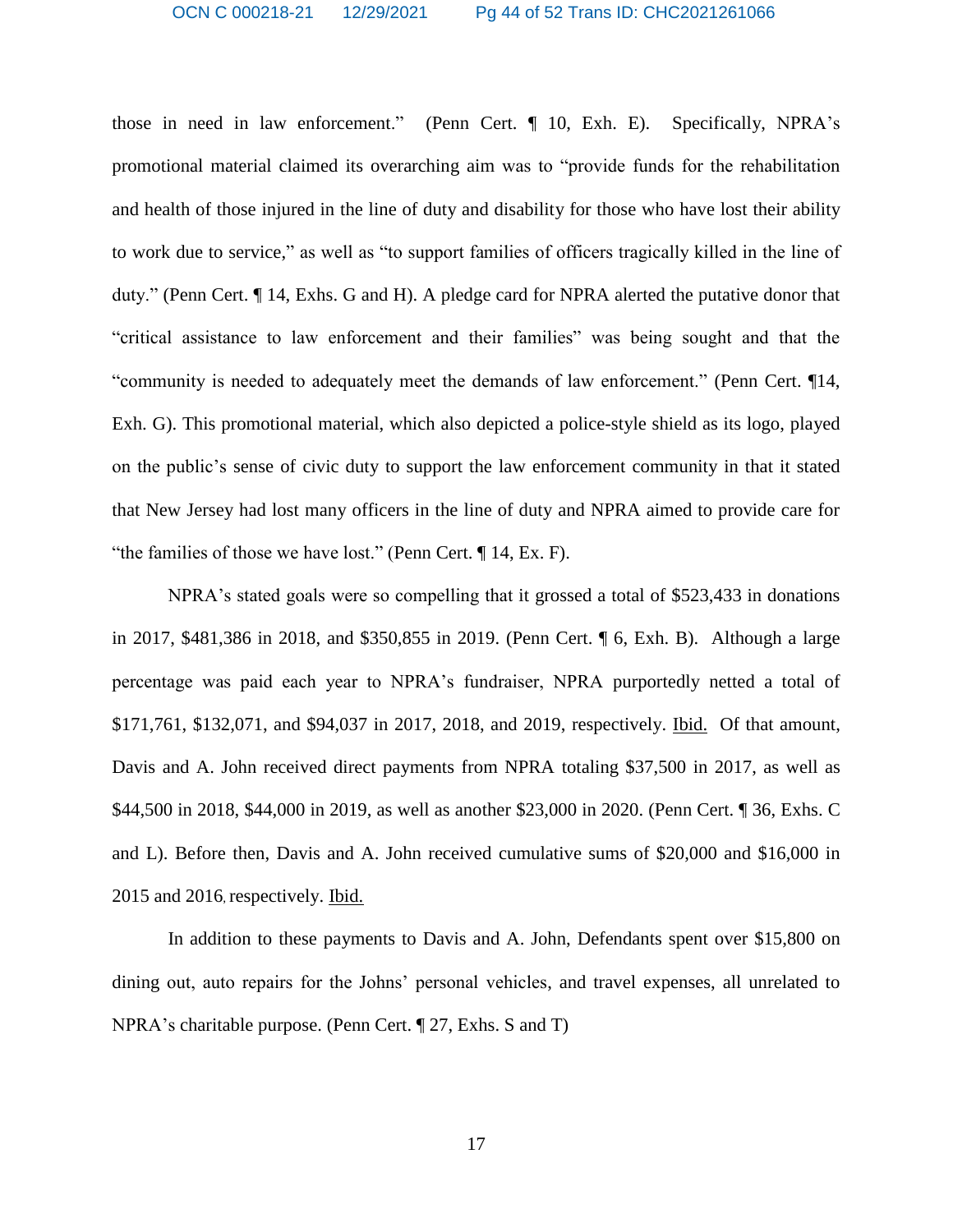Another egregious example of NPRA's expenditure of funds in a manner that did not comport with the charitable purpose is a 2019 trip to Walt Disney World for which Defendants spent roughly \$7,187.94 in order to send members of NPRA's board to an on-campus resort in the Disney theme park. (Penn Cert.. ¶¶ 28-31, Exh. U) The trip included passes for leisure, dining and entertainment; all of which exceeded the single date of the charitable event for which NPRA proffered it had traveled and had no tenable link to the charity's stated purpose. Ibid.

Given that as NPRA's board members, Davis, A. John and F. John were solely responsible for the management and allocation of funds, there were no checks and balances on their spending, let alone disclosures to the public and donors. (Penn Cert. ¶ 48, Exh. GG). As a result, for years, Defendants managed to drain funds from NPRA's account undetected. This expenditure of funds for personal benefit and inconsistent with the charitable purpose was a blatant violation of N.J.S.A.  $45:17A-32c(1)$  and N.J.A.C.  $48-13.2(a)(1)$ .

In sum, between 2015 and 2020, Davis, A. John and F. John pocketed roughly twice the amount of NPRA's charitable giving over the same period. Of NPRA's funds that were actually directed to charitable purposes, a mere fraction was contributed to law enforcement-related causes consistent with its charitable purpose. The degree to which Defendants channeled funds to myriad, unrelated programs was a gross misrepresentation of NPRA's articulated purpose in violation of N.J.S.A. 45:17A-32c(1) and N.J.S.A. 48-13.2(a)(1).

## *2. Defendants Failed to Maintain Charitable Records and Failed to Comply with Annual Registration Requirements*

Plaintiffs additionally allege that NPRA failed to maintain financial records, meeting minutes, ledger books, and receipts regarding its activities and expenditures as required by the CRIA and the Charities Regulations, in violation of N.J.S.A. 45:17A-31(a) and N.J.A.C. 13:48- 10.1(a)-(b). Further, the Complaint alleges that NPRA was repeatedly delinquent in its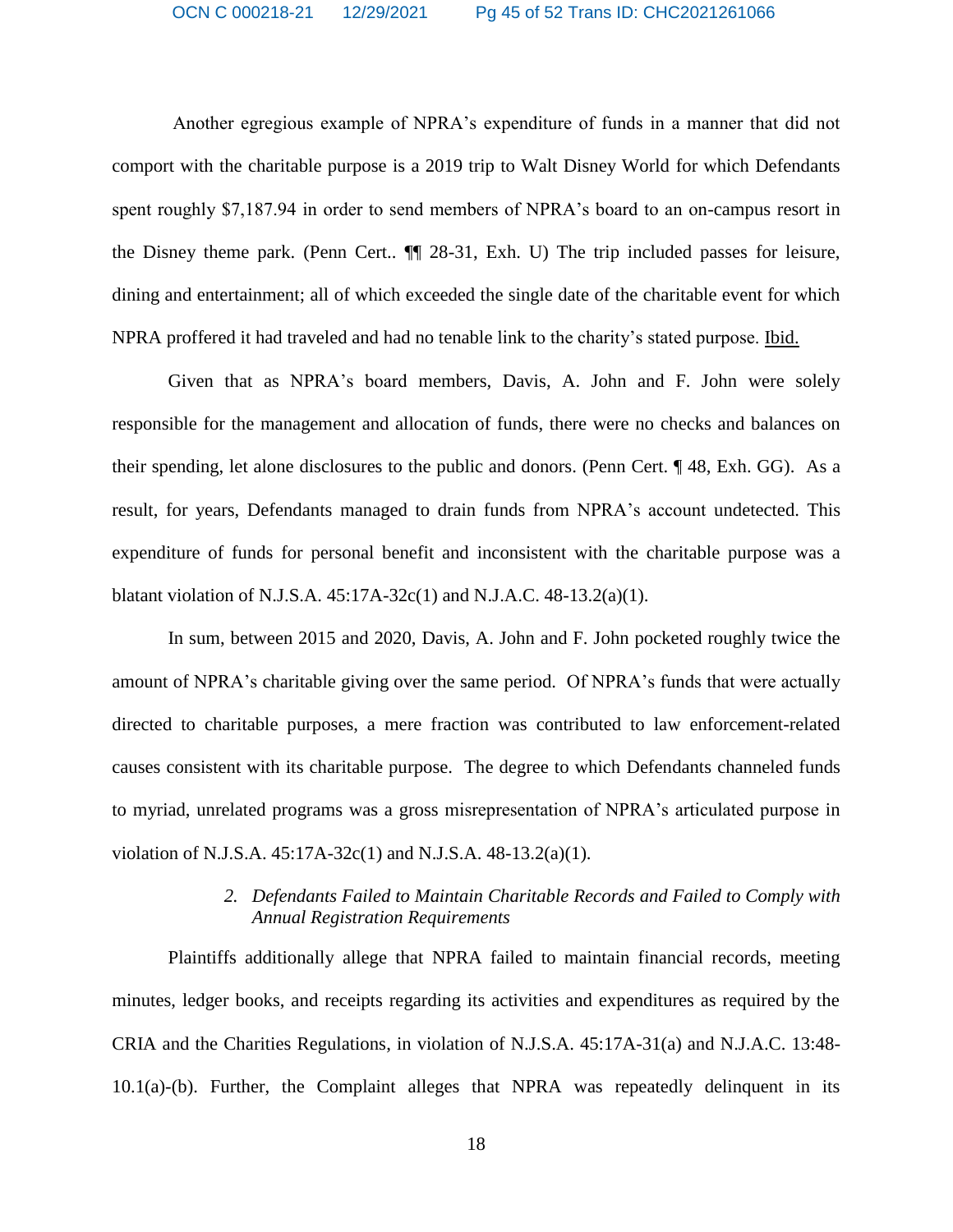submission of its annual registrations in violation of N.J.S.A. 45:17A-23(b) and N.J.A.C. 13:48- 13.1(a). Delayed or delinquent submissions are noted by the Division and often result in violations being filed against the offending organization. The requirements to maintain charitable records and timely complete annual registration are not merely ministerial—they enable the Attorney General to keep proper track of charitable organizations operating within the State.

In pertinent part, the CRIA states:

In order to protect the public from fraud and deceptive practices, it is essential that information concerning charitable fundraising activities organizations…be readily available to the people of this State…in order to accomplish these ends, it is necessary to require the registration of charitable organizations…and that the Attorney General have the powers necessary to obtain and disseminate to the public data concerning fund raising practices of these persons.

[N.J.S.A. 45:17A-19.]

The CRIA is designed to protect the public and has the particular goal of making available certain information regarding a charitable organization's financial activities. The CRIA stresses that the interest is particularly heightened for those "citizens by whose generosity … funds are raised." N.J.S.A. 45:17A-19. The CRIA also confers upon the Attorney General the ability to "prosecute proceedings before any court of competent jurisdiction for the enforcement if the provisions of this act." N.J.S.A. 45:17A-21(d). Such broad powers are necessary given the high level of trust and the large degree of autonomy otherwise provided to charities. Without basic mandates such as the annual obligation of charities to register with the State as well as the maintenance of proper records, the Attorney General's ability to ensure public trust would be reduced to merely a paper guarantee.

In particular, opaque or absent records render it impossible for the Attorney General to ensure transparency into any given charity's dealings. This, in turn, does a tremendous disservice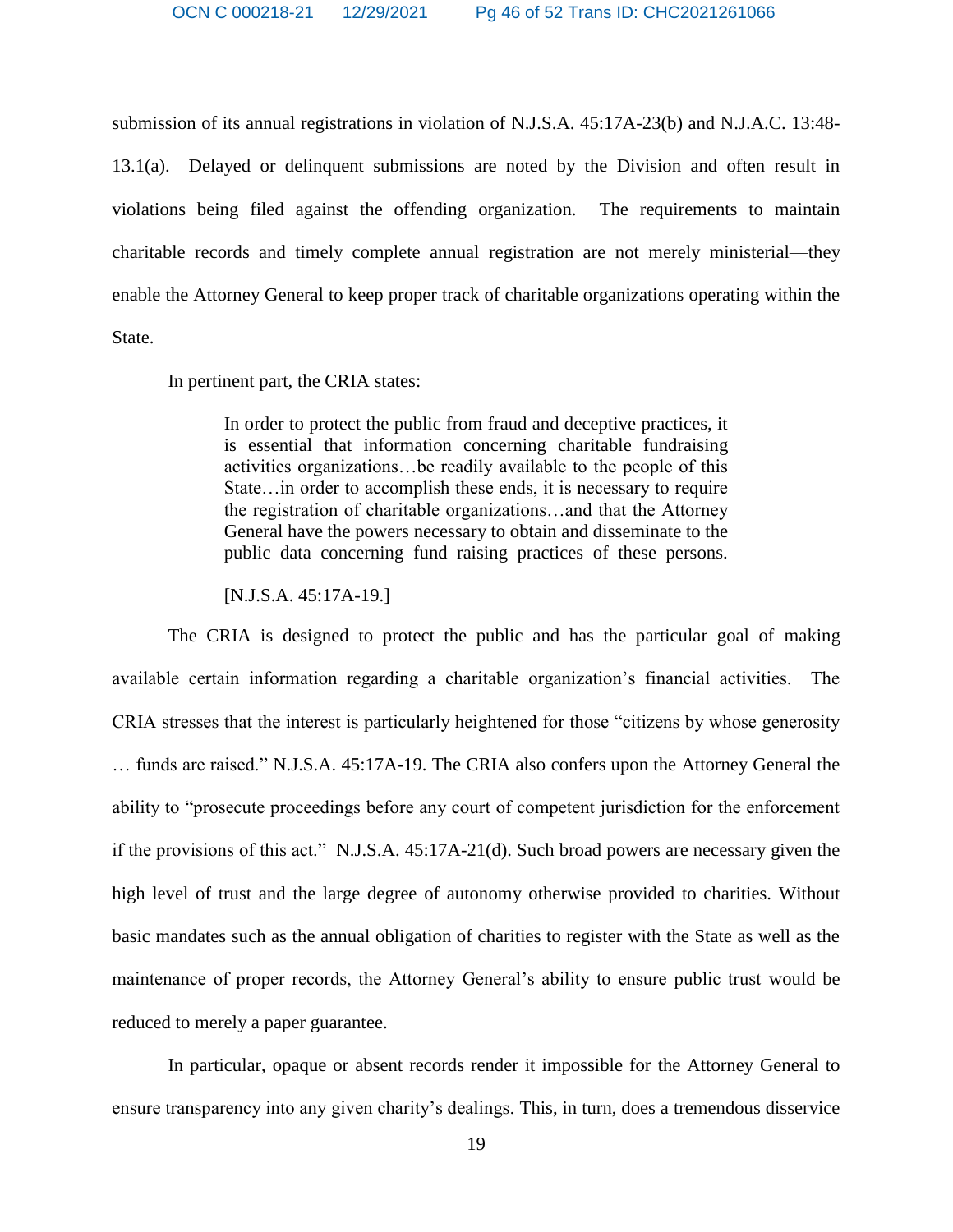to the public whose funds have been solicited and collected but for which no clear record exists to prove if they ever reached a particular charity's stated objectives. N.J.S.A. 45:17A-31(a), specifically requires that "every charitable organization, unless exempted pursuant to subsection a. or b. of section 9 of this act … keep complete and accurate records of its activities in this State as may be required by this act, in such form as will enable them to accurately provide the information required by this act. The records shall be made available upon demand of the Attorney General." This requirement is echoed in N.J.A.C. 13:48-10.1(a)-(b), which has a similar requirement.

Despite repeated requests during the pendency of the investigation, the Division never received complete records from NPRA. A selection of four or five meeting minutes were provided over five years. (Penn Cert. ¶22, Exh. P) Thus, the vast majority of meeting minutes were absent from NPRA's production. Additionally, NPRA did not provide any ledgers of its expenditures or accounting for its finances. A collection of receipts was also provided to the Division some receipts related to NPRA's dining and automotive expenses – all without explanation or an articulated link to any charitable purpose. (Penn Cert. ¶ 27, Exhs. S and T) This documentation (or lack thereof) fails on its face to comport with Defendants' obligations under CRIA and the Charities Regulations to maintain charitable records.

In addition to its failure to maintain complete records, NPRA failed to register annually with the Division as a charitable organization, pay mandatory registration fees and timely submit annual renewal forms. The CRIA requires every charitable organization operating or soliciting within New Jersey, and not otherwise exempt, to register with the Attorney General. N.J.S.A. 45:17A-23(a). It is unlawful for any non-exempt charitable organization to solicit contributions or have contributions solicited on its behalf before the Attorney General has been given the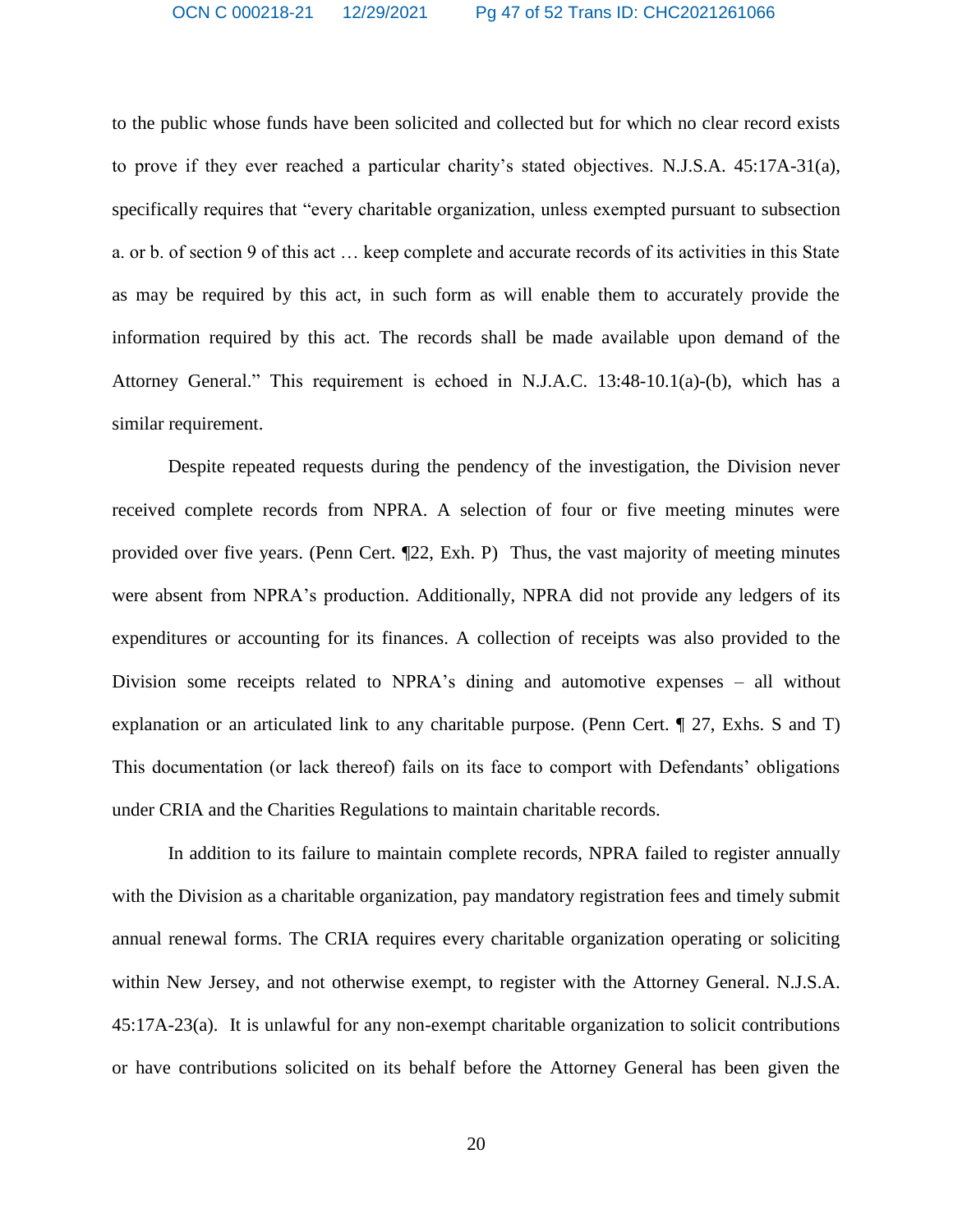opportunity to review the organization's registration statement. N.J.S.A. 45:17A-23(b); N.J.A.C.

13:48-3.1(a).

The Charities Regulations further address "Unregistered Practice" and provide in pertinent part that:

- (a) It shall be a violation of the Act for any charitable organization or person required to file a registration statement in accordance with the Act and the rules set forth in this chapter to fail to do so. . . .
- (c) Solicitation activities on behalf of an unregistered charitable organization, whether conducted by the charitable organization or any other person, shall be a violation of this Act and considered misconduct by both the charitable organization and the other person.

[N.J.A.C. 13:48-13.1.]

Despite its initial registration on November 12, 2012, NPRA routinely failed to comply with its annual registration requirement beginning in 2017. For fiscal years 2017 to 2020, NPRA failed to timely register as a charitable organization as required by the CRIA and the Charities Regulations. Specifically, for fiscal years 2017, 2018, 2019, NPRA was late in submitting Form CRI-300R to the Attorney General, through the Division. It failed entirely to submit form CRI-300R in June 2021 for fiscal year ending 2020, and remains deficient as of the date of this filing.

### **D. The Equities Weigh Strongly in Favor of the Requested Relief**

The fourth Crowe factor—a balancing of the relative hardships to the parties, including the interests of the public—overwhelmingly favors granting the requested injunctive relief. New Jersey courts have recognized the need, upon a proper showing, to grant an injunction when to do otherwise would frustrate justice. See Sheppard v. Township of Frankford, 261 N.J. Super. 5 (App. Div. 1992); J. H. Renarde, Inc. v. Sims, 312 N.J. Super. 195, 206 (Ch. Div. 1998). When analyzing this element, courts generally weigh the injury which the defendant would suffer,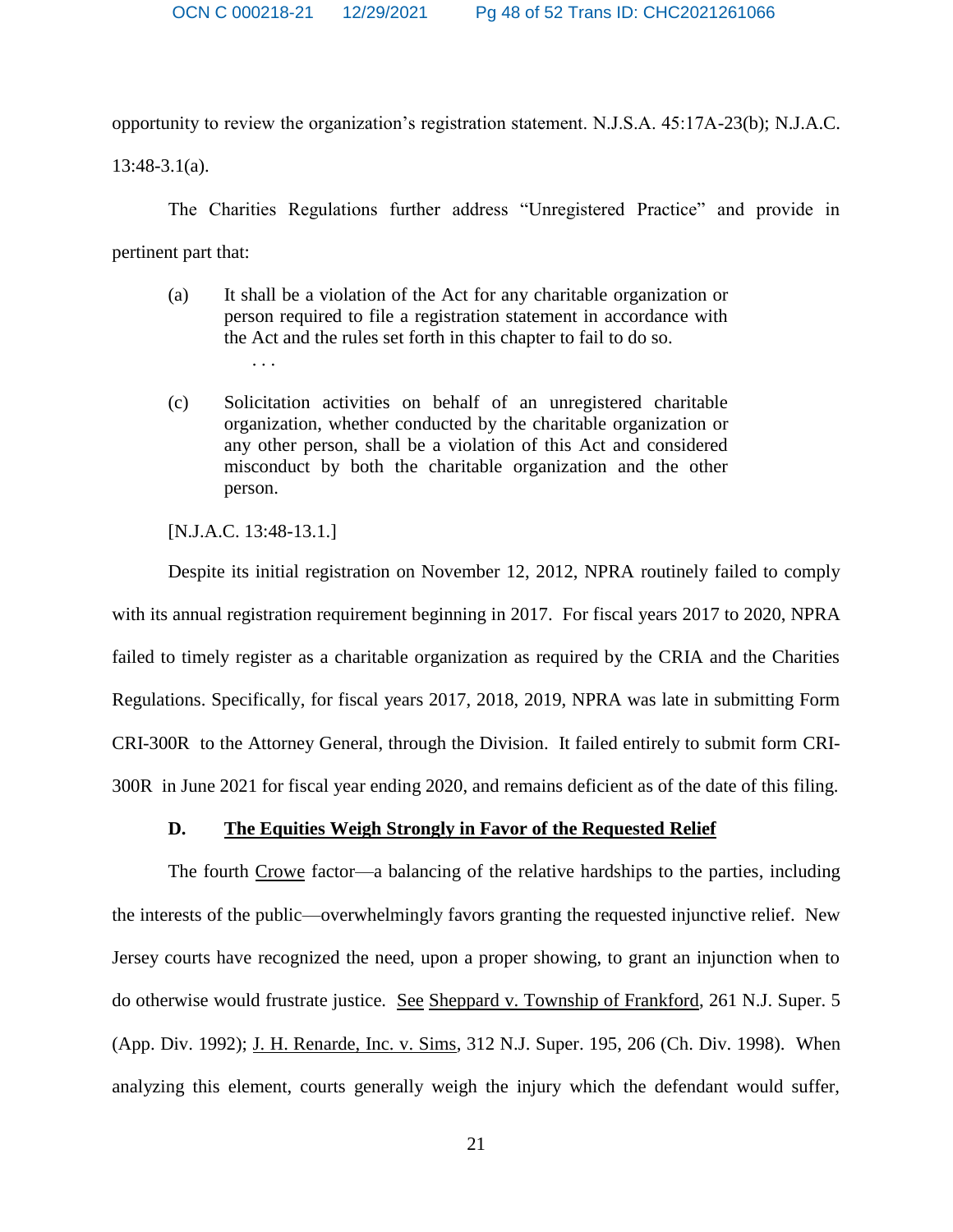assuming the defendant is enjoined and then prevail at a final hearing, against the injury plaintiff would suffer if no injunction issues and plaintiff prevails. Crowe, 90 N.J. at 132-34; see also Morrison v. Morrison, 93 N.J. Super. 96, 102 (Ch. Div. 1966) (explaining that interim restraints are often warranted when the opposing party cannot demonstrate an "exceptional hardship.").

Any harm to the Defendants arising from the issuance of the requested injunctive relief is clearly outweighed by the resultant harm to the public arising from a denial of the injunctive relief. Through the injunctive relief requested, Defendants will be compelled to cease their operation as an unregistered charity in the State of New Jersey and will be unable to deplete funds needed to provide restitution. The Division had been led to believe that NPRA was no longer accepting or collecting donations from the public; however, records show that this is not the case. Although the amounts collected in 2021 have been modest, with totals under \$5,000, NPRA should not be permitted to accept any donations, given its proven inability to allocate funds in a manner that is in accordance with its charitable purpose.

Davis, A. John, and F. John diverted over \$200,000 in donated funds for their own personal benefit instead of allocating that money to members of the law enforcement community in need. A. John and F. John then compounded Defendants' misconduct by misrepresenting to the Division their assets and income during the investigation to avoid the consequences of their actions. As a result of Defendants' misconduct, both before and during the Division's investigation, there is a substantial likelihood that at the conclusion of this litigation no assets will be available to satisfy a judgment.

Defendants will suffer no harm from the court freezing the meager remaining assets of NPRA in the charity's account at PNC Bank and the charity's PayPal account. Similarly, A. John will suffer no or, at most, very minimal harm from the Court freezing her personal savings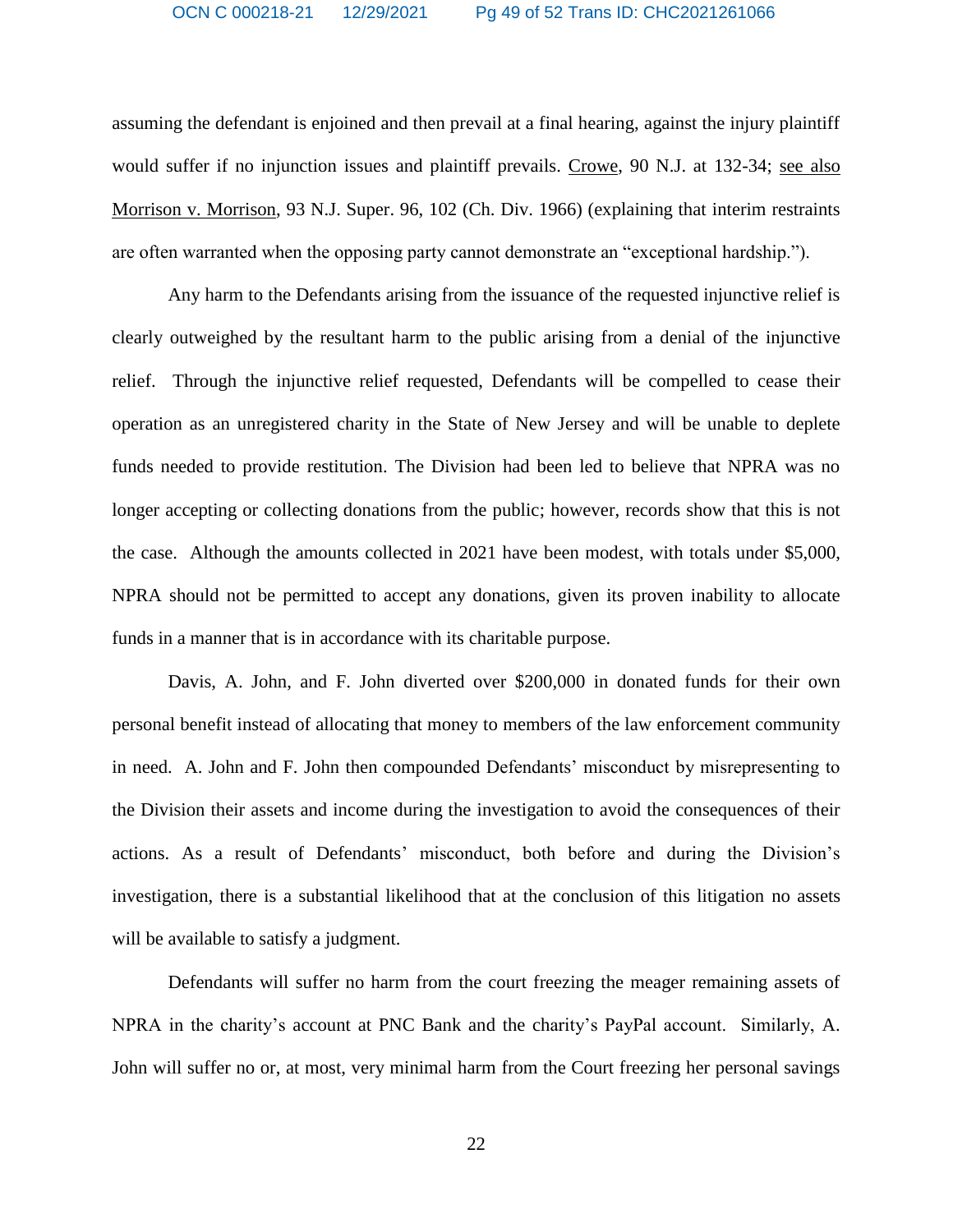account at Ocean First Bank. The account's balance of \$53,099 has remained unchanged (save for minimal accrual of interest) since the account was opened with Ocean First Bank in November 2020. With respect to the Johns' joint checking account with Wells Fargo, as noted, a significant amount of funds flow through this account monthly in large part due to sources of income A. and F. John omitted from their sworn Financial Disclosure Form. The account records reveal not only expenditures for necessities. For example, the records show that A. and F. John spent close to \$9,000 on a vacation in July 2021. (Penn Cert. ¶ 46, Exh. CC) Any harm to the Johns' can be ameliorated while protecting the interests of the public and, in particular, defrauded donors, by imposing restraints on the Johns' expenditures from this account that permit them to only make expenditures for necessities.

Under these circumstances, the interests of the public—particularly NPRA's donors—far outweighs the hardship to Defendants and weighs strongly in favor of this Court's intervention to prevent any further depletion of funds that will be essential to afford meaningful relief and remedy Defendants' misconduct. More importantly, granting the Division's request would promote the equitable principle that "no one shall be permitted to profit by his own fraud, or take advantage of his own wrong . . . or profit by his own crime." Whitney v. Lott, 134 N.J. Eq. 586, 591 (Ch. Div. 1944). Defendants should not be allowed to enjoy the fruits of their unlawful, deceptive conduct. Where statutory violations occur, a court retains its discretion to administer equitable remedies to redress the violations. Brenner v. Berkowitz, 134 N.J. 488, 512 (1993).

This Court has ample authority, consistent with the CRIA, as well as its own its equitable powers, to order a freeze of Defendants' assets. As of September 30, 2021, A. John's savings account with Ocean First Bank had an ending balance of \$53,099. The NPRA account had an ending balance of \$3,766.95 and the charity's PayPal account had \$2,000 available. Based upon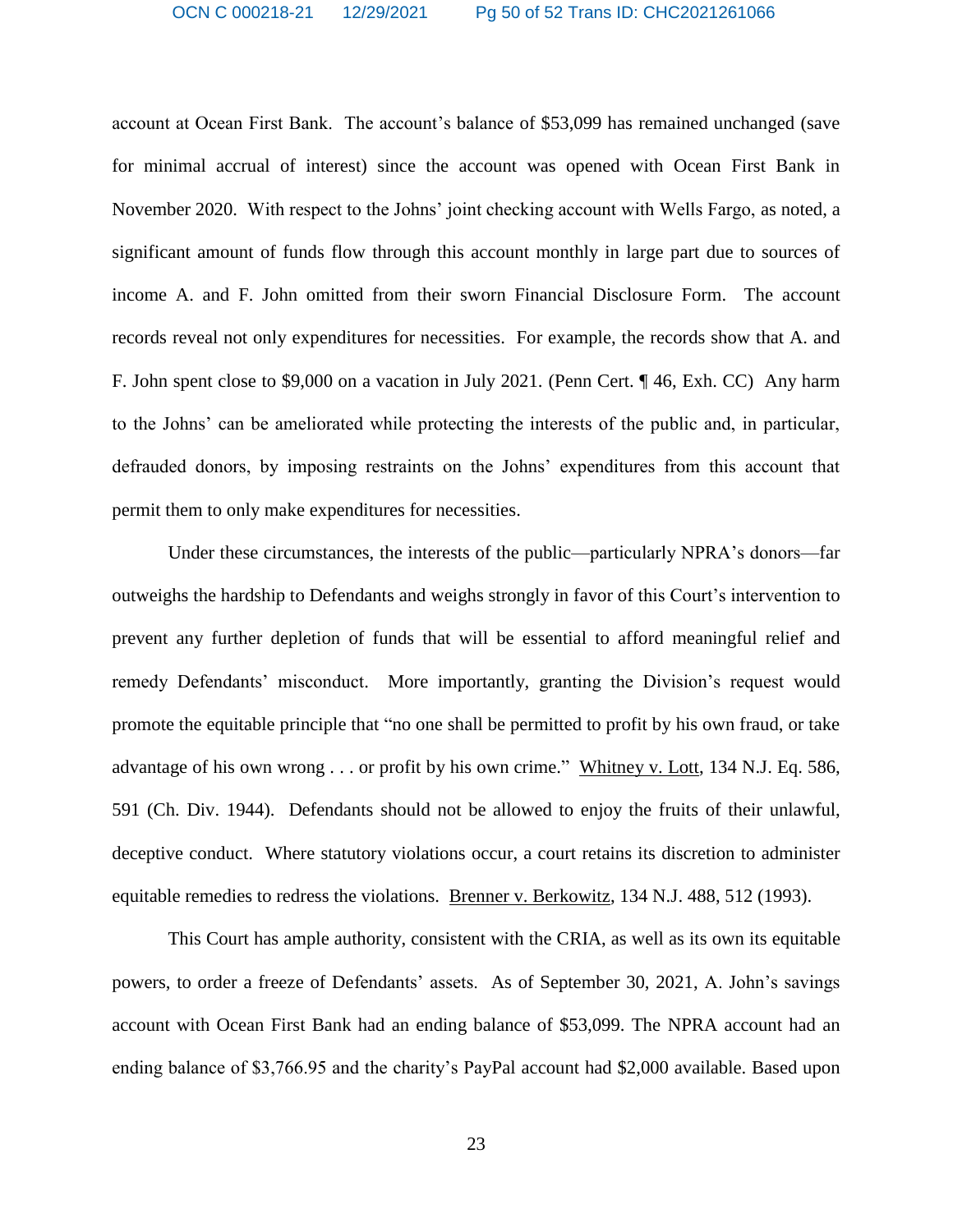#### OCN C 000218-21 12/29/2021 Pg 51 of 52 Trans ID: CHC2021261066

the degree to which Defendants have misused NPRA donations, the Plaintiffs seek to preserve all funds in these accounts in order to effectuate justice for all of the well-intentioned donors who freely gave to NPRA to assist law enforcement families in need.

Without the ability to ensure that all of these funds remain available for appropriate distribution, and not susceptible to further depletion, an asset freeze is necessary. There is a high probability that the Plaintiffs will have no available recovery if Defendants are not prevented from dissipating their assets. Imposing injunctive relief will also help restore the element of public trust which is eroded when bad actors are allowed to line their own pockets with charitable funds without fear of consequence. In light of the present circumstances, injunctive relief by means of restricting Defendants' access to their bank accounts as well as prohibitions on their ability to collect funds, are necessary and appropriate equitable remedies to ensure that the funds acquired through Defendants' misuse of charitable funds remain available to provide relief. The interests of the Plaintiffs and the public in preventing further harm to potential donors also outweigh any interest Defendants may claim to have to continue to solicit charitable donations, or to operate and maintain a charity in New Jersey.